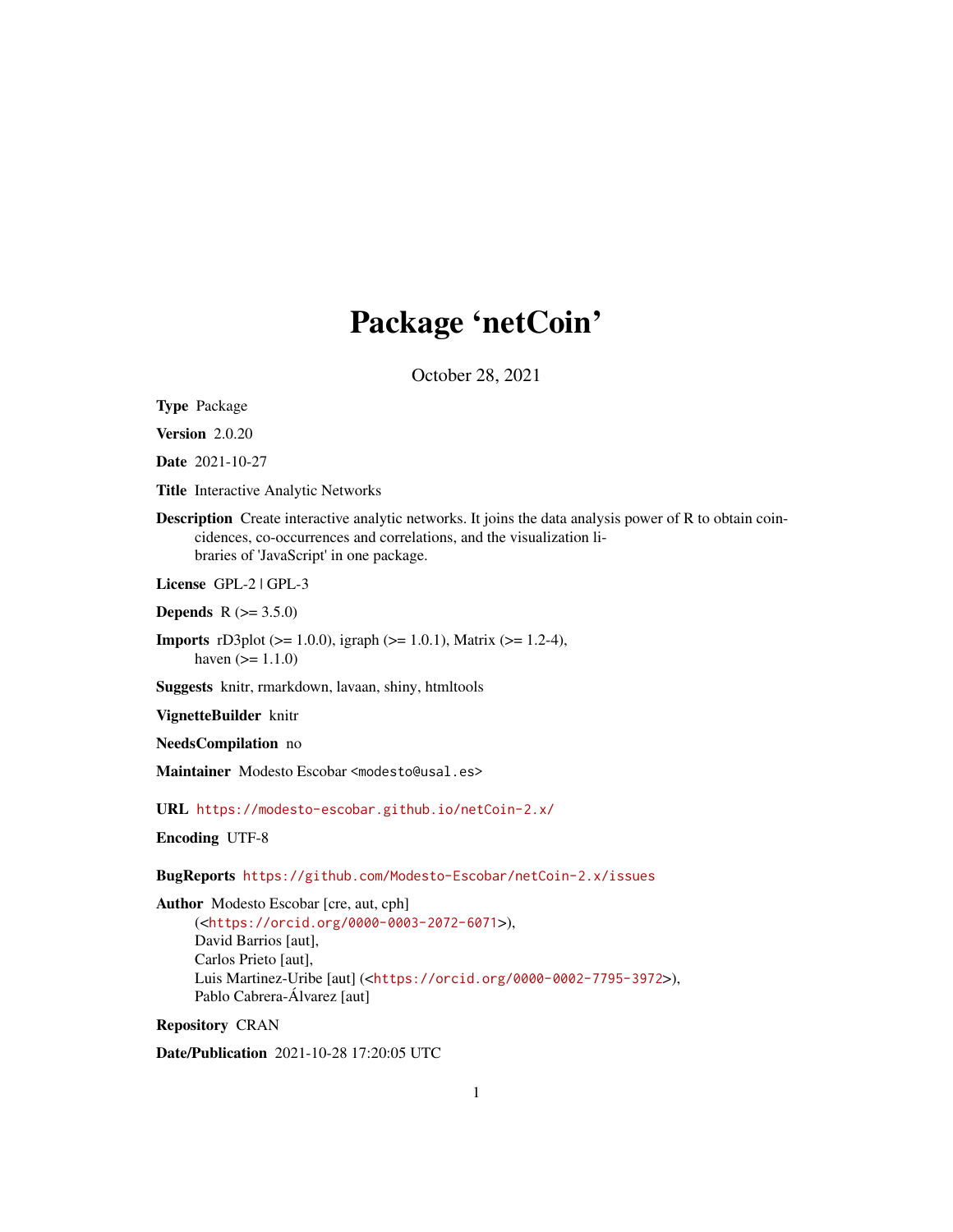# R topics documented:

|             | 3              |
|-------------|----------------|
| allNet      | 5              |
|             | $\overline{7}$ |
|             | $\overline{7}$ |
|             | 8              |
|             | 10             |
|             | 11             |
| coin        | 12             |
|             | 14             |
| dice        | 15             |
|             | 16             |
|             | 17             |
|             | 18             |
|             | 19             |
|             | 21             |
|             | 21             |
|             | 22             |
|             | 23             |
|             | 24             |
|             | 24             |
|             | 25             |
|             | 26             |
|             | 27             |
|             | 29             |
|             | 30             |
|             | 30             |
|             | 31             |
|             | 32             |
| mobileEdges | 33             |
|             | 34             |
|             | 35             |
| netCorr     | 38             |
|             | 39             |
| propCoin    | 40             |
| saveGhml    | 41             |
| savePajek   | 42             |
|             | 43             |
|             | 44             |
|             | 45             |
|             | 46             |
|             | 48             |
| timeCoin    | 50             |
|             |                |
|             | 51             |
|             | 52             |

**Index**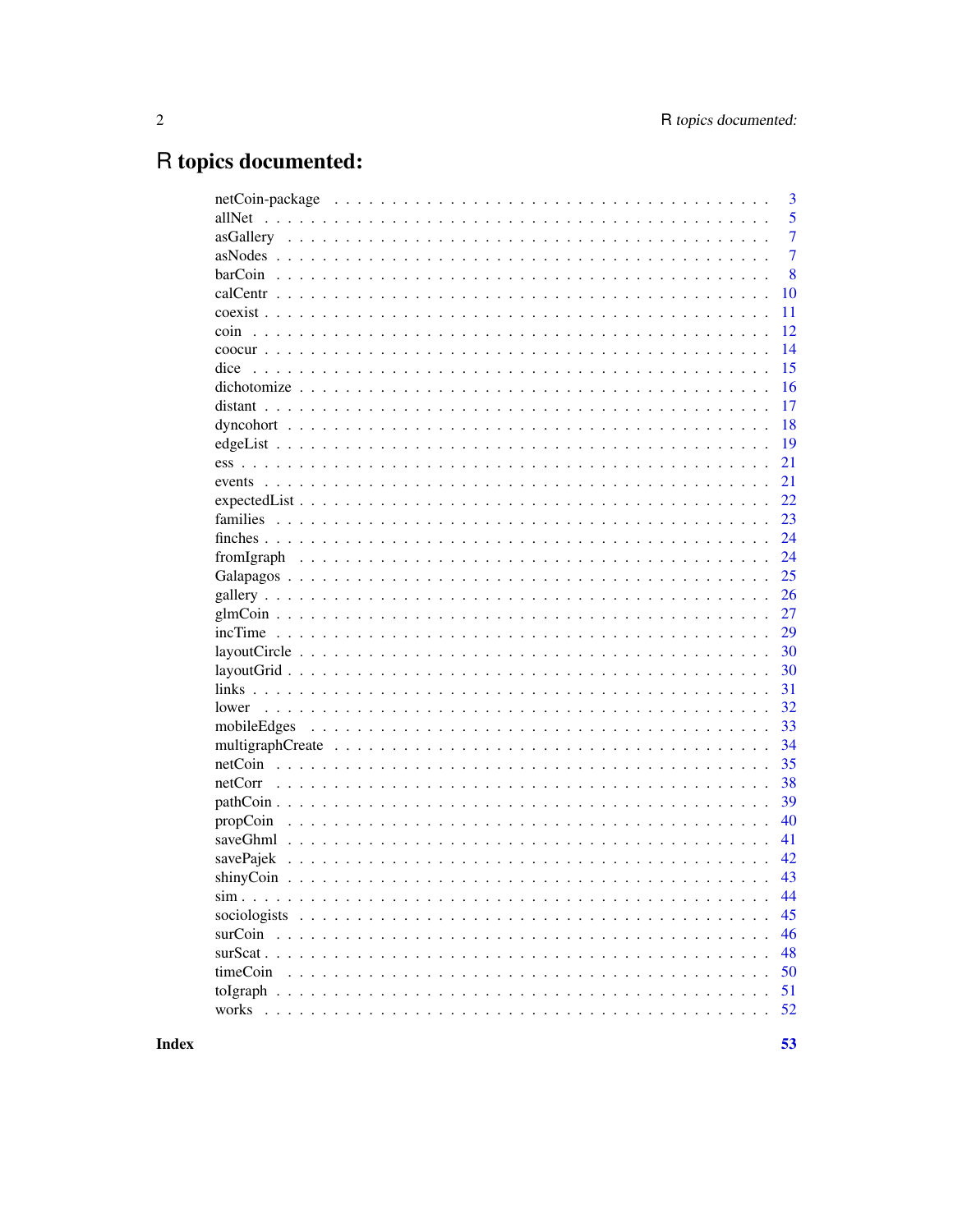<span id="page-2-0"></span>Create interactive networked coincidences. It joins the data analysis power of R to study coincidences and the visualization libraries of JavaScript in one package.

#### Details

Coincidence analysis detects what events, characters, objects, attributes, or characteristics tend to occur together within certain limits.

These given limits are call scenarios  $(S)$  and are considered to be the units of analysis, and as such they have to be placed in the rows of a matrix or data.frame.

In each *i* scenario, a series of  $J$  events  $X_j$ , which are to be represented as dichotomous variables  $X_j$  in columns, may occur (1) or may not occur (0). Scenarios and events constitute an incidence matrix  $(I)$ .

#### Incidence matrix

|       |             |  | $X_1$ $X_2$ $X_3$ $X_J$ |            |
|-------|-------------|--|-------------------------|------------|
|       | $S_1$ 0 1 0 |  |                         | $\ldots$ 1 |
| $S_2$ | 1 0 1       |  | $\cdots$                | $\bf{0}$   |
|       |             |  | $\cdots$                | $\cdots$   |
|       | $S_n$ 1 1 0 |  |                         | $\ldots$ 1 |

From this incidences matrix, a coincidence (C) matrix can be obtained with the function [coin](#page-11-1). In this matrix the main diagonal represents frequencies of  $X_j$ , while the others elements are number of coincidences between two events.

# Coincidence matrix

|            |              | $X_1$ $X_2$ $X_3$ |                         |            | $X_J$          |
|------------|--------------|-------------------|-------------------------|------------|----------------|
| $X_1$      |              | 2 1 1             |                         | $\ddotsc$  | $\mathbf{1}$   |
|            | $X_2$ 1 2 0  |                   |                         | $\dddotsc$ | 2              |
| $X_3$      | $\mathbf{1}$ |                   | $0 \quad 1 \quad \dots$ |            | 0              |
| $\dddotsc$ |              |                   |                         |            | $\cdots$       |
|            | $X_J$ 1 2 0  |                   |                         |            | $\overline{2}$ |

Once there is a coin object, a similarity matrix can be obtained. Similarity matrices available in netCoin are:

- Matching (m), Rogers \& Tanimoto (t) Gower (g) Sneath (s) and Anderberg (and).
- Jaccard (j), dice (d), antiDice (a), Ochiai (o) and Kulczynski (k).
- Hamann (ham), Yule (y), Pearson (p), odds ratio (od) and Rusell (r).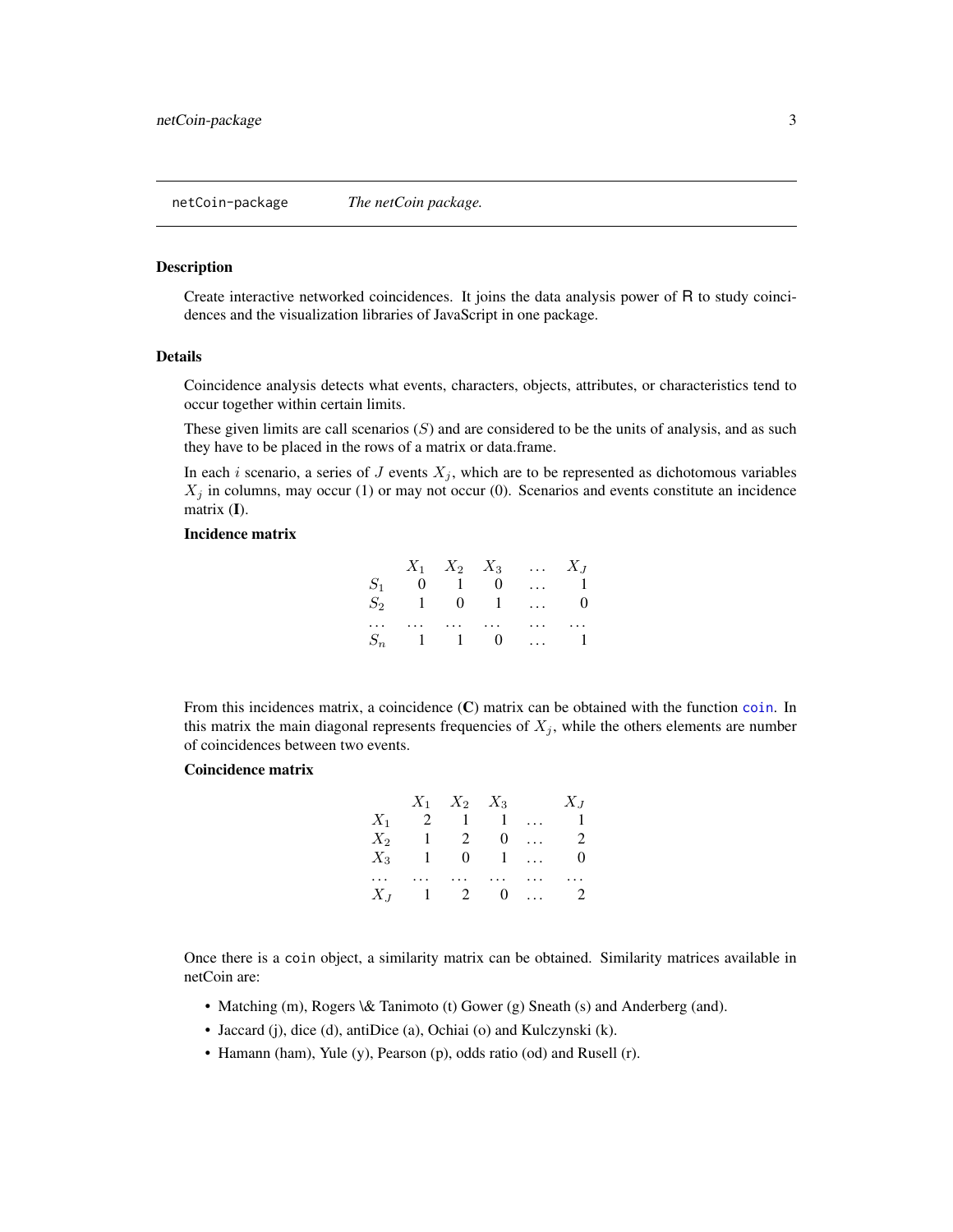Other measures that can be obtained from coin are:

- Relative frequencies (x), conditional frequencies (i) coincidence degree (cc) and probable degree of coincidence (cp).
- Haberman (h) and Z value of Haberman (z)

To obtain similarity and other measures matrices, the function [sim](#page-43-1) elaborates a list of them. Similarity matrix

|  | $X_1$ $X_2$ $X_3$                         |          | $X_{J}$ |
|--|-------------------------------------------|----------|---------|
|  | $X_1$ 1.73 -.87 .87                       | $\ldots$ | -.87    |
|  | $X_2$ -.87 1.73 -1.73                     |          | 1.73    |
|  | $X_3$ .87 -1.73 1.73  -1.73               |          |         |
|  | and the same of the same same same of the |          |         |
|  | $X_J$ -.87 1.73 -1.73  1.73               |          |         |

[edgeList](#page-18-1) makes a collecion of edges composed by a list of similarity measures whenever a criterium (generally  $p(Z)$ <.50) is met.

# Edge list

|                | source | target | Haberman     | P(z)       |
|----------------|--------|--------|--------------|------------|
| -1             | X1     |        | X3 0.8660254 | 0.22509243 |
| $\overline{2}$ | X2     | X4     | 1.7320508    | 0.09084506 |

In order to make a graph, two data frames are needed: a nodes data frames with names and other nodes attributes (see [asNodes](#page-6-1)) and an edge data frame (see [edgeList](#page-18-1)). For more information go to [netCoin](#page-34-1).

# Author

Modesto Escobar, Department of Sociology and Communication, University of Salamanca. See <https://sociocav.usal.es/blog/modesto-escobar/>

#### References

Escobar, M. (2009): "Redes Semanticas en Textos Periodisticos: Propuestas Tecnicas para su Representacion", en *Empiria*, 17, 13-39.

Escobar, M.(2015): "Studying Coincidences with Network Analysis and Other Multivariate Tools", in *The Stata Journal*, 15(4), 1118-1156.

Escobar, M. and J. Gomez Isla (2015): "The Expression of Identity through the Image: The Photographic Archives of Miguel de Unamuno and Joaquin Turina", en *Revista Espanola de Investigaciones Sociologicas*, 152, 23-46.

<span id="page-3-0"></span>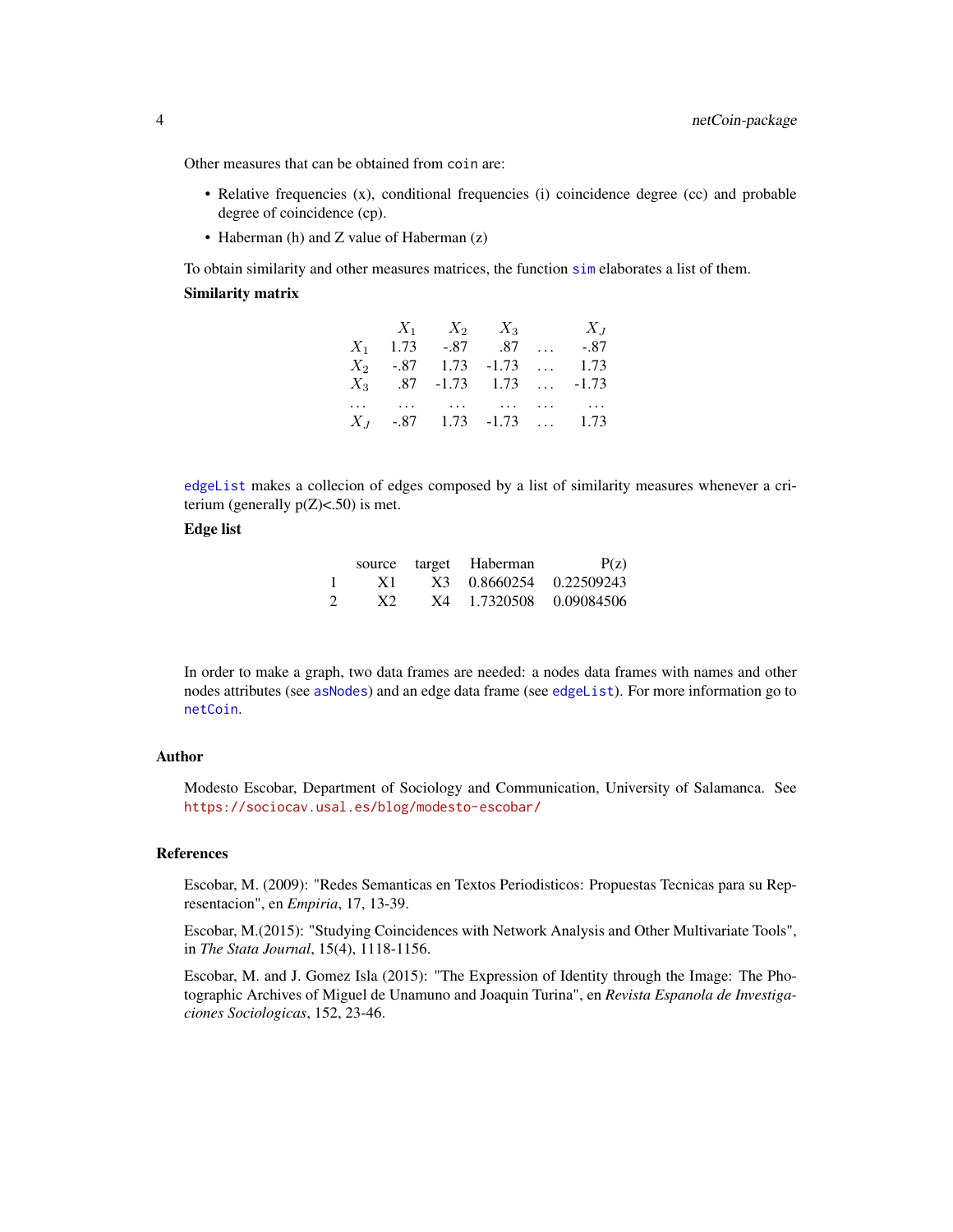<span id="page-4-0"></span>allNet produces a network object of coincidences from a data frame or a matrix with dichotomous values.

#### Usage

```
allNet(incidences, weight = NULL, subsample = FALSE, pairwise = FALSE,
      minimum=1, maximum = nrow(incidences),
       sort = FALSE, decreasing = TRUE,
       frequency = FALSE, percentages = TRUE,
       procedures = "Haberman", criteria = "Z", Bonferroni = FALSE,
       support = -Inf, minL = -Inf, maxL = Inf,
       directed = FALSE, diagonal = FALSE,
       sortL = NULL, decreasingL = TRUE,
       igraph = FALSE, dir=NULL, ...)
```
# Arguments

| incidences  | an incidence matrix or data frame with only 0/1 variables.             |
|-------------|------------------------------------------------------------------------|
| weight      | a vector of weights. Optimal for data.framed tables.                   |
| subsample   | retrict the analysis to scenarios with at least one event.             |
| pairwise    | Pairwise mode of handling missing values if TRUE. Listwise by default. |
| minimum     | minimum frequency to be considered.                                    |
| maximum     | maximum frequency to be considered.                                    |
| sort        | sort the coincidence matrix according to frequency of events.          |
| decreasing  | decreasing or increasing sort of the matrix.                           |
| frequency   | a logical value true if frequencies are to be shown. Default = FALSE.  |
| percentages | a logical value true if percentages are to be shown. Default = TRUE.   |
| procedures  | a vector of statistics of similarity. See below.                       |
| criteria    | statistic to be use for selection criteria.                            |
| Bonferroni  | Bonferroni criterium of the signification test.                        |
| support     | minimum value of the frequency of the coincidence to be edged.         |
| minL        | minimum value of the statistic to include the edge in the list.        |
| maxL        | maximum value of the statistic to include the edge in the list.        |
| directed    | includes same edges only once.                                         |
| diagonal    | includes auto-links.                                                   |
| sortL       | sort the list according to the values of a statistic. See below.       |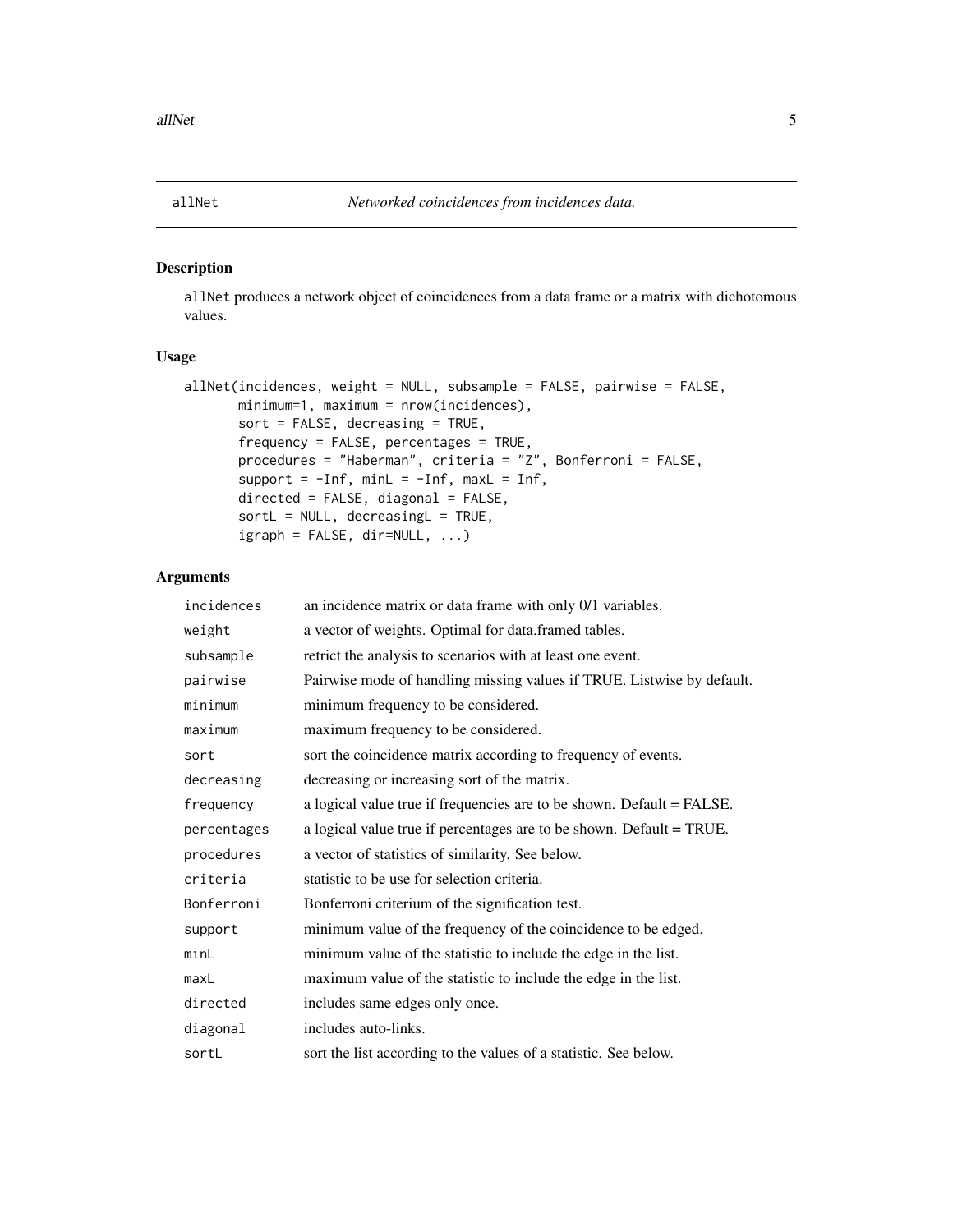<span id="page-5-0"></span>

| decreasingL | order in a decreasing way.                                                         |
|-------------|------------------------------------------------------------------------------------|
| igraph      | Produces an igraph object instead of a netCoin object if TRUE.                     |
| dir         | a "character" string representing the directory where the web files will be saved. |
| $\ddotsc$   | Any netCoin argument.                                                              |

# Details

Possible measures in procedures are

- Frequencies (f), Relative frequencies (x), Conditional frequencies (i), Coincidence degree (cc), Probable degree (cp),
- Expected (e), Confidence interval (con)
- Matching (m), Rogers & Tanimoto (t), Gower (g), Sneath (s), Anderberg (and),
- Jaccard (j), Dice (d), antiDice (a), Ochiai (o), Kulczynski (k),
- Hamann (ham), Yule (y), Pearson (p), odds ratio (od), Rusell (r),
- Haberman (h), Z value of Haberman (z),
- Hypergeometric p greater value (hyp).
- Convert a matrix into an edge list (shape).

# Value

This function creates a netCoin object (or igraph) and, if stated, a folder in the computer with an HTML document named index.html which contains the produced graph. This file can be directly opened with your browser and sent to a web server to work properly.

# Author(s)

Modesto Escobar, Department of Sociology and Communication, University of Salamanca. See <https://sociocav.usal.es/blog/modesto-escobar/>

# References

Escobar, M. and Martinez-Uribe, L. (2020) Network Coincidence Analysis: The netCoin R Package. *Journal of Statistical Software*, 93, 1-32. doi: [10.18637/jss.v093.i11.](https://doi.org/10.18637/jss.v093.i11)

```
# A character column (with separator)
frame \le data.frame(A = c("Man; Women", "Women; Women","Man; Man", "Undet.; Women; Man"))
data <- dichotomize(frame, "A", sep = "; ")[2:4]
allNet(data) # network object
```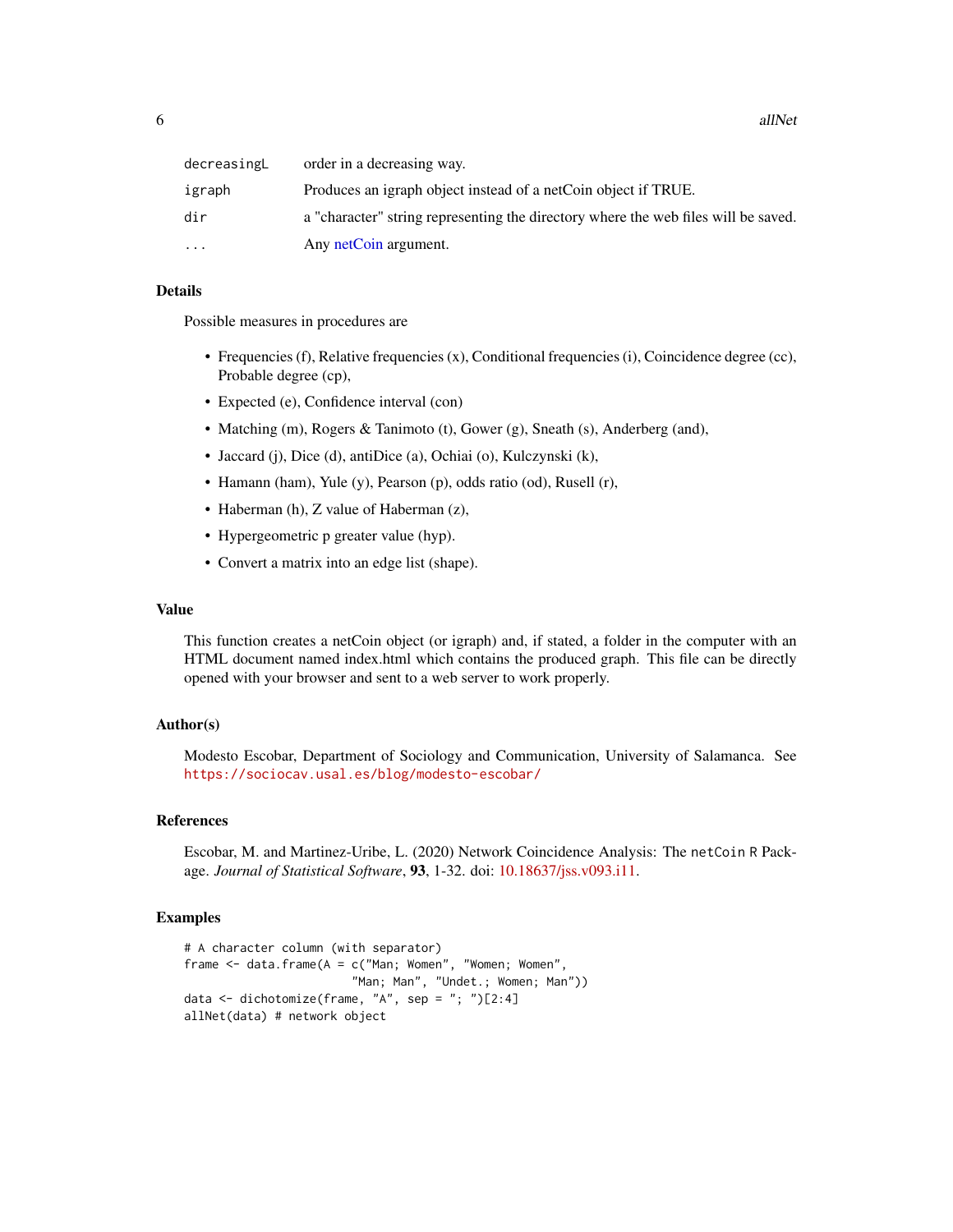<span id="page-6-0"></span>

asGallery produces a gallery\_rd3 object.

# Usage

asGallery(net)

#### Arguments

net is a [network\\_rd3](#page-0-0) object. See network\_rd3

#### Value

Object of class gallery\_rd3.

# Author(s)

Modesto Escobar, Department of Sociology and Communication, University of Salamanca. See <https://sociocav.usal.es/blog/modesto-escobar/>

#### Examples

```
data("Galapagos")
data("finches")
finches$species <- system.file("extdata", finches$species,
       package="netCoin") # copy path to the species field
Net <- allNet(Galapagos, nodes=finches, criteria="hyp", maxL=.05,
       image="species",
       main="Species coincidences in Galapagos Islands",
       note="Data source: Sanderson (2000)")
gallery <- asGallery(Net)
```
<span id="page-6-1"></span>asNodes *Nodes data frame.*

### Description

Nodes data frame from either an edge list or a coin object.

#### Usage

```
asNodes(C, frequency = TRUE, percentages = FALSE, language = c("en","es","ca"))
```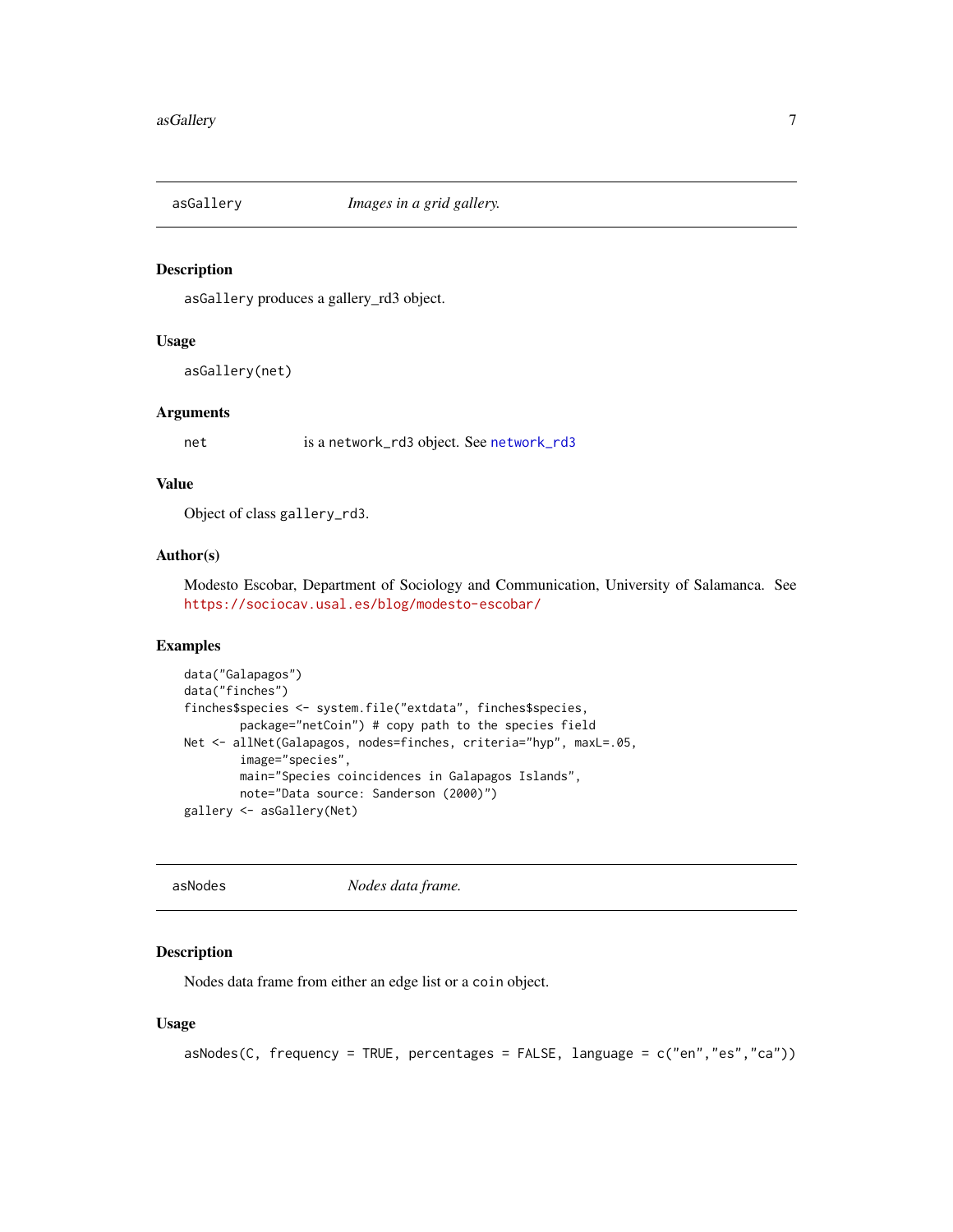# <span id="page-7-0"></span>**Arguments**

|             | has to be an edge list or, better, a coin object.        |
|-------------|----------------------------------------------------------|
| frequency   | add frequency of nodes                                   |
| percentages | add nodes percentages                                    |
| language    | a character vector (es=spanish; en=english; ca=catalan). |

# Value

A data frame with nodes' names and their frequency and/or percentages if the input is a coin object

#### Author(s)

Modesto Escobar, Department of Sociology and Communication, University of Salamanca. See <https://sociocav.usal.es/blog/modesto-escobar/>

#### References

Escobar, M. and Martinez-Uribe, L. (2020) Network Coincidence Analysis: The netCoin R Package. *Journal of Statistical Software*, 93, 1-32. doi: [10.18637/jss.v093.i11.](https://doi.org/10.18637/jss.v093.i11)

# Examples

```
# From a random incidence matrix I(25X4)
I \le matrix(rbinom(100, 1, .5), nrow = 25, ncol = 4,
     dimnames = list(NULL, c("A", "B", "C", "D")))
C \leftarrow \operatorname{coin}(I)asNodes(C)
```
barCoin *Networked coincidences.*

# Description

barCoin produces a barCoin object.

#### Usage

```
barCoin(data, variables = colnames(data), commonlabel = NULL,
       dichotomies = c("a11", "none"), valueDicho = 1, weight = NULL,subsample = FALSE, sort = NULL, decreasing = TRUE, nodes = NULL,
       name = NULL, select = NULL, scalebar = FALSE, note = NULL,
       label = NULL, text = NULL, color = NULL, defaultColor = "#1f77b4".expected = FALSE, confidence = FALSE, level = .95, significance = FALSE,
       minimum = 1, maximum = nrow(data), percentages = FALSE,
       criteria = c("Z","hyp"), Bonferroni = FALSE,
        support = 1, minL = -Inf, maxL = 1,
       language = c("en", "es", "ca"), cex = 1.0, dir = NULL)
```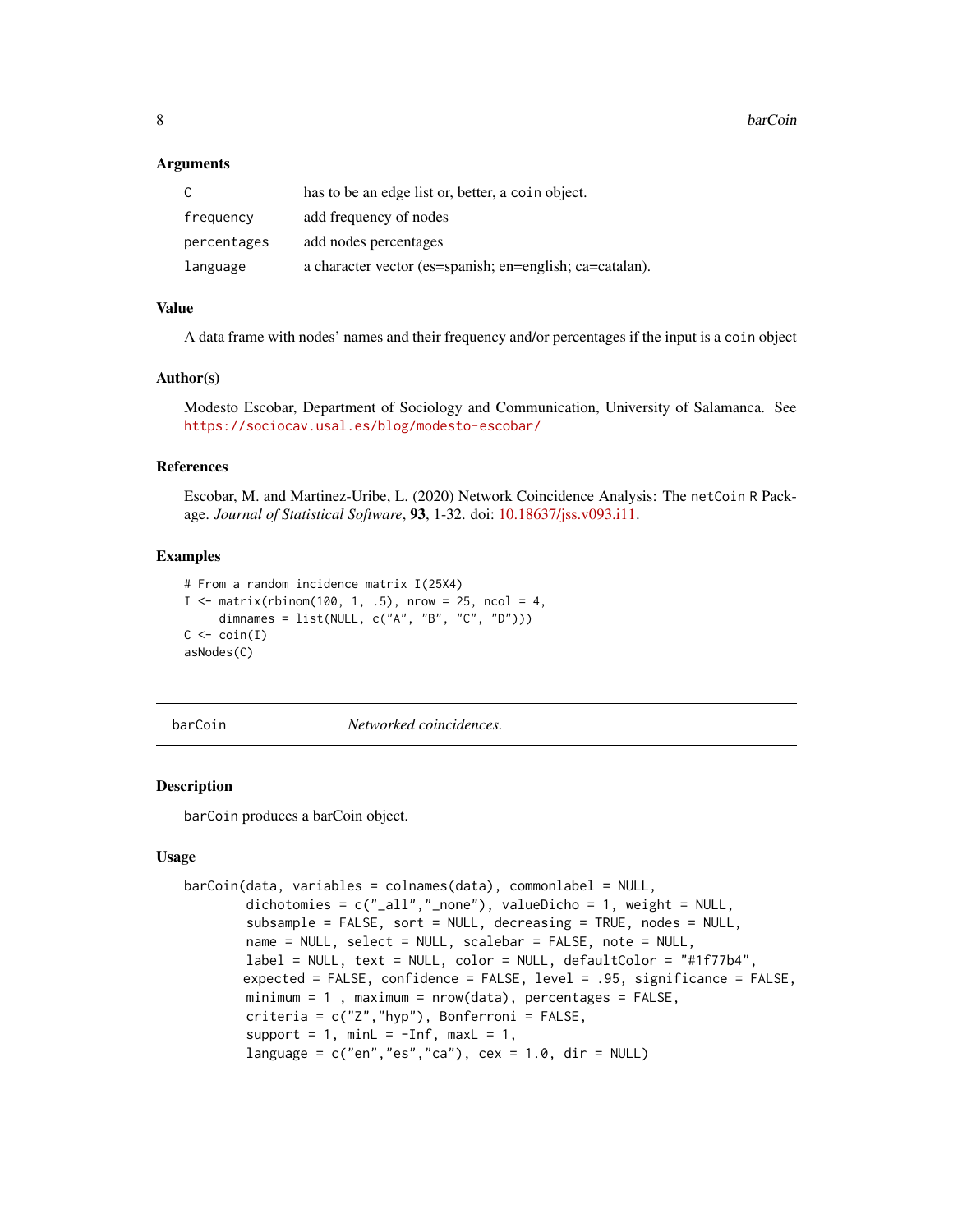#### barCoin **9**

# Arguments

| data         | a data frame                                                                                                     |
|--------------|------------------------------------------------------------------------------------------------------------------|
| variables    | a vector of variables included in the previous data frame                                                        |
| commonlabel  | a vector of variables whose names are to be included in nodes labels                                             |
| dichotomies  | a vector of dichotomous variables to appear as just one categorie                                                |
| valueDicho   | value to be selected for dichotomous variables. Default is 1                                                     |
| weight       | a vector of weights. Optimal for data.framed tables.                                                             |
| subsample    | retrict the analysis to scenarios with at least one event.                                                       |
| sort         | name of the vector in the nodes data frame to order the graph.                                                   |
| decreasing   | decreasing or increasing sort of the graph order.                                                                |
| nodes        | a data frame with at least two vectors of names and incidences.                                                  |
| name         | name of the vector with names in the nodes data frame.                                                           |
| select       | Name of the event (in nodes name column) to start the visualization.                                             |
| scalebar     | Should the bars fill the screen height? Default = FALSE.                                                         |
| note         | lower title of the graph.                                                                                        |
| label        | name of the vector with labels in the nodes data frame.                                                          |
| text         | name of the vector with html text in the nodes data frame.                                                       |
| color        | name of the vector with color variable in the nodes data frame.                                                  |
| defaultColor | a character vector giving a valid html color.                                                                    |
| expected     | name of the vector with expected coincidences in the links data frame.                                           |
| confidence   | name of the vector with confidence interval in the links data frame.                                             |
| level        | confidence level                                                                                                 |
| significance | name of the vector with significance in the links data frame.                                                    |
| minimum      | minimum frequency to be considered.                                                                              |
| maximum      | maximum frequency to be considered.                                                                              |
| percentages  | a logical value true if percentages are to be shown. Default = TRUE.                                             |
| criteria     | statistic to be use for selection criteria.                                                                      |
| Bonferroni   | Bonferroni criterium of the signification test.                                                                  |
| support      | minimum value of the frequency of the coincidence to be edged.                                                   |
| minL         | minimum value of the statistic to include the edge in the list.                                                  |
| maxL         | maximum value of the statistic to include the edge in the list.                                                  |
| language     | a character vector (es=spanish; en=english; ca=catalan).                                                         |
| cex          | number indicating the amount by which plotting text should be scaled relative<br>to the default. Default $= 1$ . |
| dir          | a "character" string representing the directory where the web files will be saved.                               |

# Value

Object of class barCoin.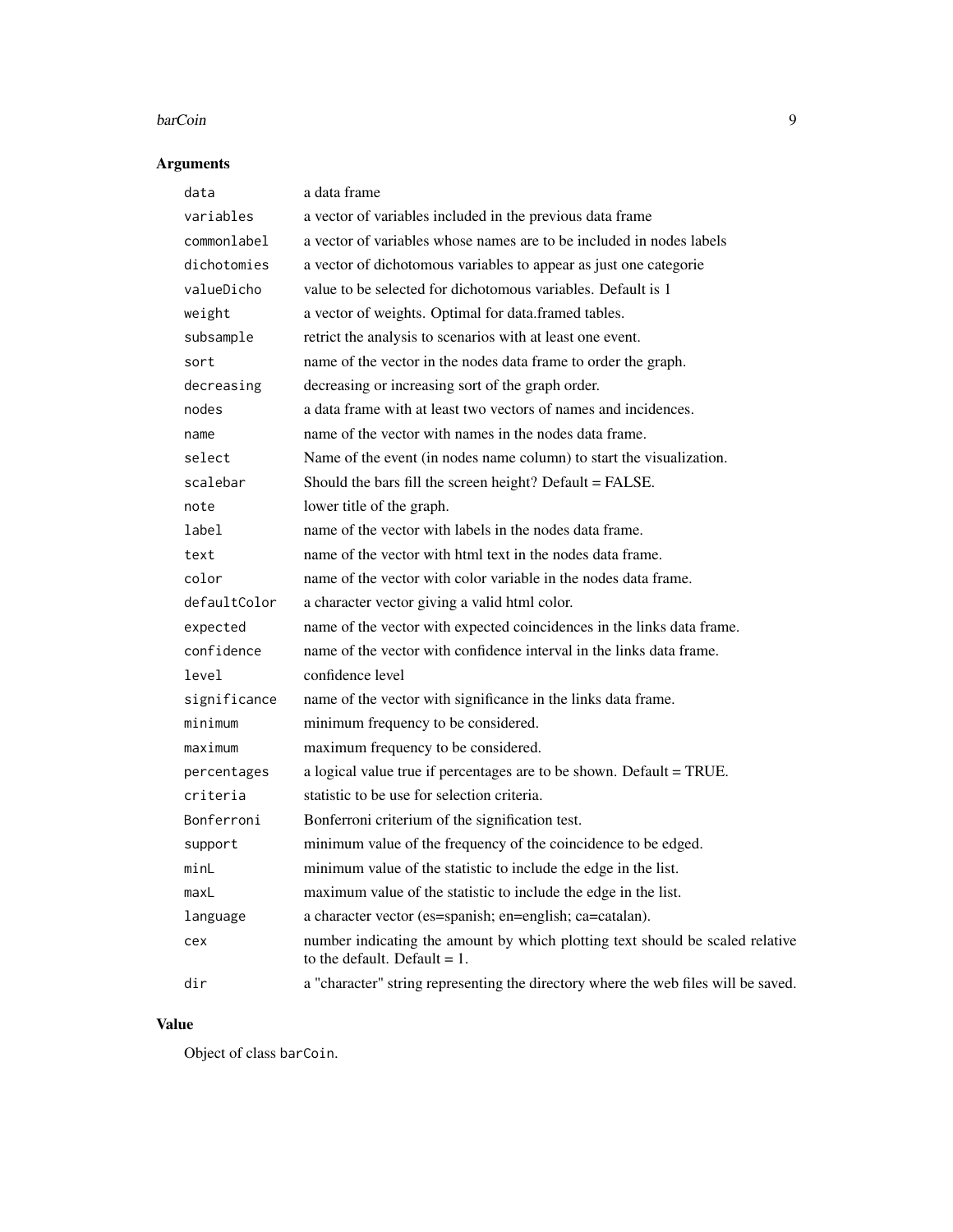### <span id="page-9-0"></span>Author(s)

Modesto Escobar, Department of Sociology and Communication, University of Salamanca. See <https://sociocav.usal.es/blog/modesto-escobar/>

#### Examples

```
# A character column (with separator)
frame \le data.frame(A = c("Man; Women", "Women; Women",
                        "Man; Man", "Undet.; Women; Man"))
data \leq dichotomize(frame, "A", sep = "; ")[2:4]
barCoin(data,dichotomies="_all")
barCoin(data,dichotomies="_all",confidence=TRUE,percentages=TRUE)
```
<span id="page-9-1"></span>calCentr *Categorize a network*

# Description

This function calculates the centrality measures of a network.

# Usage

```
calCentr(graph,
 measures = c("degree","wdegree","closeness","betweenness","eigen"),
 order = "")
```
#### Arguments

| graph    | A netCoin object.                                                |
|----------|------------------------------------------------------------------|
| measures | Character vector of the measures to be calculated (See details). |
| order    | Sort the data frame by the different measures.                   |

#### Details

This function reproduces some of the most significant classic Social Network Theory's centrality measures. See Wasserman (1994), Freeman (1978), or Bonacich & Lloyd (2001) to know more.

a) Degree = Degree centrality is measured by the total amount of direct links with the other nodes.

b) Closeness = Closeness centrality is meant to measure one node to the others nodes' sum distances

c) Betweenness = Betweenness centrality measures one node undertaking "mediation" role in a network.

d) Eigen = Eigenvector centrality measures a node's importance while giving consideration to the importance of its neighbors.

By default, measures = "all", thus all the measures will be calculated. The function can be applied to an igraph or a netCoin object. In case the graph is undirected, it will show the degree, weighted degree, closeness, betweeness and eigen degree. Moreover, if it us directed, it will show the indegree, windegree and outdegree, both weighted and unweighted (See example.).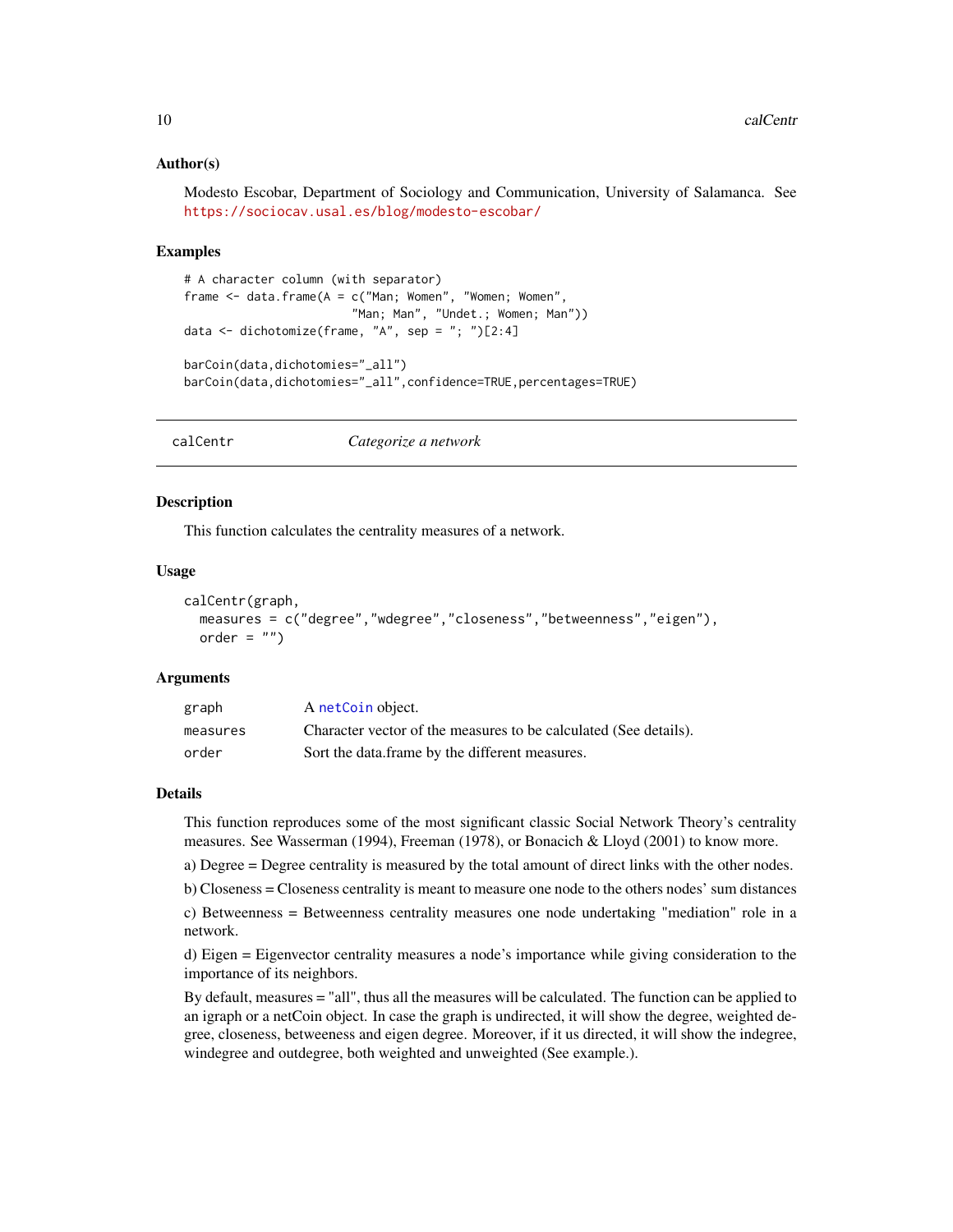#### <span id="page-10-0"></span>coexist the coexist of the coexist of the coexist of the coexist of the coexist of the coexist of the coexist of the coexist of the coexist of the coexist of the coexist of the coexist of the coexist of the coexist of the

# Value

This function creates a list containing two elements: 1) a data.frame (nodes) with all the centrality measures applied to the graph and 2) another data.frame (graph) with this measures applied to the whole network.

#### Author(s)

Modesto Escobar, Department of Sociology and Communication, University of Salamanca. See <https://sociocav.usal.es/blog/modesto-escobar/>

# Examples

```
# A character column (with separator)
frame \le- data.frame(A = c("Man; Women", "Women; Women",
                        "Man; Man", "Undet.; Women; Man"))
data \leq dichotomize(frame, "A", sep = "; ")[2:4]
C <- coin(data) # coincidence matrix
N <- asNodes(C) # node data frame
E \leq - edgeList(C) # edge data frame
G <- netCoin(N, E, showArrows=TRUE) # netCoin object
calCentr(G, "all")
```
<span id="page-10-1"></span>

coexist coexist *Interactive network of time coexistences of periods.*

# Description

coexist produces interactive graphs representing coexistence. Two periods or lifes coexist if they share a given number of years.

#### Usage

```
coexist(periods, name="name", start="start", end="end",
       fields=names(periods), plusstart=0, minusend=0, igraph=FALSE, ...)
```
#### Arguments

| periods   | a data frame with at least three vectors with name, start and end of the periods. |
|-----------|-----------------------------------------------------------------------------------|
| name      | name of the vector with names in the periods data frame.                          |
| start     | name of the vector with starts in the periods data frame.                         |
| end       | name of the vector with ends in the periods data frame.                           |
| fields    | vector of the names of the periods data frame to be taken into account.           |
| plusstart | number of years to be trimmed at the beginning of each period.                    |
| minusend  | number of years to be trimmed at the end of each period.                          |
| igraph    | produces an igraph object instead of a netCoin class.                             |
| .         | Any netCoin argument.                                                             |
|           |                                                                                   |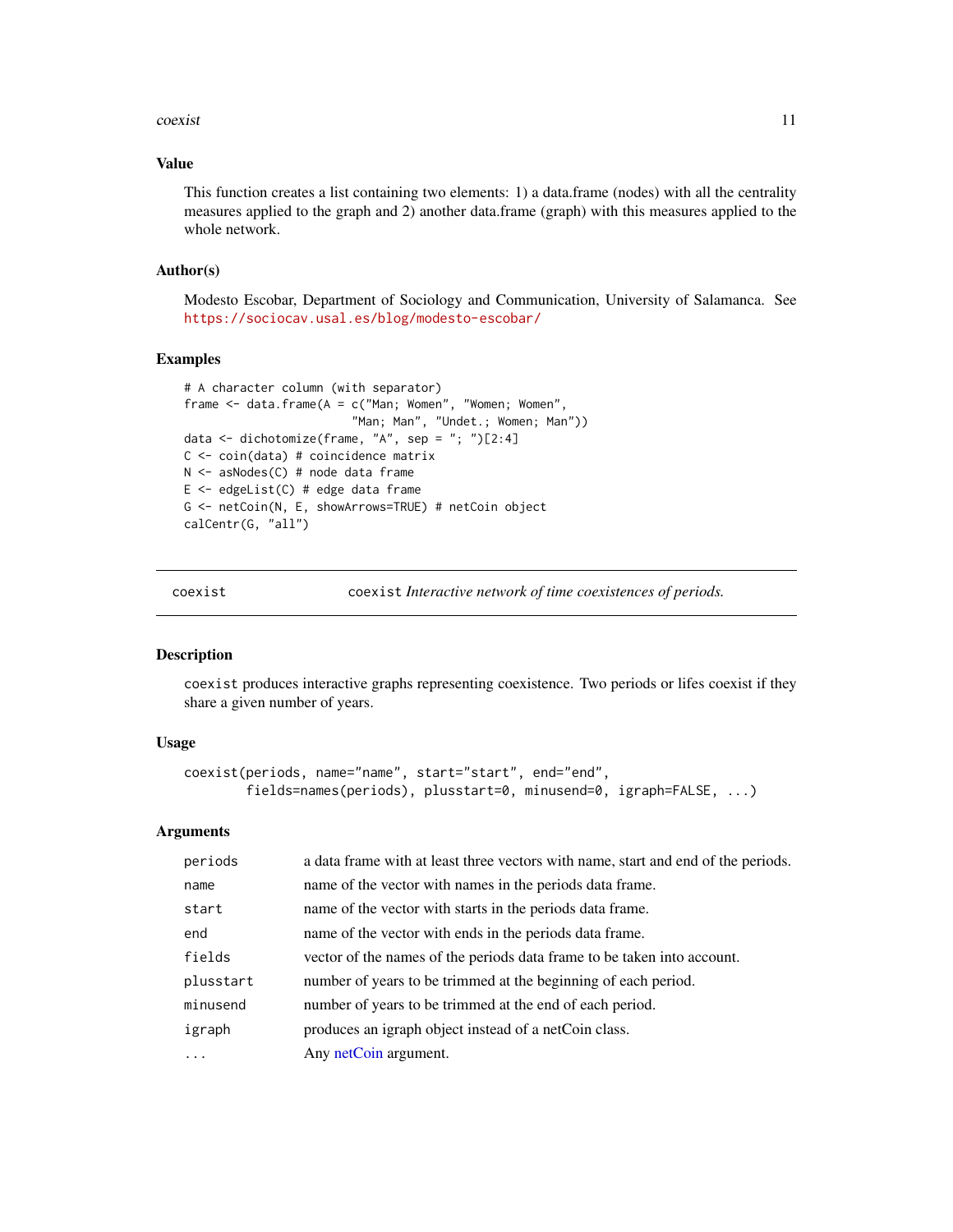# <span id="page-11-0"></span>Details

Two periods coexists if they have at least one year in common. Periods can be trimmed at the begining or at the end.

#### Value

This function creates a netCoin object (or igraph) and, if plotted, a folder in the computer with an HTML document named index.html which contains the produced graph. This file can be directly opened with your browser and sent to a web server to work properly.

A netCoin object has three elements:

| nodes   | A data frame with the periods.               |
|---------|----------------------------------------------|
| links   | A data frame with the events.                |
| options | A list of options for the interactive graph. |

# **Note**

Periods could be the life of people, in whose case start is their birth and end their death year.

# Author(s)

Modesto Escobar, Department of Sociology and Communication, University of Salamanca. See <https://sociocav.usal.es/blog/modesto-escobar/>

# See Also

[timeCoin](#page-49-1) and [dyncohort](#page-17-1)

#### Examples

```
# With sociologists data.
data(sociologists)
# Produce an igraph object:
coexist(sociologists, start="birth", end="death", igraph=TRUE)
# Omit as coexistence the 15 firts years of life:
sociologists$picture <- system.file("extdata", sociologists$picture,
        package="netCoin") # copy path to the picture field
coexist(sociologists, start="birth", end="death", plusstart=15, image="picture", imageName="name")
```
<span id="page-11-1"></span>

coin *Coincidence matrix.*

#### Description

A coincidence object consists of a list with two elements: 1) the number of scenarios (\$n), and 2) a coincidence matrix of events, whose main diagonal figures are the frequency of events and outside this diagonal there are conjoint frequencies of these events (\$f)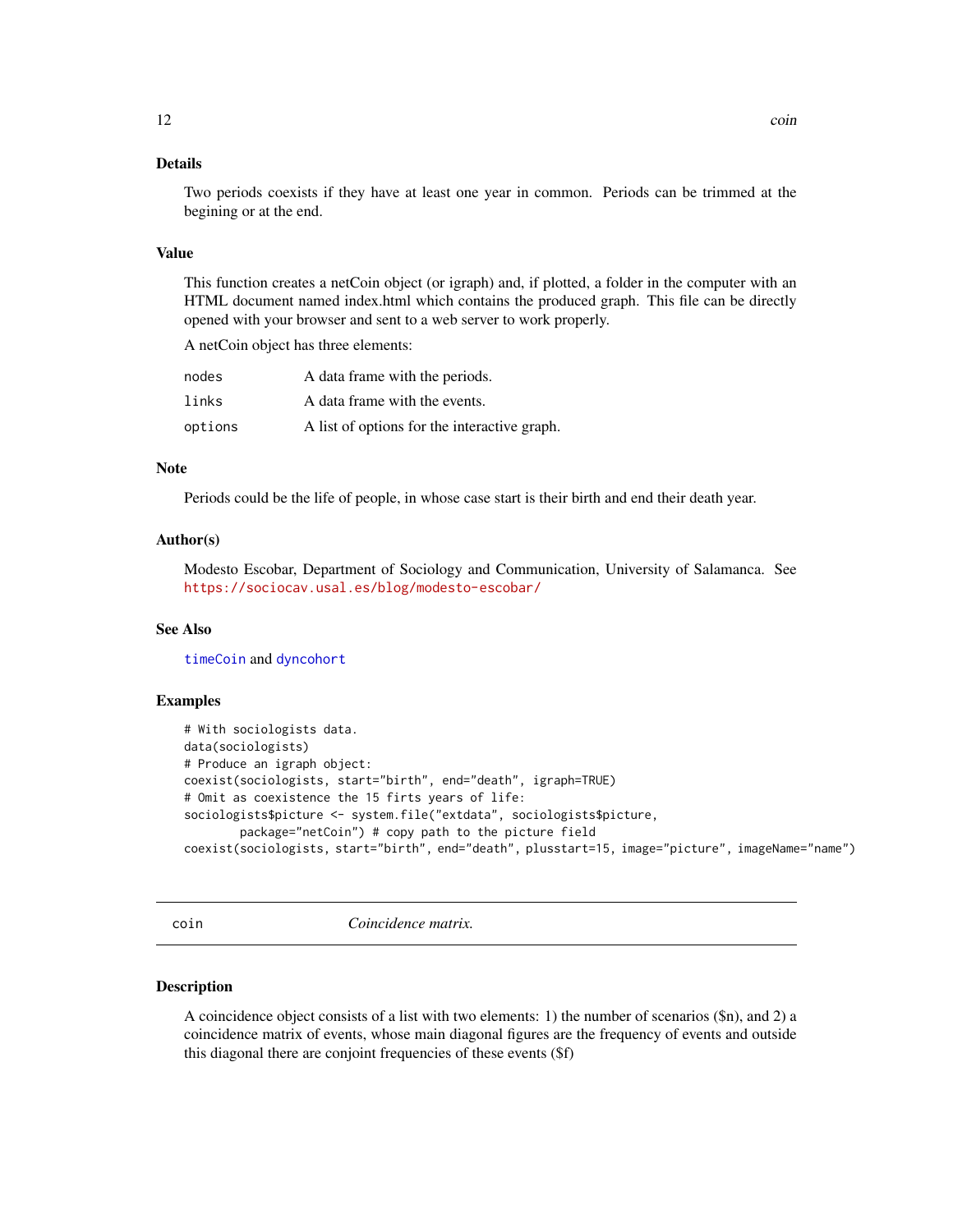coin and the contract of the contract of the contract of the contract of the contract of the contract of the contract of the contract of the contract of the contract of the contract of the contract of the contract of the c

# Usage

```
coin(incidences, minimum = 1, maximum = nrow(incidences),
     sort = FALSE, decreasing = TRUE,
     total = FALSE, subsample = FALSE,
     weight = NULL, pairwise = FALSE)
```
# **Arguments**

| incidences | an incidence matrix or data frame with only 0/1 variables              |
|------------|------------------------------------------------------------------------|
| minimum    | minimum frequency to be considered                                     |
| maximum    | maximum frequency to be considered                                     |
| sort       | sort the coincidence matrix according to frequency of events           |
| decreasing | decreasing or increasing sort of the matrix                            |
| total      | add one first row and column with total                                |
| subsample  | retrict the analysis to scenarios with at least one event              |
| weight     | a vector of weights. Optimal for data framed tables                    |
| pairwise   | Pairwise mode of handling missing values if TRUE. Listwise by default. |

# Details

Produce a matrix of coincidences from a matrix of incidences.

# Value

| An object of coin class |                                                    |
|-------------------------|----------------------------------------------------|
| n                       | Number of scenarios (rows of the incidence matrix) |
| $\mathbf{f}$            | Coincidence matrix                                 |

# Author(s)

Modesto Escobar, Department of Sociology and Communication, University of Salamanca. See <https://sociocav.usal.es/blog/modesto-escobar/>

#### References

Escobar, M. and Martinez-Uribe, L. (2020) Network Coincidence Analysis: The netCoin R Package. *Journal of Statistical Software*, 93, 1-32. doi: [10.18637/jss.v093.i11.](https://doi.org/10.18637/jss.v093.i11)

```
## Random incidence matrix: 25 scenarios, 4 events.
I \le matrix(rbinom(100, 1, .5), nrow = 25, ncol = 4,
            dimnames = list(NULL, c("A", "B", "C", "D")))
coin(I, sort = TRUE)## Hair by Eye by Sex table from M. Friendly (2000)
```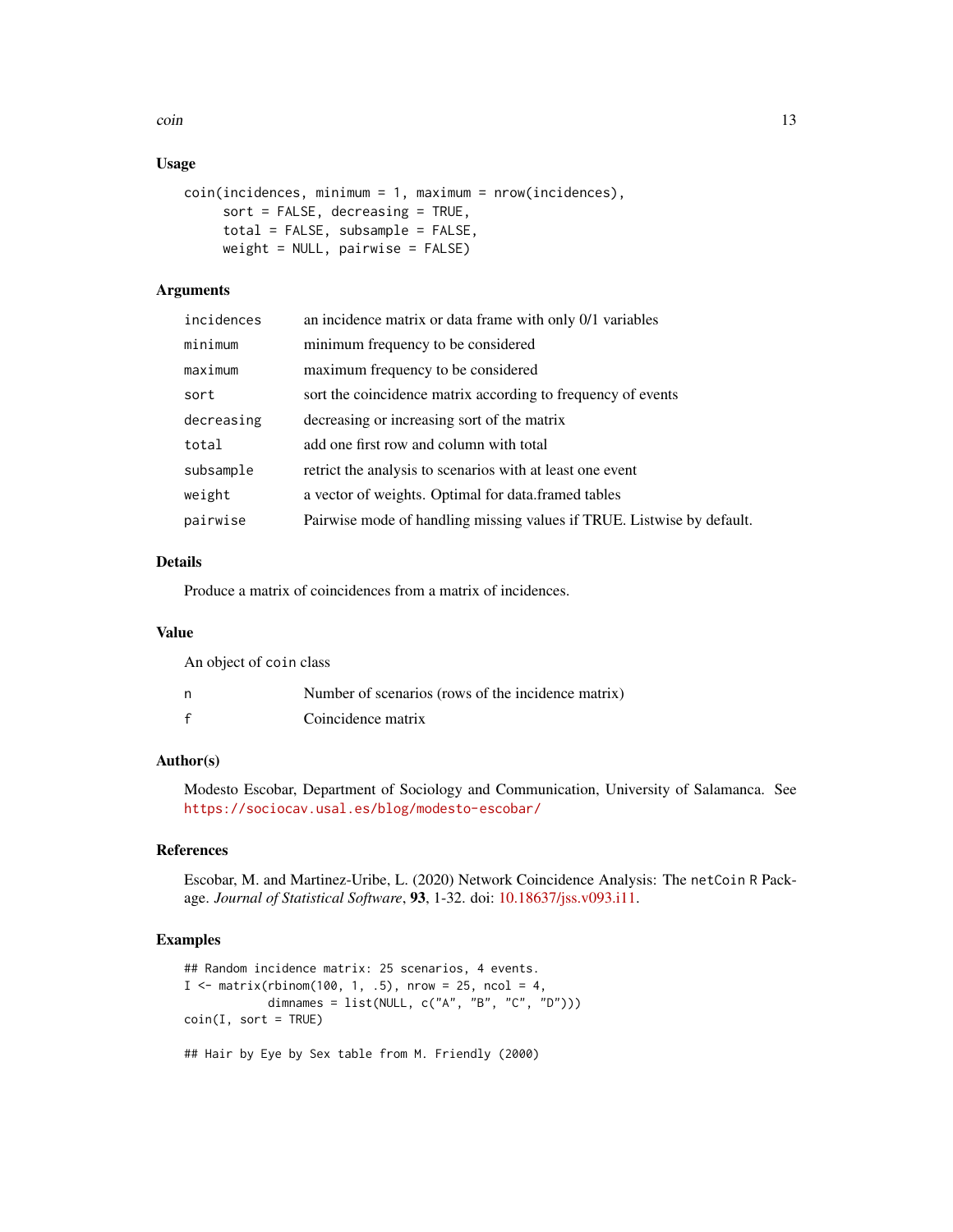```
data(HairEyeColor)
H<-as.data.frame(HairEyeColor)
W<-H$Freq
I<-dichotomize(H,c("Hair","Eye","Sex"),add=FALSE)
coin(I,w=W)
```
coocur *Coocurrence matrix.*

## Description

A coocurrence object consists of a matrix with the number of ocurrences in its main diagonal and the number of coocurrences outside this diagonal. Besides, this object has two attributes: 1) n is the total of the sum of the ocurrences in each row.2) m is the sum of the maximum number of ocurrences in each row.

#### Usage

coocur(ocurrences, minimum = 1, maximum = Inf, sort = FALSE, decreasing = TRUE)

# **Arguments**

| ocurrences | an ocurrence matrix or data frame                            |
|------------|--------------------------------------------------------------|
| minimum    | minimum frequency to be considered                           |
| maximum    | maximum frequency to be considered                           |
| sort       | sort the coincidence matrix according to frequency of events |
| decreasing | decreasing or increasing sort of the matrix                  |

#### Details

Produce a matrix of coocurrences from a matrix of occurences.

#### Value

An object of cooc class with a coocurrence matrix. It has two attributes:

|   | Total sum of occurences)                                      |
|---|---------------------------------------------------------------|
| m | Sum of maximum occurences in each row of the ocurrence matrix |

#### Author(s)

Modesto Escobar, Department of Sociology and Communication, University of Salamanca. See <https://sociocav.usal.es/blog/modesto-escobar/>

```
## Tossing two coins five times.
D<-data.frame(Head=c(2,1,1,0,2),Tail=c(0,1,1,2,0))
coocur(D)
```
<span id="page-13-0"></span>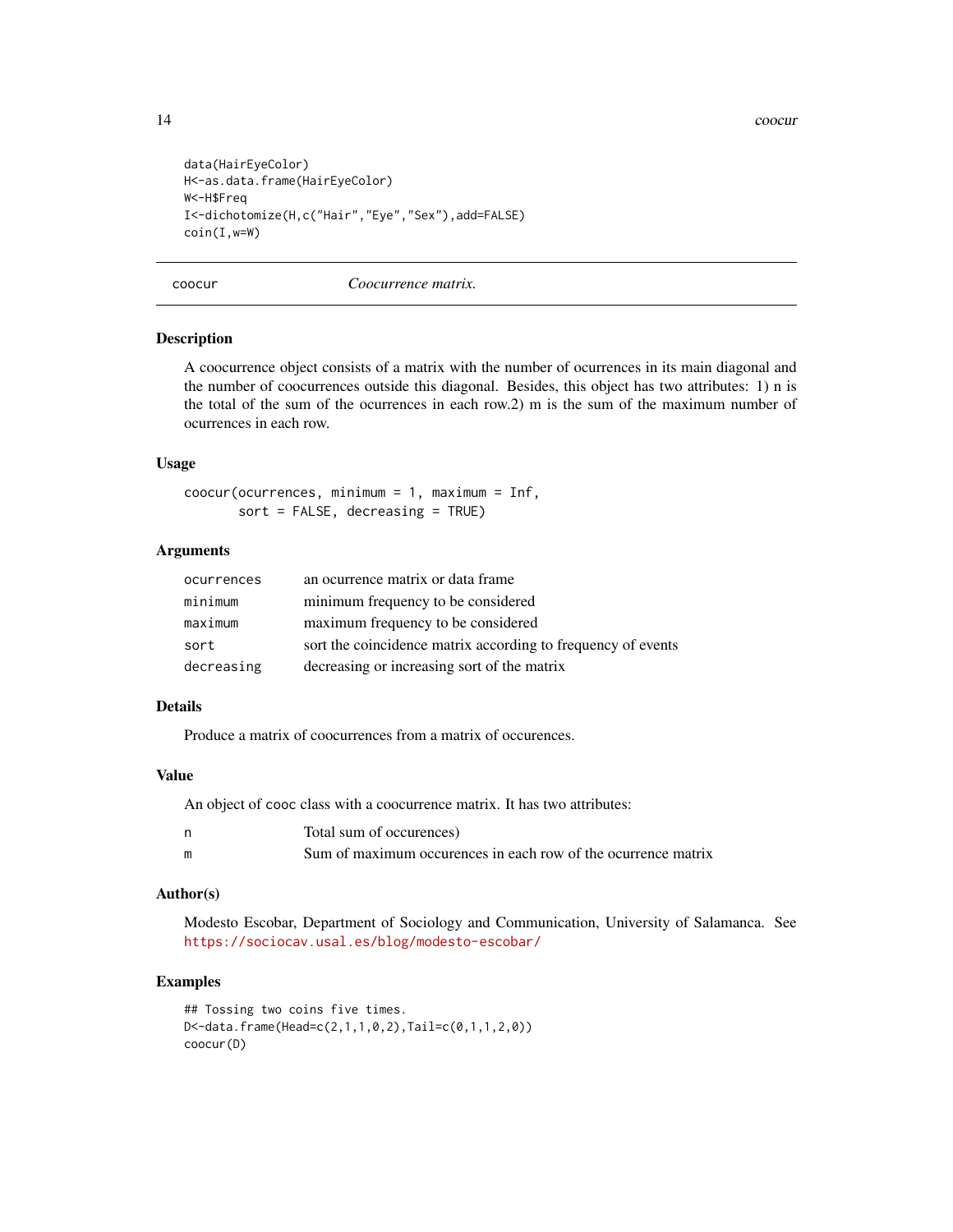<span id="page-14-1"></span><span id="page-14-0"></span>

Data frame with events as result.

# Usage

data("dice")

# Format

A data frame with 100 observations (scenarios) on the following 11 variables (events):

dice : a numeric vector, representing dice results

- 1 : a dichotomous vector of the elemental event "1"
- 2 : a dichotomous vector of the elemental event "2"
- 3 : a dichotomous vector of the elemental event "3"
- 4 : a dichotomous vector of the elemental event "4"
- 5 : a dichotomous vector of the elemental event "5"
- 6 : a dichotomous vector of the elemental event "6"
- odd : a dichotomous vector of odd events
- even : a dichotomous vector of even events
- small : a dichotomous vector of small number events
- large : a dichotomous vector of large number events

# Source

Random extraction via sample(1:6,100,replace=TRUE)

# References

See [events.](#page-20-1)

# Examples

data(dice) head(dice,10)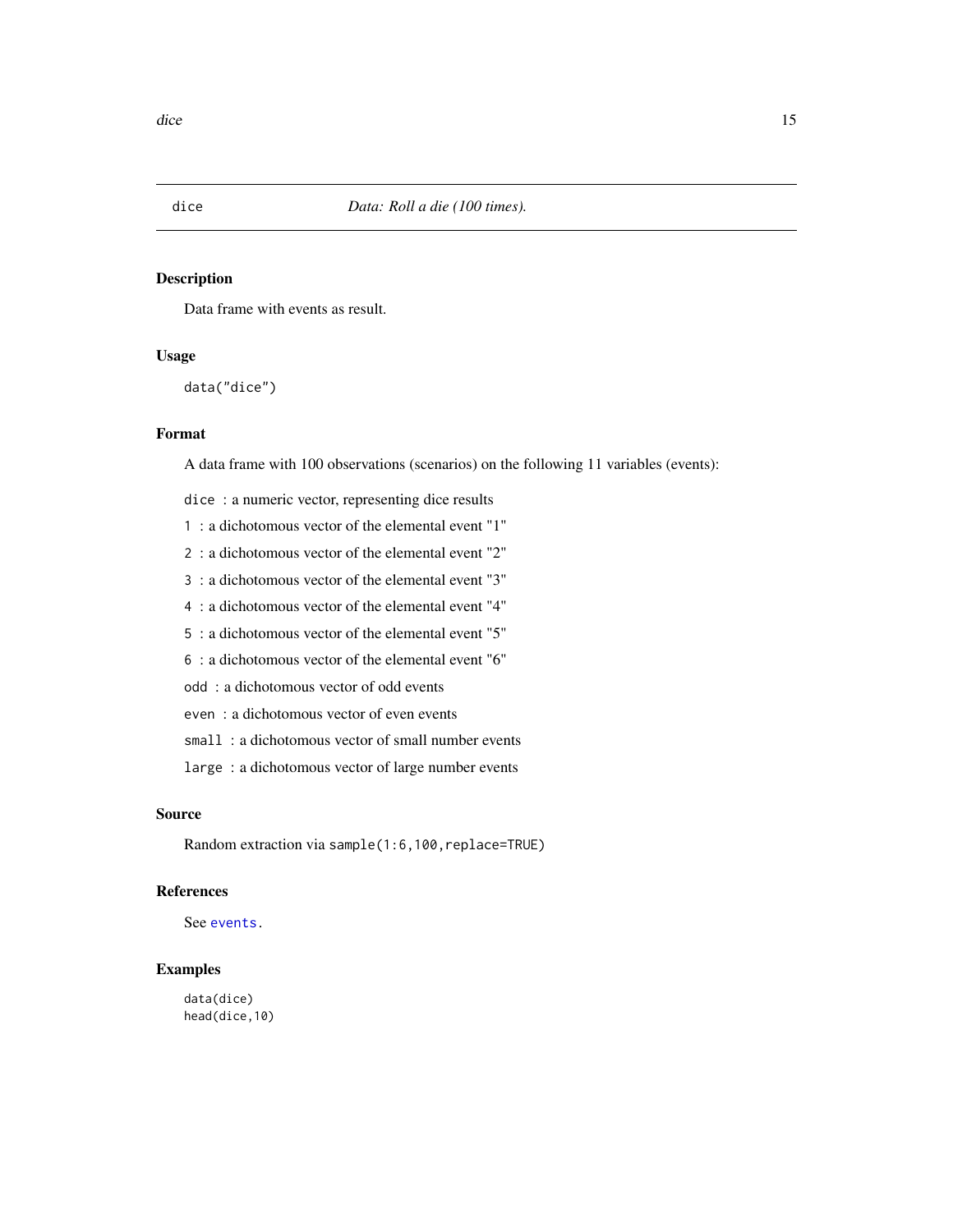<span id="page-15-0"></span>

This converts factor(s) o character(s) column(s) of a data frame into a set of dichotomous columns. Their names will correspond to the labels or text of every category.

#### Usage

```
dichotomize(data, variables,
           sep = "", min = 1, length = 0, values = NULL,sparse = FALSE, add = TRUE, sort = TRUE, nas = "None")
```
# Arguments

| data      | a data frame with a factor or textual column which can be simple (only one value<br>for each scenario) or multiple if components are delinited with a separator.                                             |
|-----------|--------------------------------------------------------------------------------------------------------------------------------------------------------------------------------------------------------------|
| variables | vector of column names that have to be converted into dichotomous vectors.                                                                                                                                   |
| sep       | vector of characters used to divide columns with multiple events. If this separa-<br>tor is "", every unique cell of every column is converted into a dichotomus data<br>frame's column.                     |
| min       | convert to dichotomous vectors only label or text that has a frequency less or<br>equal to the value of this parameter. If the value of min is between 0 and 1, its<br>value is interpreted as a percentage. |
| length    | maximum number of dichotomous columns generated for every variable                                                                                                                                           |
| values    | vector of labels or texts selected to their conversion to dichotomous columns                                                                                                                                |
| sparse    | produce a sparse matrix instead of a data.frame                                                                                                                                                              |
| add       | add the new columns to the input data.frame                                                                                                                                                                  |
| sort      | order the new columns by their frequencies                                                                                                                                                                   |
| nas       | variable name to convert the NA values of the set of variables                                                                                                                                               |
|           |                                                                                                                                                                                                              |

# Value

A data frame composed by the original plus the added dichotmous columns.

# Author(s)

Modesto Escobar, Department of Sociology and Communication, University of Salamanca, and Luis Martinez Uribe, Fundacion Juan March. See <https://sociocav.usal.es/blog/modesto-escobar/>

#### References

Escobar, M. and Martinez-Uribe, L. (2020) Network Coincidence Analysis: The netCoin R Package. *Journal of Statistical Software*, 93, 1-32. doi: [10.18637/jss.v093.i11.](https://doi.org/10.18637/jss.v093.i11)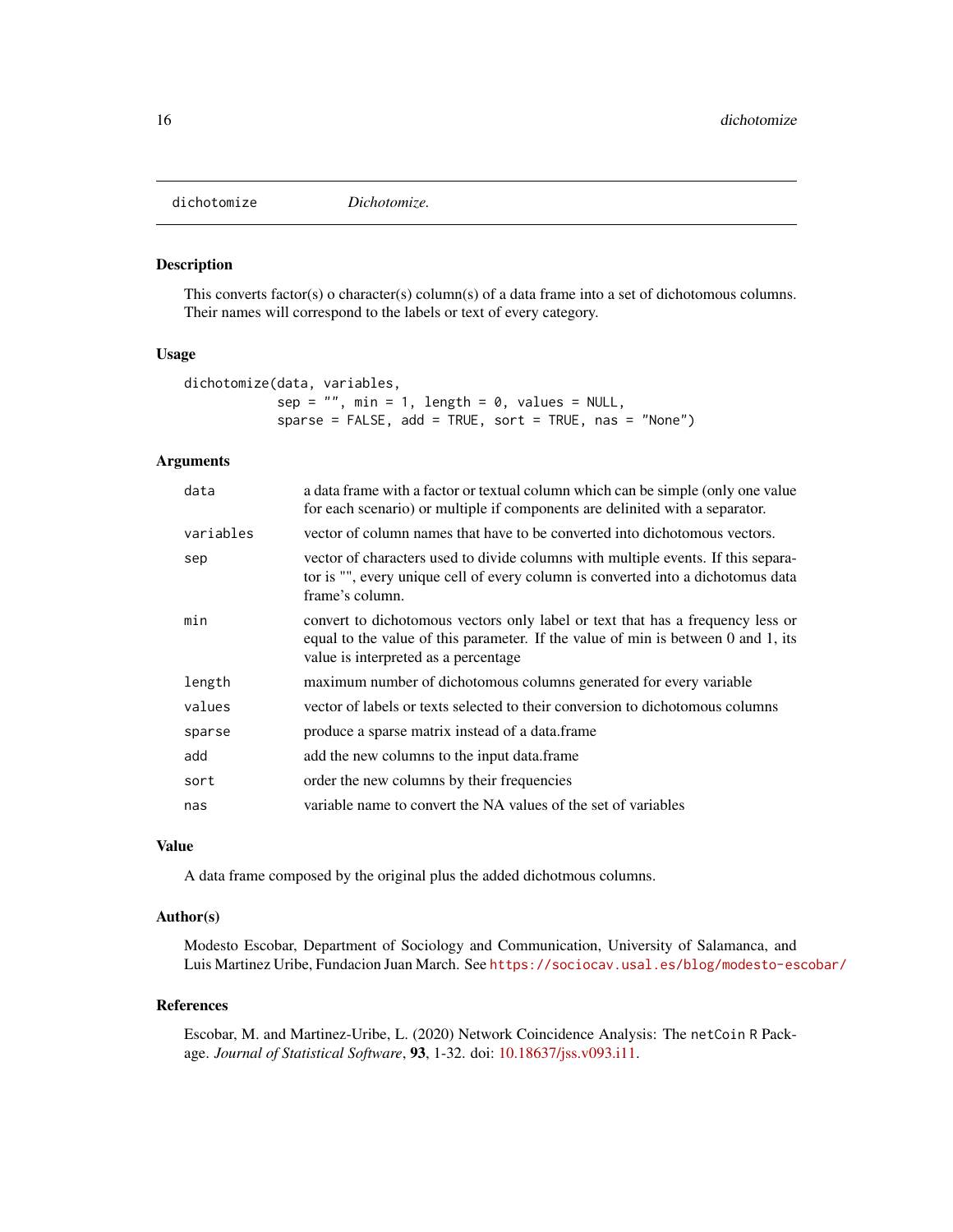#### <span id="page-16-0"></span>distant the contract of the contract of the contract of the contract of the contract of the contract of the contract of the contract of the contract of the contract of the contract of the contract of the contract of the co

# Examples

```
# A character column
frame1 <- data.frame(A = c("Man", "Women", "Man", "Under.")dichotomize(frame1, "A", sep = "; ")
# A character column (with separator)
frame2 <- data.frame(A = c("Man; Women", "Women; Women",
                         "Man; Man", "Undet.; Women; Man"))
dichotomize(frame2, "A", sep = "; ")
# A character column and another factor column (same sepatator)
frame3 <- data.frame(A = c("Man; Women", "Women; Women",
                         "Man; Man", "Undet.; Women; Man"),
                     C = factor(c(1:4), \text{ labels} = c("Paris", \text{ "New York",}"London; New York", "<NA>")))
dichotomize(frame3, c("A", "C"), sep = "; ")
# A set of simple character or factor (same levels) variables.
# In this case, you must use "C" separator.
frame4 \leq data.frame(A = c("Man", "Women", "Man", "Under", NA),B = c("Women", "Women", "Man", "Women", NA),C = c(NA, NA, NA, "Man", NA))dichotomize(frame4,c("A","B","C"), sep="C")
```

| distant | Distance matrix. |
|---------|------------------|
|         |                  |

# Description

Convert a similarity matrix into a distance matrix.

#### Usage

 $distant(s, t = FALSE)$ 

#### **Arguments**

| S | a similarity matrix               |
|---|-----------------------------------|
| t | return the same matrix if t=FALSE |

# Details

For better resultas, use the parameter distance in [sim](#page-43-1) function.

#### Value

A distance matrix.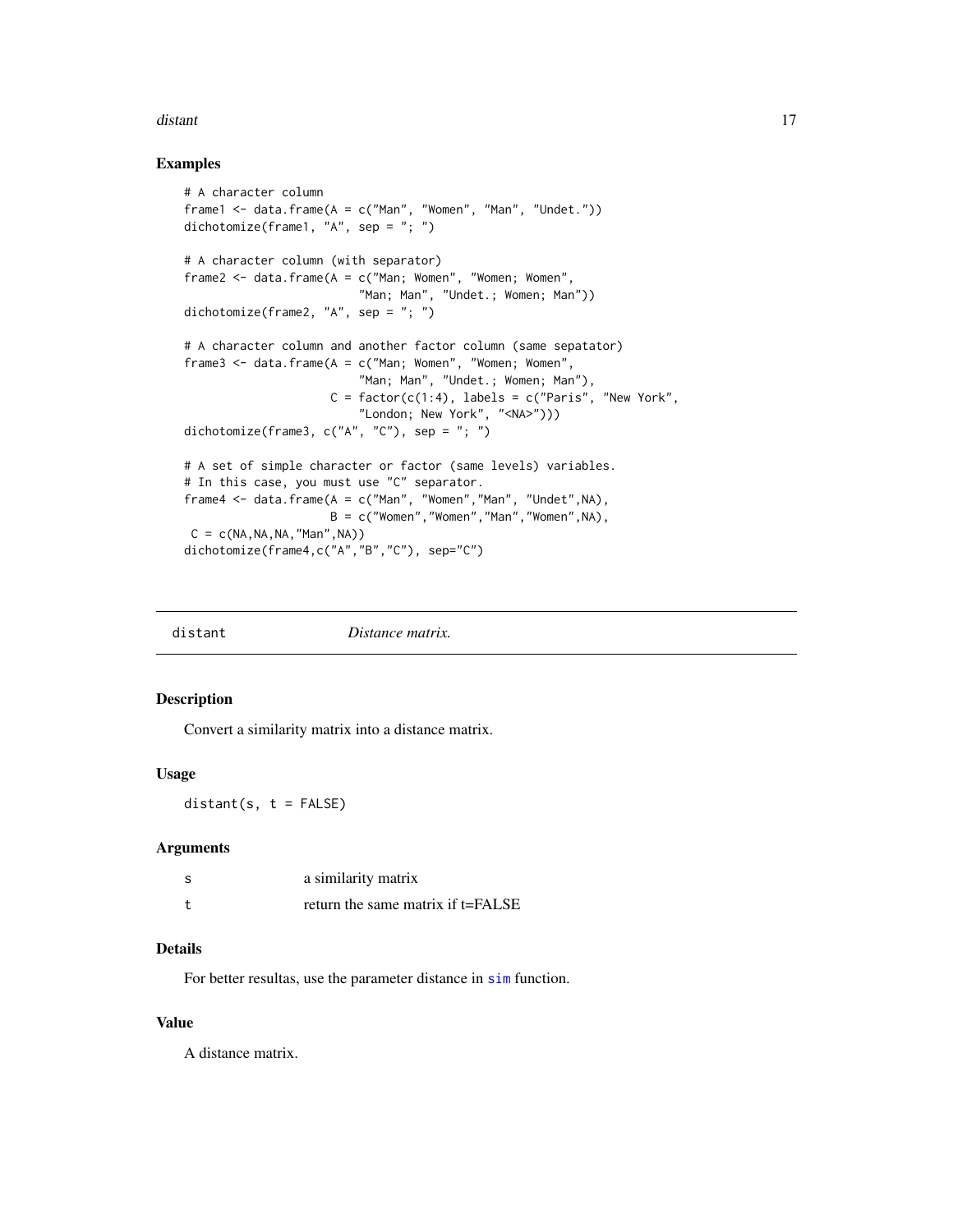### <span id="page-17-0"></span>Author(s)

Modesto Escobar, Department of Sociology and Communication, University of Salamanca. See <https://sociocav.usal.es/blog/modesto-escobar/>

#### Examples

```
# From a random incidence matrix I(25X4)
I < - matrix(rbinom(100, 1, .5), nrow = 25, ncol = 4,
     dimnames = list(NULL, c("A", "B", "C", "D")))
J <- sim(I, "Jaccard")
distant(J, t = TRUE)#Same results
sim(I, "Jaccard", distance = TRUE)
```
<span id="page-17-1"></span>dyncohort *Interactive graphs of dynamic cohorts.*

#### Description

dyncohort produces interactive graphs representing dynamic cohorts. Two periods or lifes belongs to the same cohort if there are a difference of years in their start less or equal to a given number. In case of people's life, 15 or 25 are appropiate quantities to set. If year is equal to 0, a cohort is defined a those periods or lifes that begin at the same year.

#### Usage

```
dyncohort(periods, name="name", start="start", fields=names(periods),
          years=0, igraph=FALSE, ...)
```
### Arguments

| periods | a data frame with at least two vectors with name and start of the periods or lives. |
|---------|-------------------------------------------------------------------------------------|
| name    | name of the vector with names in the data frame.                                    |
| start   | name of the vector with starts in the data frame.                                   |
| fields  | vector of the names of the periods data frame to be taken into account.             |
| years   | number of years to be considered as length of the cohort.                           |
| igraph  | produces an igraph object instead of a netCoin class.                               |
|         | Any netCoin argument.                                                               |

# Value

This function creates a timeCoin object (or igraph) and, if plotted, a folder in the computer with an HTML document named index.html which contains the produced graph. This file can be directly opened with your browser and sent to a web server to work properly.

A netCoin object has three elements: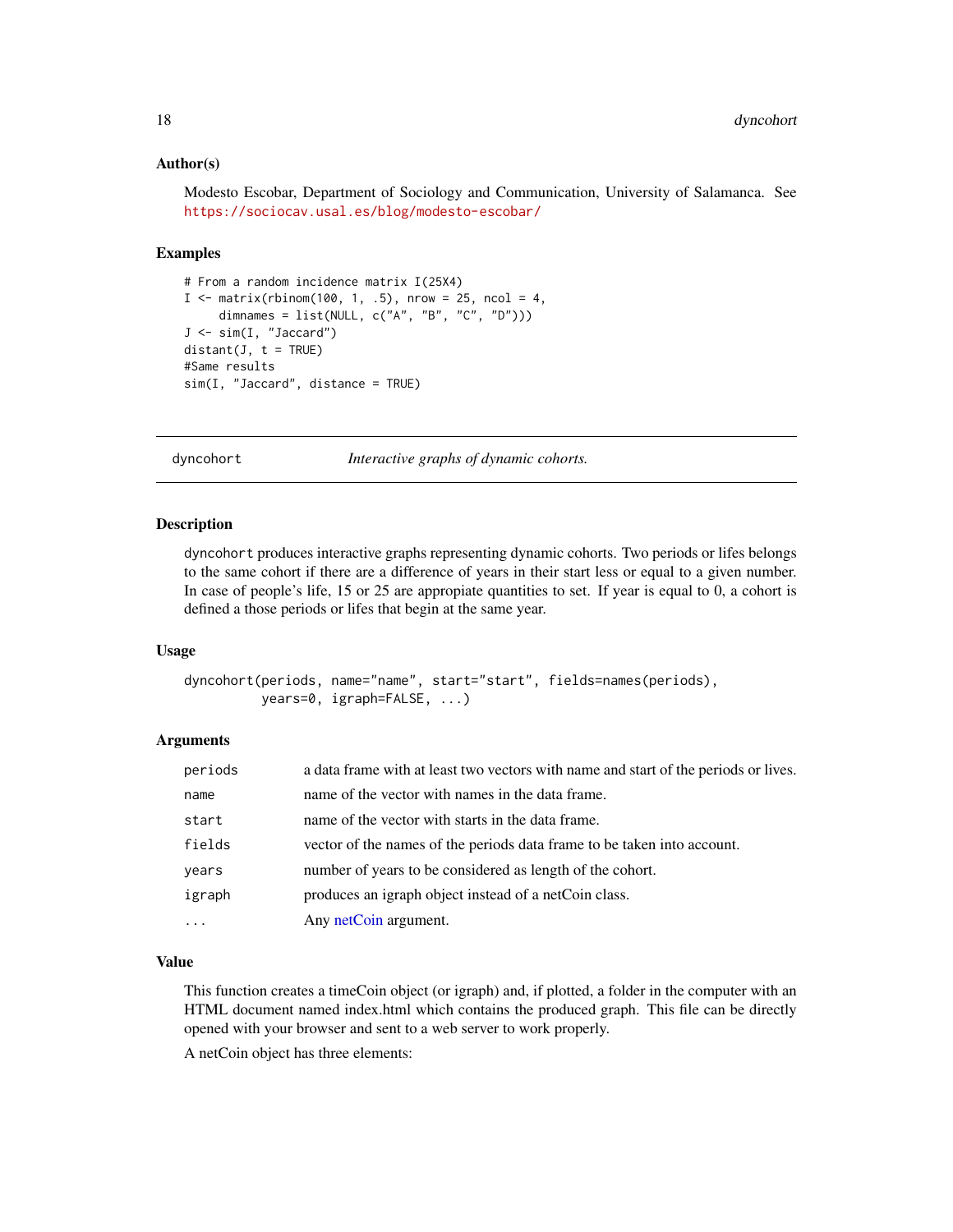#### <span id="page-18-0"></span>edgeList 19

| nodes   | A data frame with the periods.               |
|---------|----------------------------------------------|
| links   | A data frame with the events.                |
| options | A list of options for the interactive graph. |

# Note

Periods could be the life of people, in whose case start is their birth year.

# Author(s)

Modesto Escobar, Department of Sociology and Communication, University of Salamanca. See <https://sociocav.usal.es/blog/modesto-escobar/>

# See Also

[timeCoin](#page-49-1) and [coexist](#page-10-1)

# Examples

```
# With sociologists data.
data(sociologists)
dyncohort(sociologists, start="birth")
# Condider 15 year dynamic cohort:
sociologists$picture <- system.file("extdata", sociologists$picture,
       package="netCoin") # copy path to the picture field
dyncohort(sociologists, start="birth", year=15, image="picture", imageName="name")
```
<span id="page-18-1"></span>edgeList *Edge list.*

# Description

Convert a coincidence/similarity/distance matrix into an edge list form.

# Usage

```
edgeList(data, procedures="Haberman",
         criteria="Z", level=.95, Bonferroni=FALSE,
        min=-Inf, max=Inf, support=-Inf, directed=FALSE,
         diagonal=FALSE, sort=NULL, decreasing=TRUE, pairwise=FALSE)
```
# Arguments

| data       | a coin object, let's say an R matrix with frequencies and an attribute (n) giving<br>the number of scenarios. In case of change of shape, data should be a matrix. |
|------------|--------------------------------------------------------------------------------------------------------------------------------------------------------------------|
| procedures | a vector of statistics of similarity. See below.                                                                                                                   |
| criteria   | statistic to be use for selection criteria.                                                                                                                        |
|            |                                                                                                                                                                    |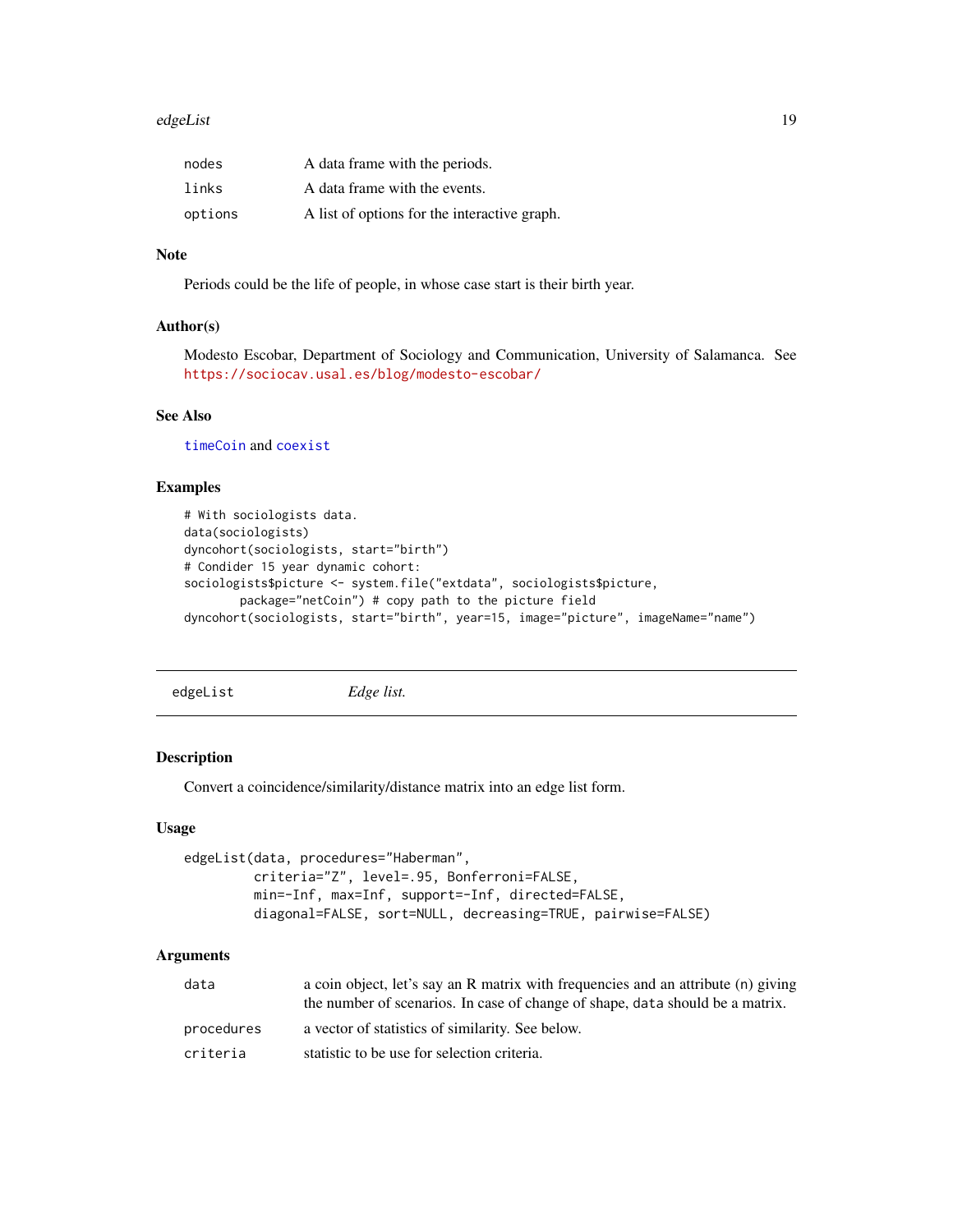| level      | confidence level                                                       |
|------------|------------------------------------------------------------------------|
| Bonferroni | Bonferroni criterium of the signification test.                        |
| min        | minimum value of the statistic to include the edge in the list.        |
| max        | maximum value of the statistic to include the edge in the list.        |
| support    | minimum value of the frequency of the coincidence to be edged          |
| directed   | includes same edges only once.                                         |
| diagonal   | includes auto-links                                                    |
| sort       | sort the list according to the values of a statistic. See below        |
| decreasing | order in a decreasing way.                                             |
| pairwise   | Pairwise mode of handling missing values if TRUE. Listwise by default. |

#### Details

Possible measures in procedures are

- Frequencies (f), Relative frequencies (x), Conditional frequencies (i), Coincidence degree (cc), Probable degree (cp),
- Expected (e), Confidence interval (con)
- Matching (m), Rogers & Tanimoto (t), Gower (g), Sneath (s), Anderberg (and),
- Jaccard (j), Dice (d), antiDice (a), Ochiai (o), Kulczynski (k),
- Hamann (ham), Yule (y), Pearson (p), odds ratio (od), Rusell (r),
- Haberman (h), Z value of Haberman (z),
- Hypergeometric p greater value (hyp).
- Convert a matrix into an edge list (shape).

#### Value

A data frame in which the two first columns are source and target. The rest of the columns are the different statistics explicited in funcs parameter.

# Author(s)

Modesto Escobar, Department of Sociology and Communication, University of Salamanca. See <https://sociocav.usal.es/blog/modesto-escobar/>

# References

Escobar, M. and Martinez-Uribe, L. (2020) Network Coincidence Analysis: The netCoin R Package. *Journal of Statistical Software*, 93, 1-32. doi: [10.18637/jss.v093.i11.](https://doi.org/10.18637/jss.v093.i11)

```
# From a random incidence matrix I(25X4)
I<-matrix(rbinom(100,1,.5),nrow=25,ncol=4,
dimnames=list(NULL,c("A","B","C","D")))
C < -coin(I)edgeList(C)
```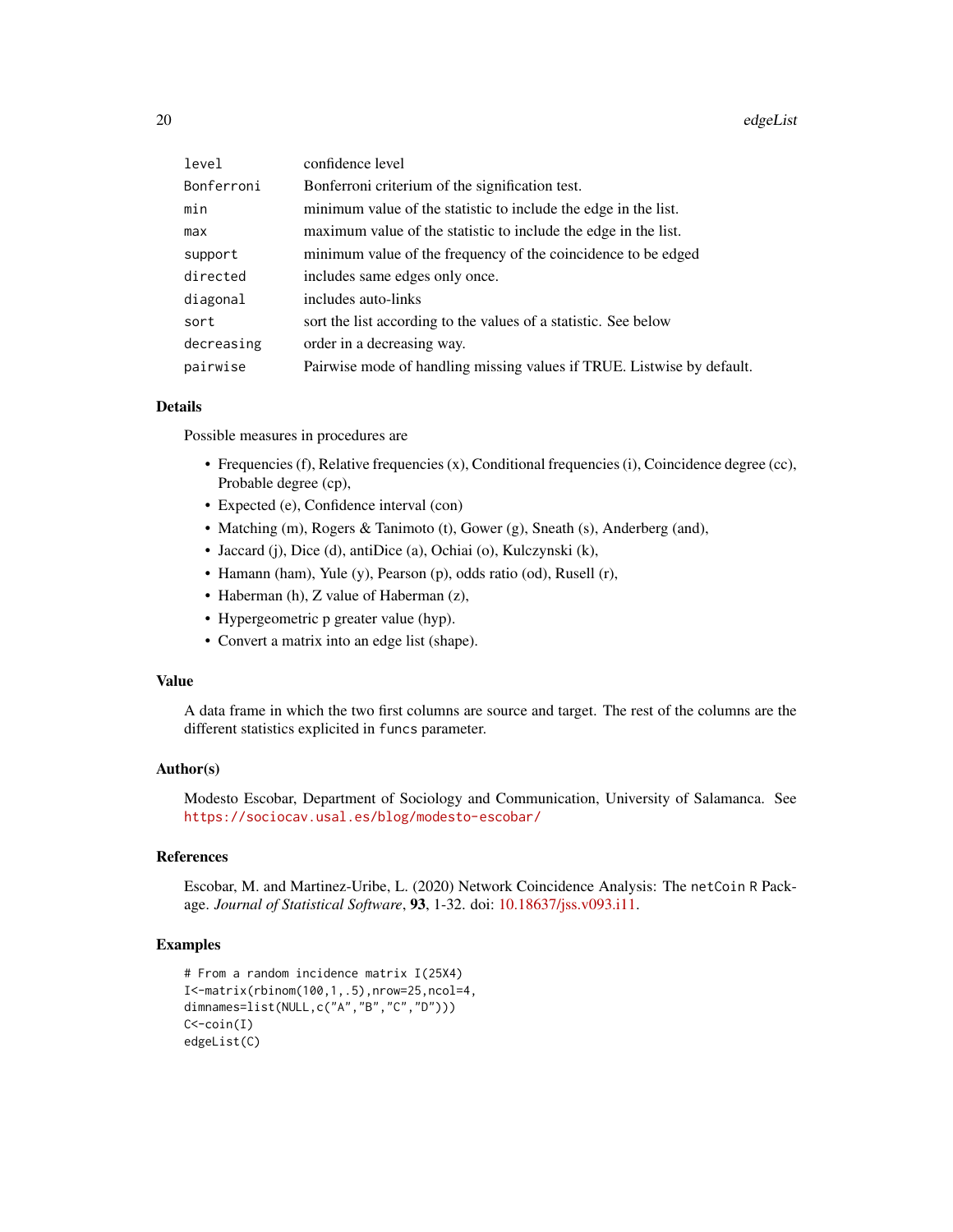A sample size of 1,000 respondents from the European Social Survey, Round-8.

# Usage

data("ess")

# Format

A data frame with 1000 cases (respondents) and 5 variables:

Gender Gender (factor vector): Female, Male.

Age Age (recoded factor vector): 15-29, 30-30, 40-49, 50-59, 60-69, 70 and +.

Social participation Social participation (factor vector): No, Yes.

Political participation Political participation (factor vector): No, Yes.

cweight cweight (numeric vector): Cases weight.

#### References

ESS Round 8: European Social Survey Round 8 Data (2016). Data file edition 2.1. NSD - Norwegian Centre for Research Data, Norway - Data Archive and distributor of ESS data for ESS ERIC. [doi:10.21338/NSD-ESS8-2016.](https://www.europeansocialsurvey.org/data/download.html?r=8)

# Examples

data("ess") head(ess,10)

<span id="page-20-1"></span>events *Data: Attributes of the dice events.*

# Description

Data frame with the attributes of the events of dice.

# Usage

data("events")

<span id="page-20-0"></span>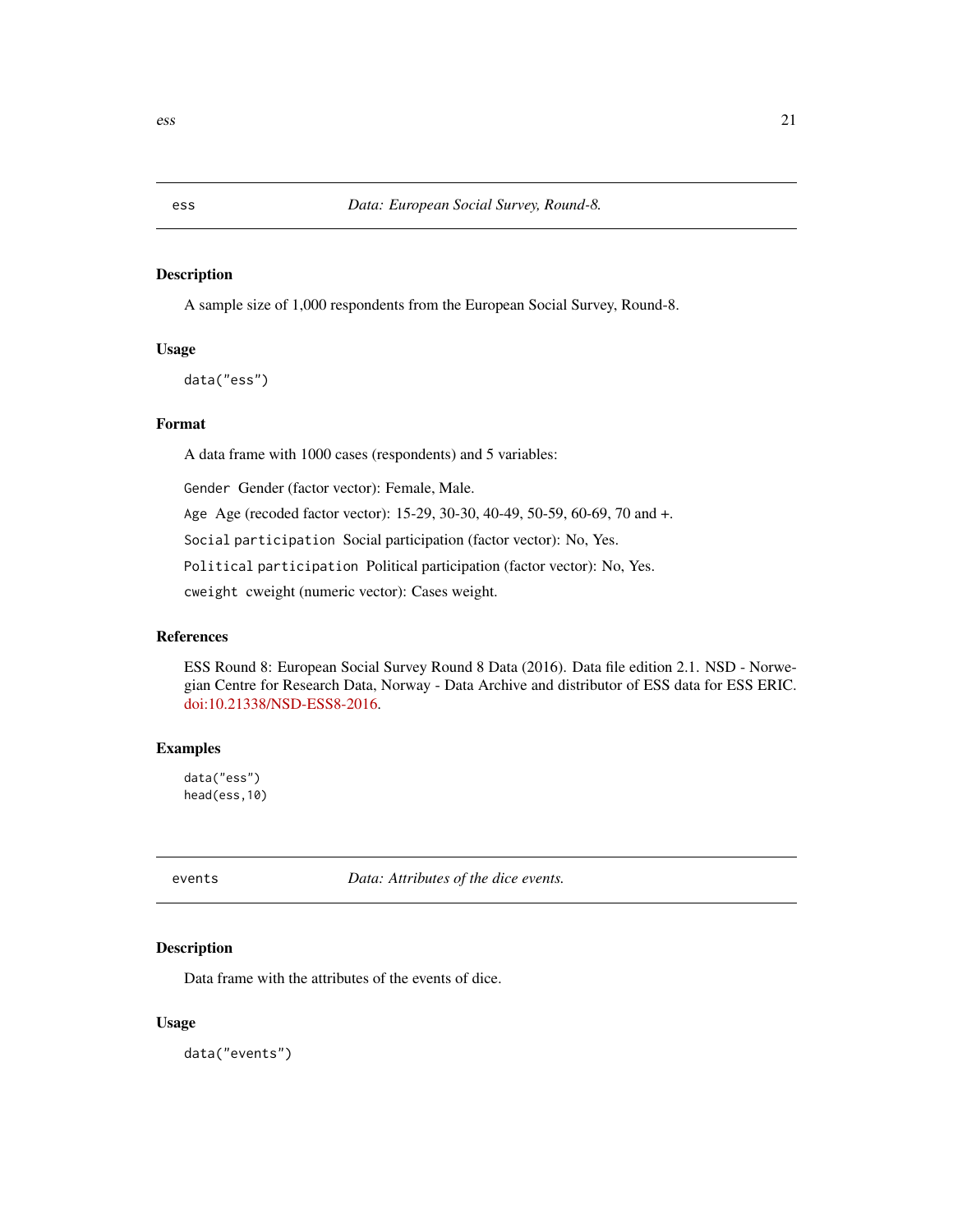# Format

A data frame with 10 observations on the following 4 variables:

name : a factor vector with 10 levels

label : a factor vector with 10 levels

frequency : a numeric vector

type : a factor vector with 2 levels

#### Source

data(dice); coin.dice<-coin(dice); asNodes(coin.dice)

# References

See [dice](#page-14-1).

#### Examples

data(events) events

expectedList *Expected list.*

# Description

Converts a coin object to a links data frame with coincidences and expected values.

## Usage

expectedList(data, names = NULL, min = 1, confidence=FALSE)

#### Arguments

| data       | is a coin object. See coin                                      |
|------------|-----------------------------------------------------------------|
| names      | a character vector.                                             |
| min        | minimum value of the statistic to include the edge in the list. |
| confidence | add the confidence interval if TRUE.                            |

### Value

A links data frame with coincidences and expected values.

#### Author(s)

Modesto Escobar, Department of Sociology and Communication, University of Salamanca. See <https://sociocav.usal.es/blog/modesto-escobar/>

<span id="page-21-0"></span>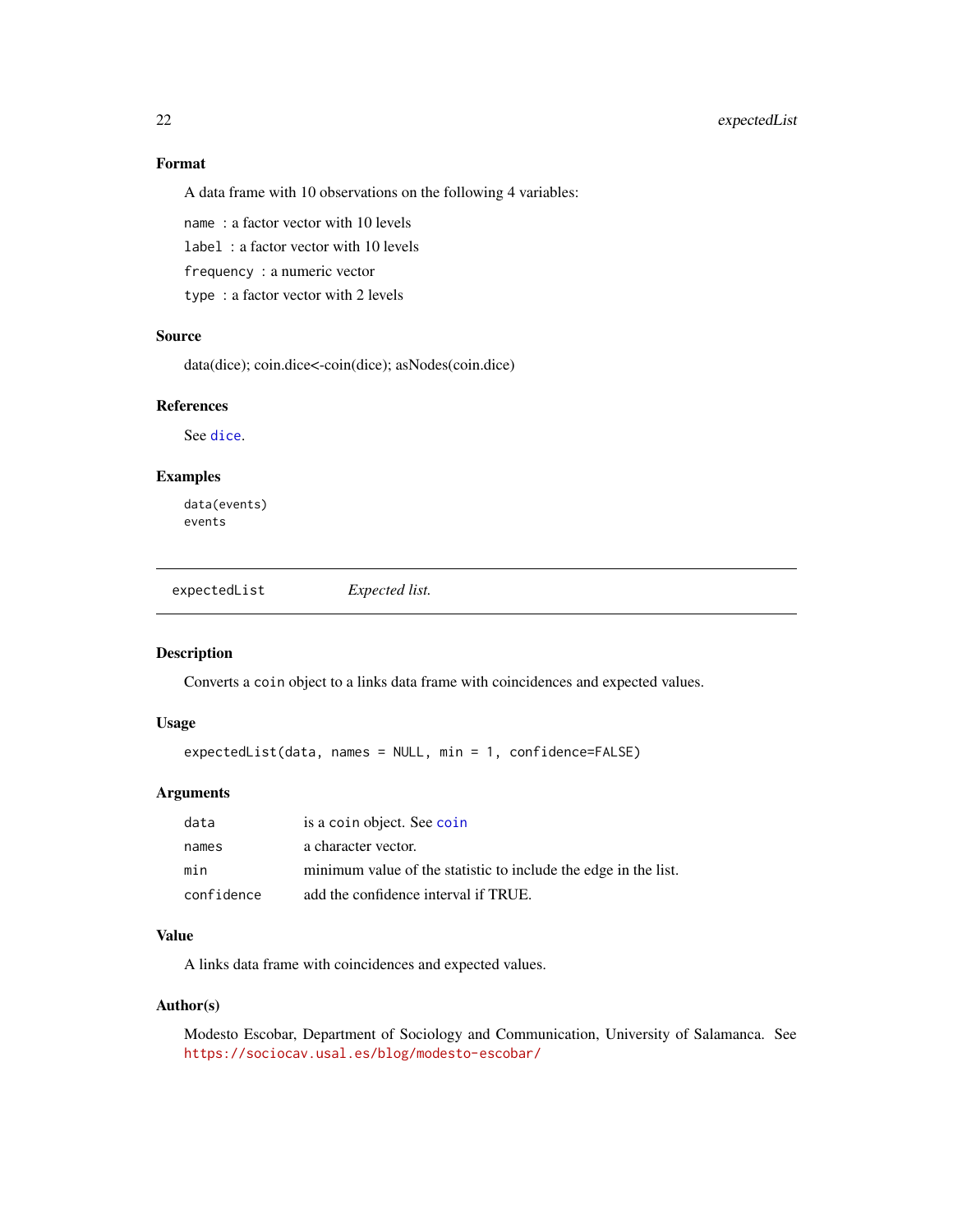#### <span id="page-22-0"></span>families 23

# Examples

```
# A character column (with separator)
frame <- data.frame(A = c("Man; Women", "Women; Women",
                         "Man; Man", "Undet.; Women; Man"))
data \leq dichotomize(frame, "A", sep = "; ")[2:4]
C \leq -\coin(\text{data}) # coincidence matrix
expectedList(C) # edge data frame
```
families *Data: Italian families in the Renaissance.*

# Description

Data frame with the characteristics of powerful families of Renaissance Italy.

# Usage

data("families")

#### Format

A data frame with 16 families (rows) and 6 characteristics.

name Family's name

f.Marriages number of marriage links

f.Business number of business links

wealth wealth's index

priorates number of priorates on control

seat At least priorate

# Source

PADGETT, J. F. Y C. K. ANSELL (1993): "Robust Action and the Rise of the Medici, 1400-1434", in American Journal of Sociology, 98, 1259-1319. (http://www.jstor.org/stable/2781822)

```
data("families")
head(families)
```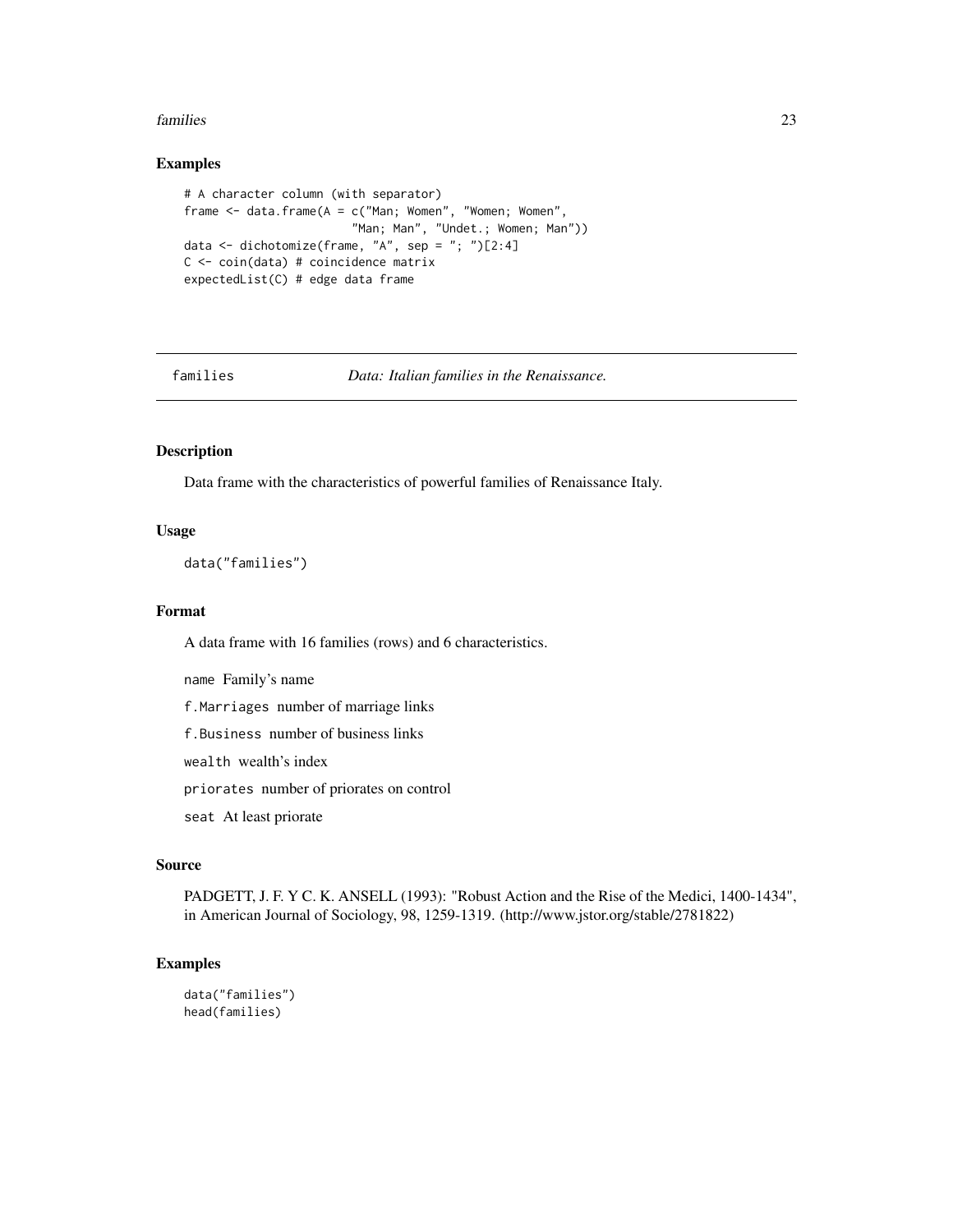<span id="page-23-0"></span>

Data frame with events as result.

#### Usage

data("finches")

# Format

A data frame with 13 observations (pinches) and 4 variables (name and characteristics):

name : Genus and species of the finche

frequency : number of islands where the finche can be found

type : Genus of the finche

species : name of the file containing the picture of the finche

# References

Sanderson, James (2000). Testing Ecological Patterns: A Well-known Algorithm from Computer Science Aids the Evaluation of Species Distributions. American Scientist, 88, pp. 332-339.

#### Examples

data(finches) head(finches,10)

fromIgraph *Produce interactive networks from igraph objects.*

# Description

fromIgraph produce an interactive network from an igraph object.

#### Usage

fromIgraph(G, ...)

# Arguments

| G | an igraph object.         |
|---|---------------------------|
| . | Any network_rd3 argument. |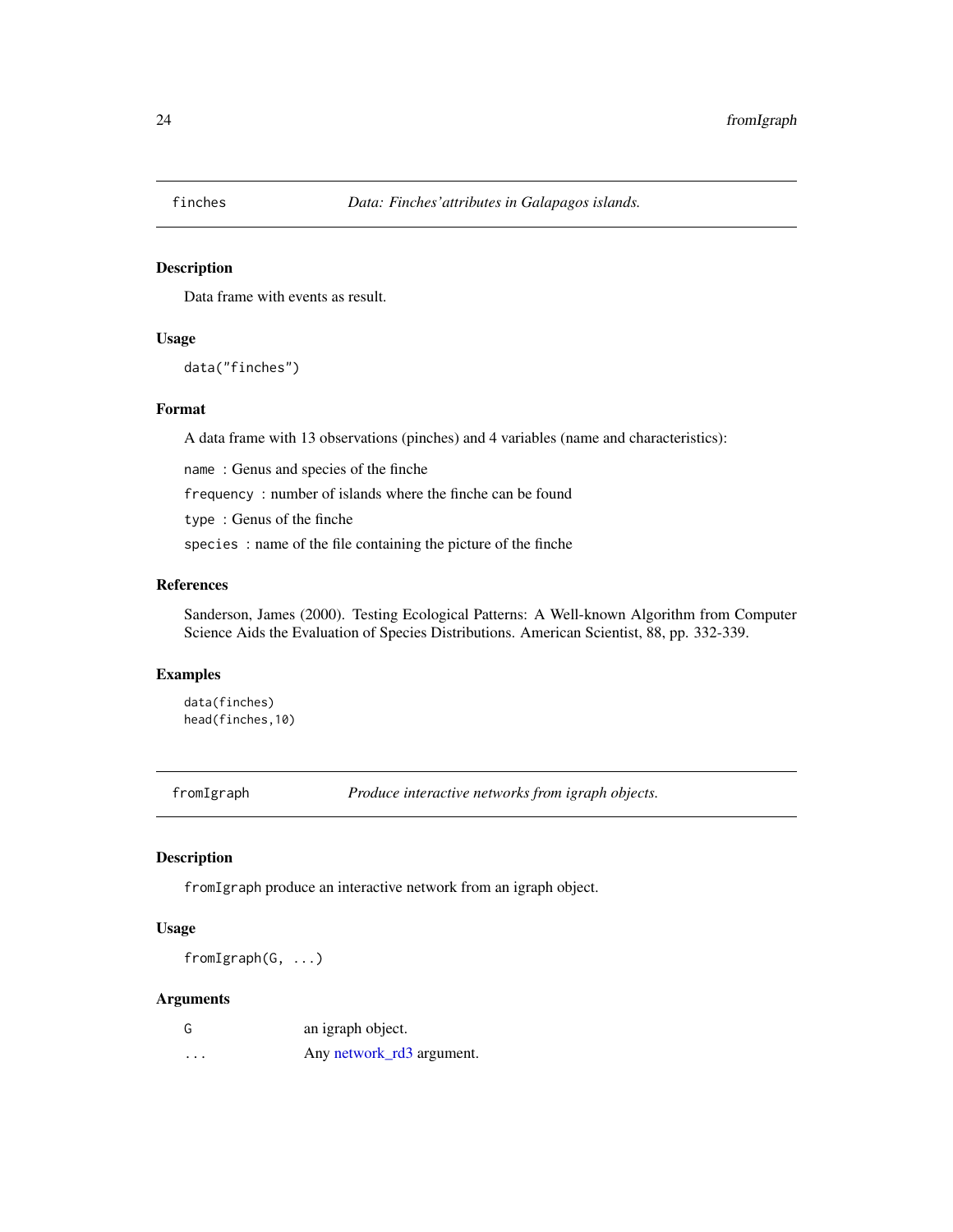# <span id="page-24-0"></span>Galapagos 25

# Value

This function returns a network\_rd3 object. If the 'dir' attribute is specified, the function creates a folder in the computer with an HTML document named index.html which contains the produced graph. This file can be directly opened with your browser and sent to a web server to work properly.

# Author(s)

Modesto Escobar, Department of Sociology and Communication, University of Salamanca. See <https://sociocav.usal.es/blog/modesto-escobar/>

#### References

Escobar, M. and Martinez-Uribe, L. (2020) Network Coincidence Analysis: The netCoin R Package. *Journal of Statistical Software*, 93, 1-32. doi: [10.18637/jss.v093.i11.](https://doi.org/10.18637/jss.v093.i11)

# Examples

```
g <- igraph::make_ring(10)
fromIgraph(g)
```
Galapagos *Data: Finches' presence in Galapagos Islands.*

#### Description

Data frame with absence(0) presence(1) of finches in the Galagos Islands.

# Usage

data("Galapagos")

#### Format

A data frame with 17 localizations (islands) and 13 variables (Genus and species of the finches):

Geospiza magnirostris Geospiza fortis Geospiza fuliginosa Geospiza difficilis Geospiza scandens Geospiza conirostris Camarhynchus psitticula Camarhynchus pauper Camarhynchus parvulus Platyspiza crassirostris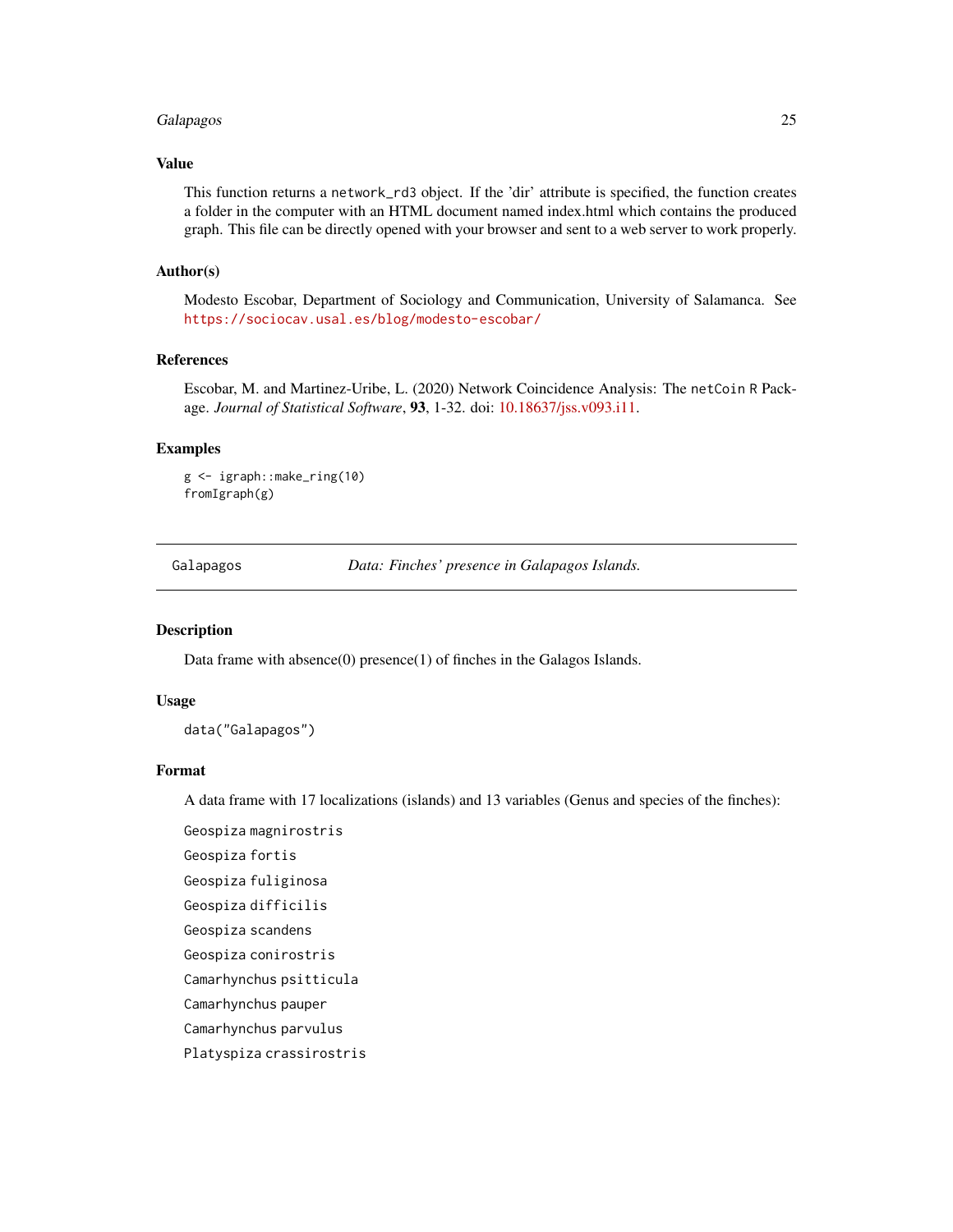Cactospiza pallida Cactospiza heliobates Certhidea olivacea

#### References

Sanderson, James (2000). Testing Ecological Patterns: A Well-known Algorithm from Computer Science Aids the Evaluation of Species Distributions. American Scientist, 88, pp. 332-339.

# Examples

data(Galapagos) head(Galapagos,10)

gallery *Images in a grid gallery.*

#### Description

gallery produces a gallery\_rd3 object.

#### Usage

```
gallery(nodes, name = NULL, label = NULL, color = NULL,
   ntext = NULL, info = NULL, image = NULL, zoom = 1,
   itemsPerRow = NULL, main = NULL, note = NULL,
   showLegend = TRUE, frequencies = FALSE,
   help = NULL, helpOn = FALSE, description = NULL,
   descriptionWidth = NULL, roundedItems = FALSE, controls = 1:2,
   cex = 1, language = c("en", "es", "ca"), dir = NULL)
```
#### Arguments

| nodes       | a data frame with at least three columns of names, start and end.           |
|-------------|-----------------------------------------------------------------------------|
| name        | column name with image names in the nodes data frame.                       |
| label       | column name with image labels in the nodes data frame.                      |
| color       | column name with image background color variable in the nodes data frame.   |
| ntext       | column name with html text in the nodes data frame.                         |
| info        | column name with information to display in a panel in the nodes data frame. |
| image       | column name which indicates the image paths in the nodes data frame.        |
| zoom        | a number between 0.1 and 10 as initial displaying zoom.                     |
| itemsPerRow | number of items in each row.                                                |
| main        | upper title of the graph.                                                   |
| note        | lower title of the graph.                                                   |

<span id="page-25-0"></span>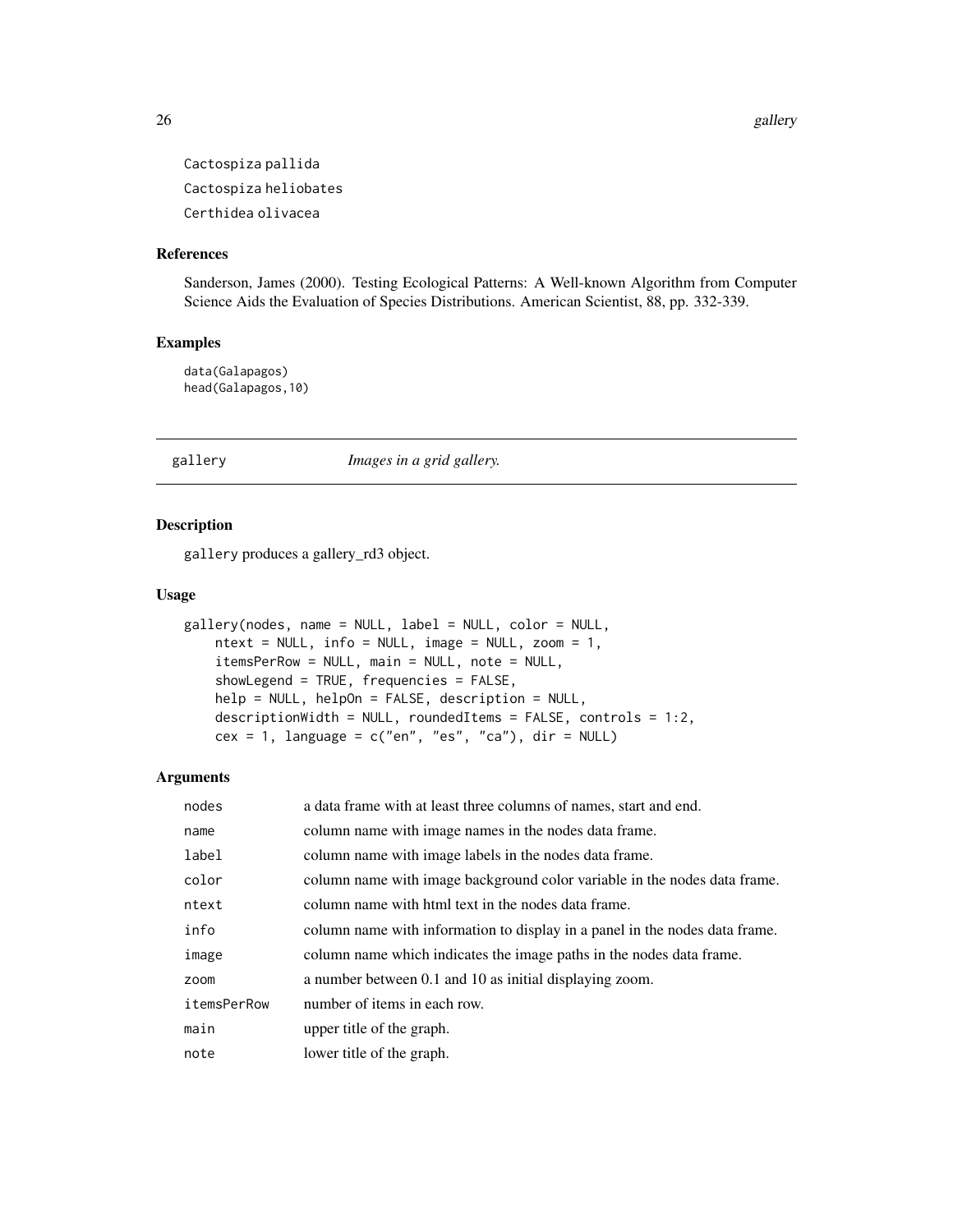#### <span id="page-26-0"></span>glmCoin 27

| frequencies      | a logical value true if barplots representing node attributes frequencies will be<br>added to the final graph.                                                                |
|------------------|-------------------------------------------------------------------------------------------------------------------------------------------------------------------------------|
| showLegend       | a logical value true if the legend is to be shown.                                                                                                                            |
| help             | a character string indicating a help text of the graph.                                                                                                                       |
| help0n           | Should the help be shown at the beginning?                                                                                                                                    |
| description      | a character string indicating a desription text for the graph.                                                                                                                |
| descriptionWidth |                                                                                                                                                                               |
|                  | a percentage indicating a width for the description panel (25 by default).                                                                                                    |
| roundedItems     | Display items with rounded borders.                                                                                                                                           |
| controls         | a numeric vector indicating which controls will be shown. $1 =$ topbar, $2 =$ export<br>buttons. NULL hide all controls, negative values deny each control and 0 deny<br>all. |
| cex              | number indicating the amount by which plotting text should be scaled relative<br>to the default.                                                                              |
| language         | a character string indicating the language of the graph (en=english (default);<br>es=spanish; ca=catalan).                                                                    |
| dir              | a character string representing the directory where the web files will be saved.                                                                                              |

# Value

Object of class gallery\_rd3.

#### Author(s)

Modesto Escobar, Department of Sociology and Communication, University of Salamanca. See <https://sociocav.usal.es/blog/modesto-escobar/>

# Examples

```
data("finches")
finches$species <- system.file("extdata", finches$species,
       package="netCoin") # copy path to the species field
gallery(finches, image="species", main="Species in Galapagos Islands",
       note="Data source: Sanderson (2000)")
```
glmCoin *Regression Graphs*

# Description

produces a netCoin object from a set of glm regressions.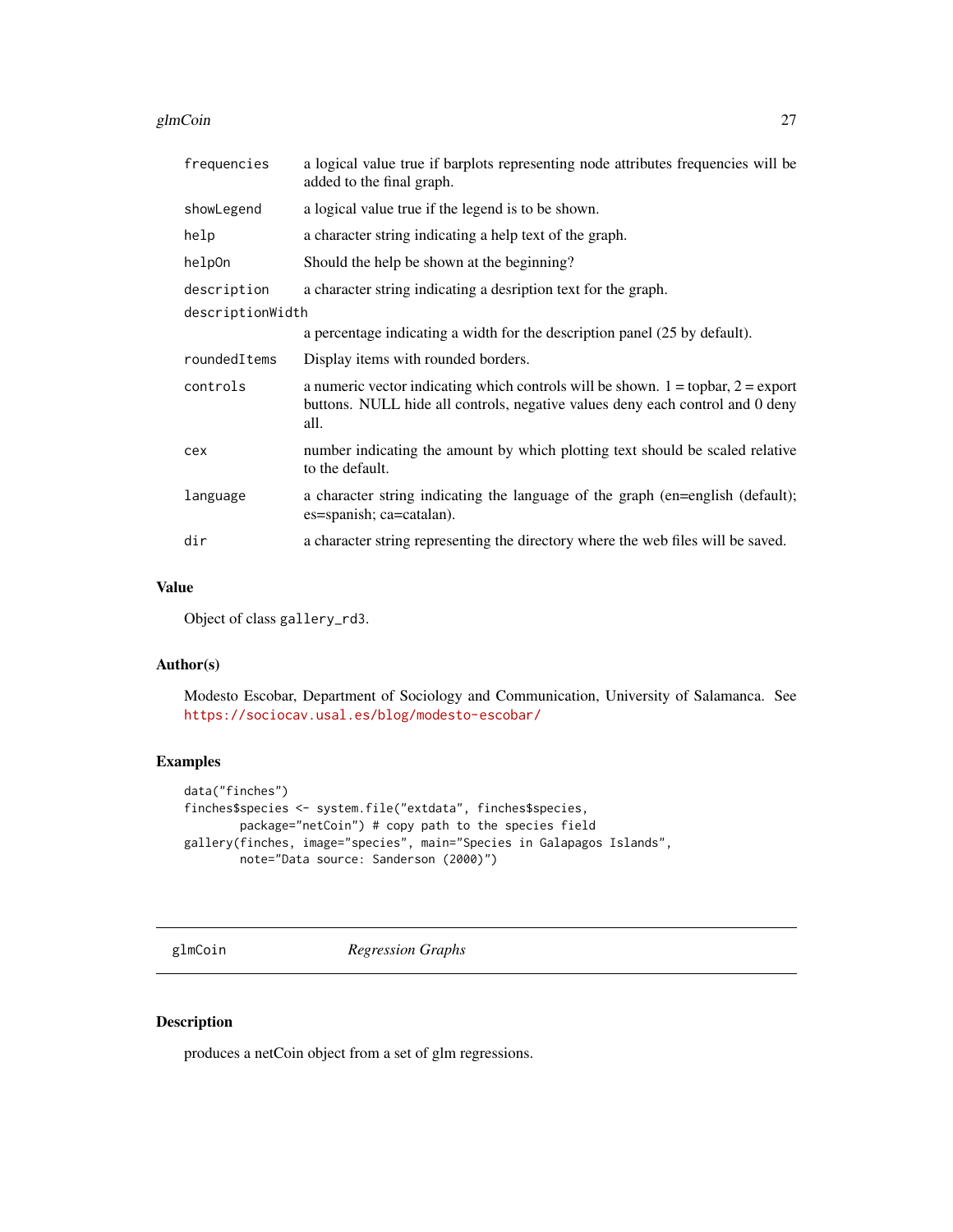# <span id="page-27-0"></span>Usage

```
glmCoin(formulas, data, weights=NULL, pmax=.05,
                    twotail=FALSE, showArrows=TRUE,
                    frequency = FALSE, percentage = TRUE,
                    color="variable", lwidth="z.value",
                    circle= NA, language=c("en","es","ca"),
                    igraph=FALSE, ...)
```
# Arguments

| A set of formulas separated, folowed by the family and a return. For example:<br>model <- "counts ~ outcome + treatment, poisson counts ~ outcome, poisson" |
|-------------------------------------------------------------------------------------------------------------------------------------------------------------|
| Data frame containing the variables in the model.                                                                                                           |
| Optional vector of weights to be used in the fitting process.                                                                                               |
| Selection of links with $Pr(\ge  z )$ less than p (one-tail by default).                                                                                    |
| Logical value indicating if twotail test must be appied. Defaul=FALSE.                                                                                      |
| a logical value true if the directional arrows are to be shown. Default = FALSE.                                                                            |
| a logical value true if frequencies are to be shown. Default=FALSE.                                                                                         |
| a logical value true if percentages are to be shown. Default=TRUE.                                                                                          |
| Nodes' attribute to be used for expressing color ("variable" by default).                                                                                   |
| Nodes' attribute to be used for widht of arrows ("z.value" by default).                                                                                     |
| Degre of rotation in case of fixed circled dependent variables.                                                                                             |
| Language of the graph controls.                                                                                                                             |
| Produces an igraph object instead of a netCoin object if TRUE.                                                                                              |
| Any netCoin argument.                                                                                                                                       |
|                                                                                                                                                             |

# Value

This function creates a netCoin object (or igraph) and, if stated, a folder in the computer with an HTML document named index.html which contains the produced graph. This file can be directly opened with your browser and sent to a web server to work properly.

# Author(s)

Modesto Escobar, Department of Sociology and Communication, University of Salamanca. See <https://sociocav.usal.es/blog/modesto-escobar/>

```
## Dobson (1990) Page 93: Randomized Controlled Trial :
counts <- c(18,17,15,20,10,20,25,13,12)
outcome \leq gl(3,1,9)
treatment \leq gl(3,3)
Dobson <- data.frame(counts=counts, outcome=outcome, treatment=treatment)
model <- "counts ~ outcome + treatment, poisson"
glmCoin(model,Dobson)
```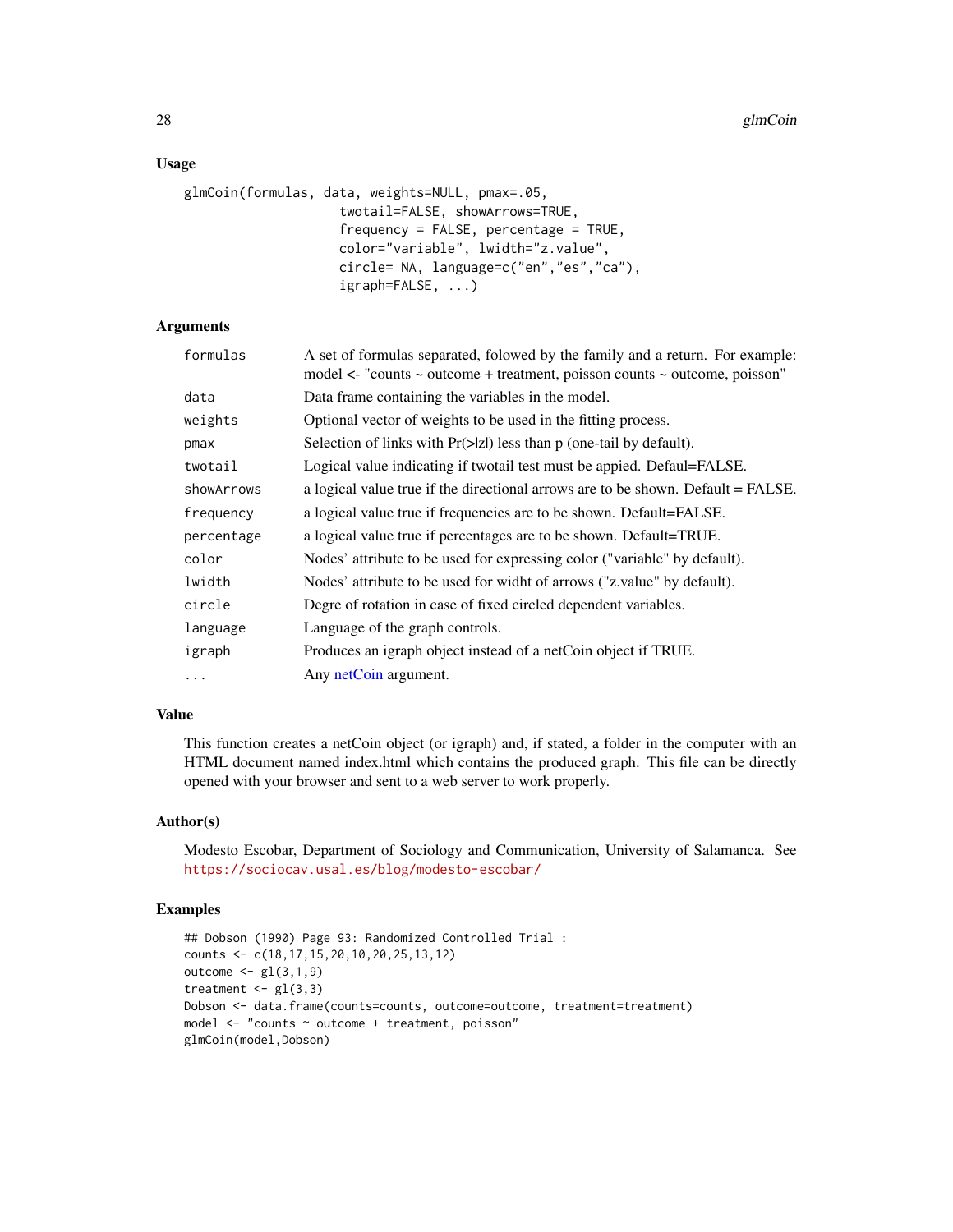<span id="page-28-0"></span>

Convert a data frame with two numbers (normally a beginning year and end year) into an incidences matrix whose rows are the intermediate numbers, and whose columns are the content of the names column.

# Usage

```
incTime(data, name = "name", beginning = "birth", end= "death")
```
# Arguments

| data      | a data frame a name and two numbers.                            |
|-----------|-----------------------------------------------------------------|
| name      | Column with the names (default= "name").                        |
| beginning | Column with the beginning number to include (default= "birth"). |
| end       | Column with the end number to include (default= "death").       |

# Value

A data frame in which the two first columns are source and target. The rest of the columns are sim.=(1+threshold-real difference) and dist.=(difference between numbers)

# Author(s)

Modesto Escobar, Department of Sociology and Communication, University of Salamanca. See <https://sociocav.usal.es/blog/modesto-escobar/>

```
# From sociologists data
data("sociologists")
head(incTime(sociologists))[,1:5]
```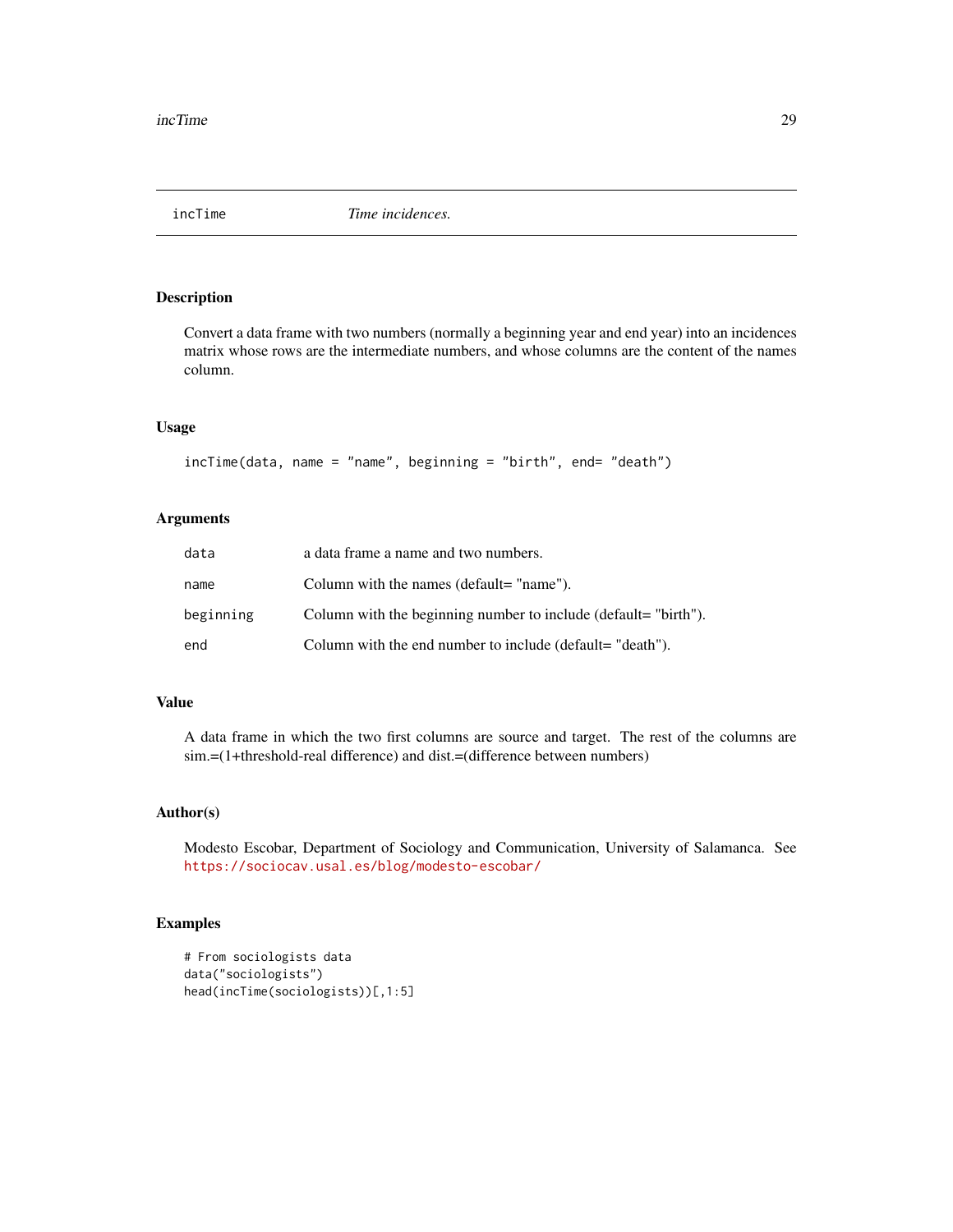<span id="page-29-0"></span>

layoutCircle produces a circle layout of any number of nodes.

# Usage

```
layoutCircle(N,nodes=seq_len(nrow(N)),deg=0,name=NULL)
```
# Arguments

| N     | a data frame of nodes.          |
|-------|---------------------------------|
| nodes | a vector specifing nodes.       |
| deg   | degrees to rotate.              |
| name  | name of column with node names. |

# Value

This function returns the input data frame of nodes with the resulting layout applied.

#### Author(s)

Modesto Escobar, Department of Sociology and Communication, University of Salamanca. See <https://sociocav.usal.es/blog/modesto-escobar/>

# Examples

```
A <- data.frame(name=letters)
```

```
L <- layoutCircle(A,name="name")
```

```
netCoin(A,layout=L)
```
layoutGrid *Produce a layout of any number of nodes.*

# Description

layoutGrid produces a grid layout of any number of nodes.

# Usage

layoutGrid(N,string,name=NULL,byrow=FALSE)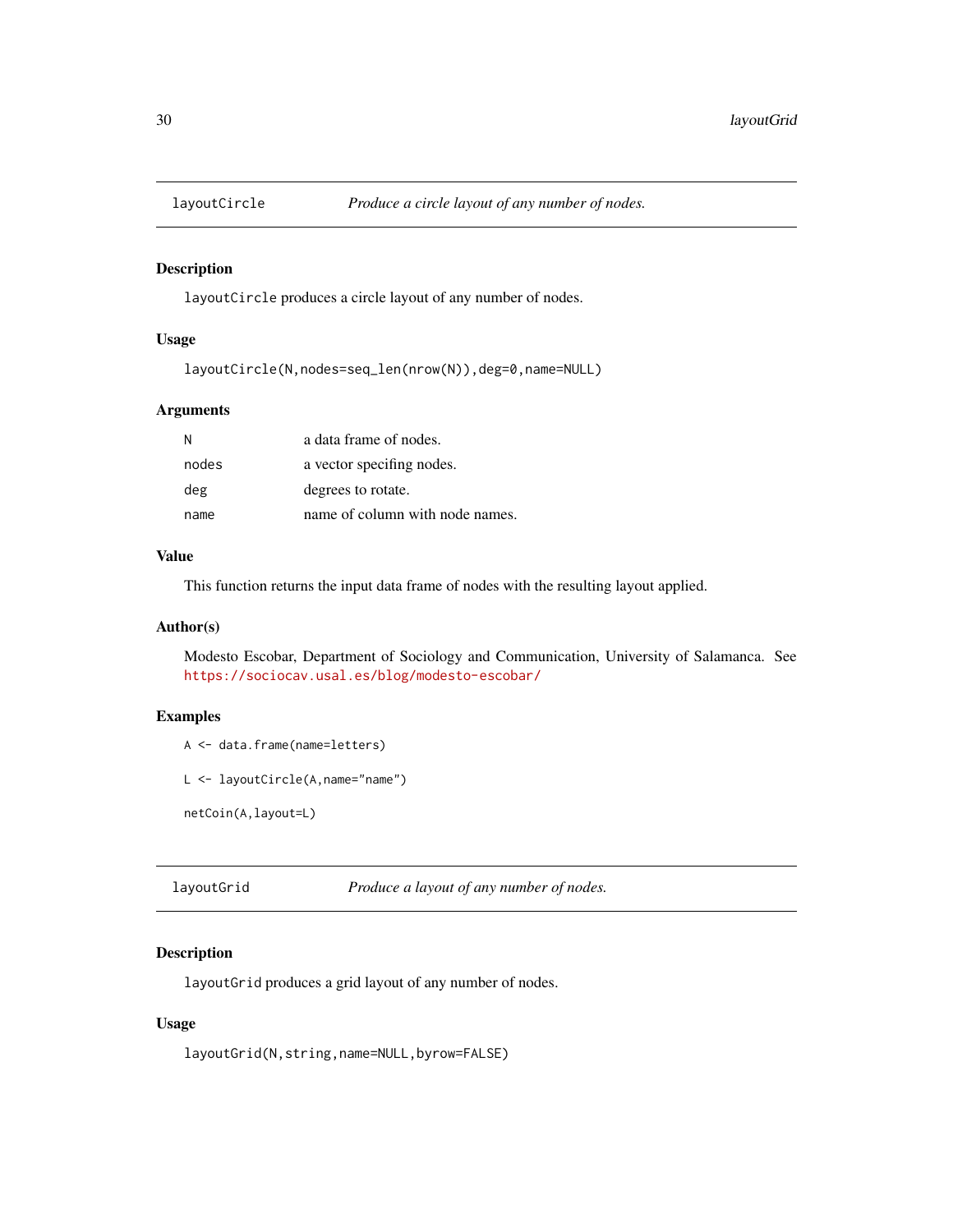#### <span id="page-30-0"></span>links 31

# Arguments

| N      | a data frame of nodes.                                                                                        |
|--------|---------------------------------------------------------------------------------------------------------------|
| string | a character vector specifing grouped nodes.                                                                   |
| name   | name of column with node names.                                                                               |
| byrow  | logical. If 'FALSE' (the default) the layout is filled by columns, otherwise the<br>layout is filled by rows. |

# Value

This function returns the input data frame of nodes with the resulting layout applied.

#### Author(s)

Modesto Escobar, Department of Sociology and Communication, University of Salamanca. See <https://sociocav.usal.es/blog/modesto-escobar/>

# Examples

A <- data.frame(name=letters)

L <- layoutGrid(A,"a,b,c,d,e.f,g,h,i,j.k,l,m,n,o,p.q,r,s,t,u.v,w,x,y,z","name")

netCoin(A,layout=L)

links *Data: Links between Italian families in the Renaissance.*

# Description

Data frame with the marriage and business links.

# Usage

data("links")

# Format

A data frame with 36 links (rows) amongst 16 Italian families in the Renaissance.

Albizzi Acciaiuoli Barbadori Bischeri Castellani Guadagni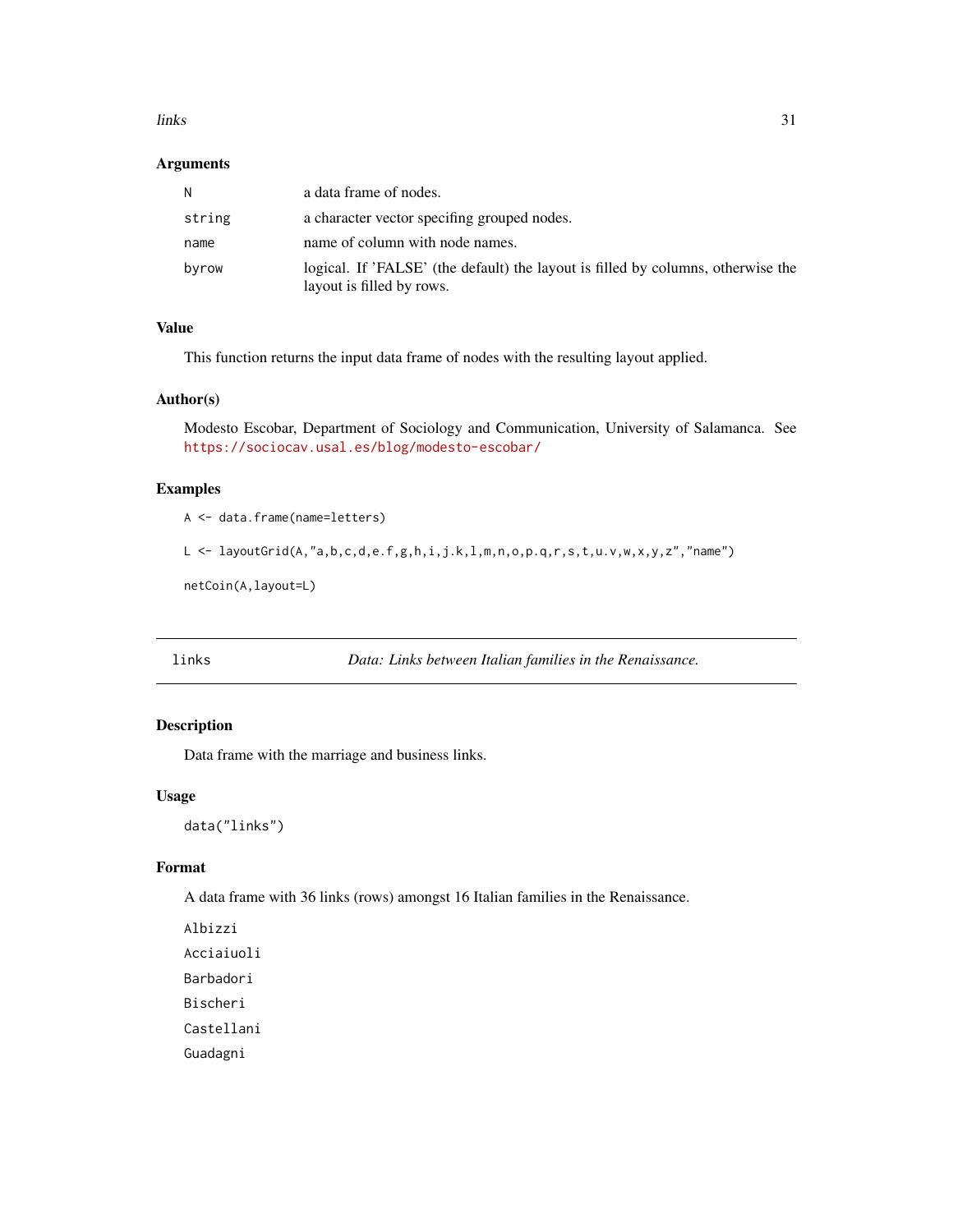<span id="page-31-0"></span>32 lower and the set of the set of the set of the set of the set of the set of the set of the set of the set of the set of the set of the set of the set of the set of the set of the set of the set of the set of the set of

```
Lamberteschi
Medici
Pazzi
Peruzzi
Ridolfi
Salviati
Strozzi
Tornabuoni
Ginori
Pucci
link Type of link: marriage or business
```
# Source

PADGETT, J. F. Y C. K. ANSELL (1993): "Robust Action and the Rise of the Medici, 1400-1434", in American Journal of Sociology, 98, 1259-1319. (http://www.jstor.org/stable/2781822)

# Examples

data("links") head(links)

lower *Similarity/distance matrix display.*

# Description

Display the lower part of a matrix with a specified number of decimals.

# Usage

```
lower(matrix, decimals = 3)
```
# Arguments

| matrix   | a symmetric similarity/distance matrix |
|----------|----------------------------------------|
| decimals | number of decimals to be displayed     |

# Value

A data frame of characters.

# Author(s)

Modesto Escobar, Department of Sociology and Communication, University of Salamanca. See <https://sociocav.usal.es/blog/modesto-escobar/>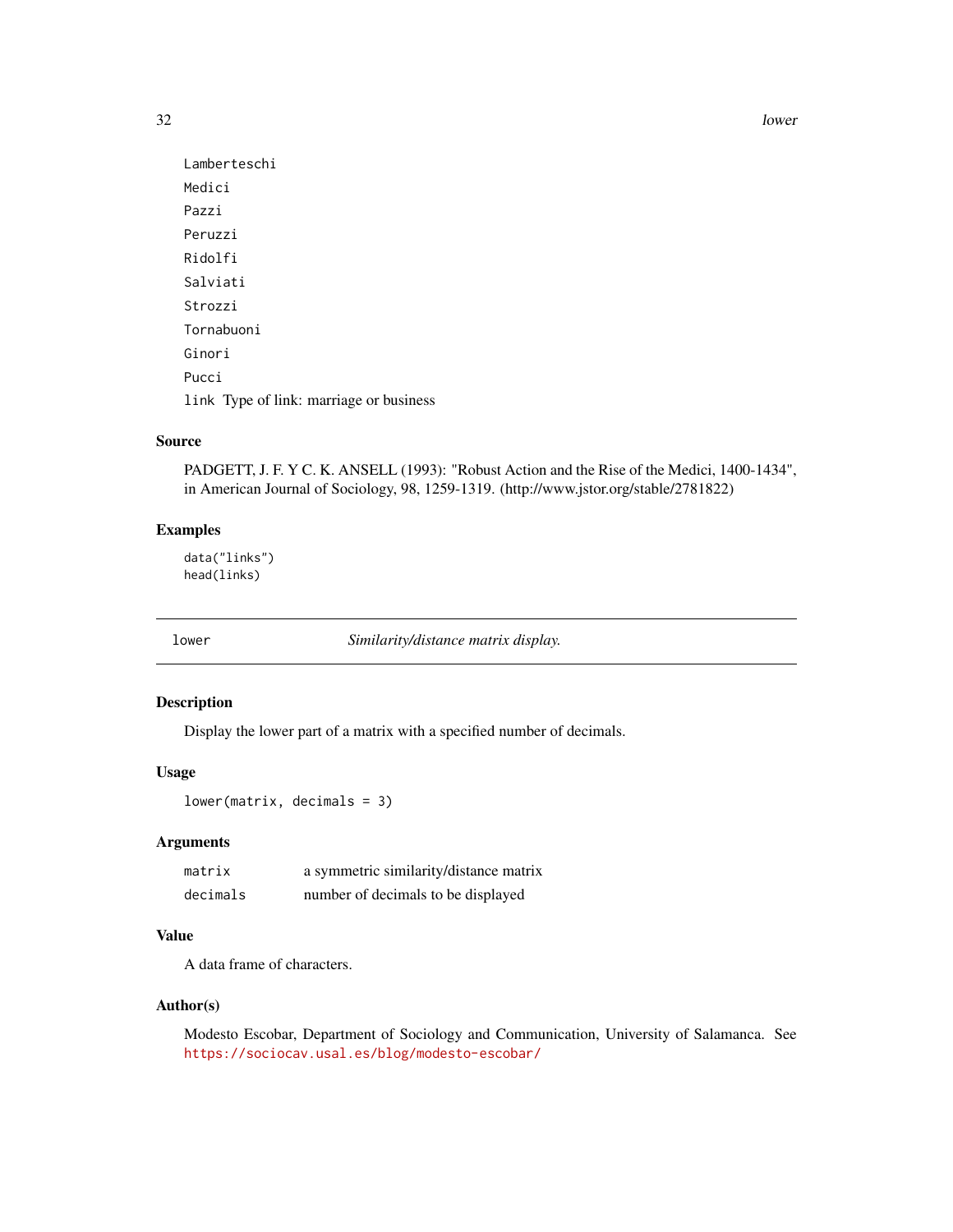# <span id="page-32-0"></span>mobileEdges 33

# Examples

```
# From a random incidence matrix I(25X4)
I \le matrix(rbinom(100, 1, .5), nrow = 25, ncol = 4,
     dimnames = list(NULL, c("A", "B", "C", "D")))
lower(sim(I, "Jaccard"), 2)
```
mobileEdges *Mobile Edges.*

# Description

Convert a data frame with one number (normally a year) into an edge list form with those whose numbers (years) have a difference lower or equal to a quantity.

# Usage

mobileEdges(data, name = 1, number = 2, difference=0)

# Arguments

| data       | a data frame with a name and a number (year).                                                                 |
|------------|---------------------------------------------------------------------------------------------------------------|
| name       | Column with the names (default= first column).                                                                |
| number     | Column with the number (year) to compare (default= second column.                                             |
| difference | Minimum difference between numbers of every two pair of names to create the<br>edge or link (default= $15$ ). |

#### Value

A data frame in which the two first columns are source and target. The rest of the columns are sim.=(1+threshold-real difference) and dist.=(difference between numbers)

# Author(s)

Modesto Escobar, Department of Sociology and Communication, University of Salamanca. See <https://sociocav.usal.es/blog/modesto-escobar/>

```
# From a random incidence matrix I(25X4)
data("sociologists")
mobileEdges(sociologists)
```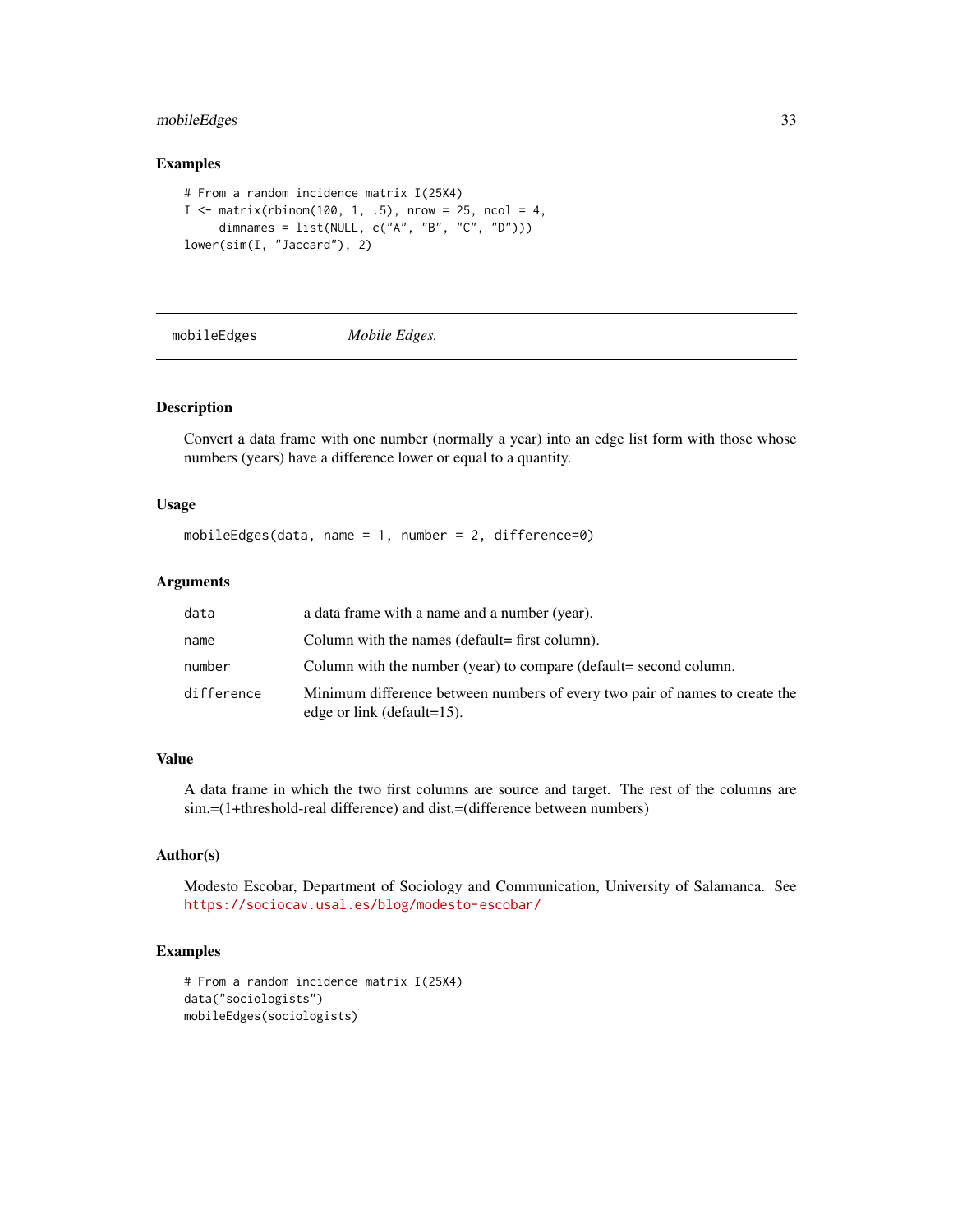<span id="page-33-0"></span>multigraphCreate *Produce interactive multi graphs.*

#### Description

multigraphCreate produce an interactive multi graph.

#### Usage

```
multigraphCreate(..., mode = c("default","parallel","frame"),
                 frame = 0, speed = 50, dir = "MultiGraph", show = TRUE)
```
# Arguments

| $\ddotsc$ | rD3plot graphs (network_rd3, barplot_rd3, timeplot_rd3) objects or html "direc-<br>tories".                                                               |
|-----------|-----------------------------------------------------------------------------------------------------------------------------------------------------------|
| mode      | a string specifying the displaying mode. The "default" displays graphs one by<br>one, "parallel" splits screen and "frame" allows dinamic graphs in time. |
| frame     | number of frame to start a dynamic network.                                                                                                               |
| speed     | a percentage for frame speed in dynamic networks.                                                                                                         |
| dir       | a "character" string representing the directory where the graph will be saved.                                                                            |
| show      | a logical value true if the graph is to be shown. Default $= TRUE$ .                                                                                      |

#### Value

The function creates a folder in your computer with an HTML document named index.html which contains the graph. This file can be directly opened with your browser.

#### Author(s)

Modesto Escobar, Department of Sociology and Communication, University of Salamanca. See <https://sociocav.usal.es/blog/modesto-escobar/>

```
## Not run:
# A character column (with separator)
frame \le data.frame(A = c("Man; Women", "Women; Women","Man; Man", "Undet.; Women; Man"))
data \leq dichotomize(frame, "A", sep = "; ")[2:4]
C <- coin(data) # coincidence matrix
N <- asNodes(C) # node data frame
E <- edgeList(C,c("frequency","expected","haberman")) # edge data frame
bC<- barCoin(data,dichotomies="_all") # barCoin object
cC<- barCoin(data,dichotomies="_all",expected=TRUE) # barCoin object
nC<- netCoin(N,E) # netCoin object
multigraphCreate("Bar graph" = bC,
```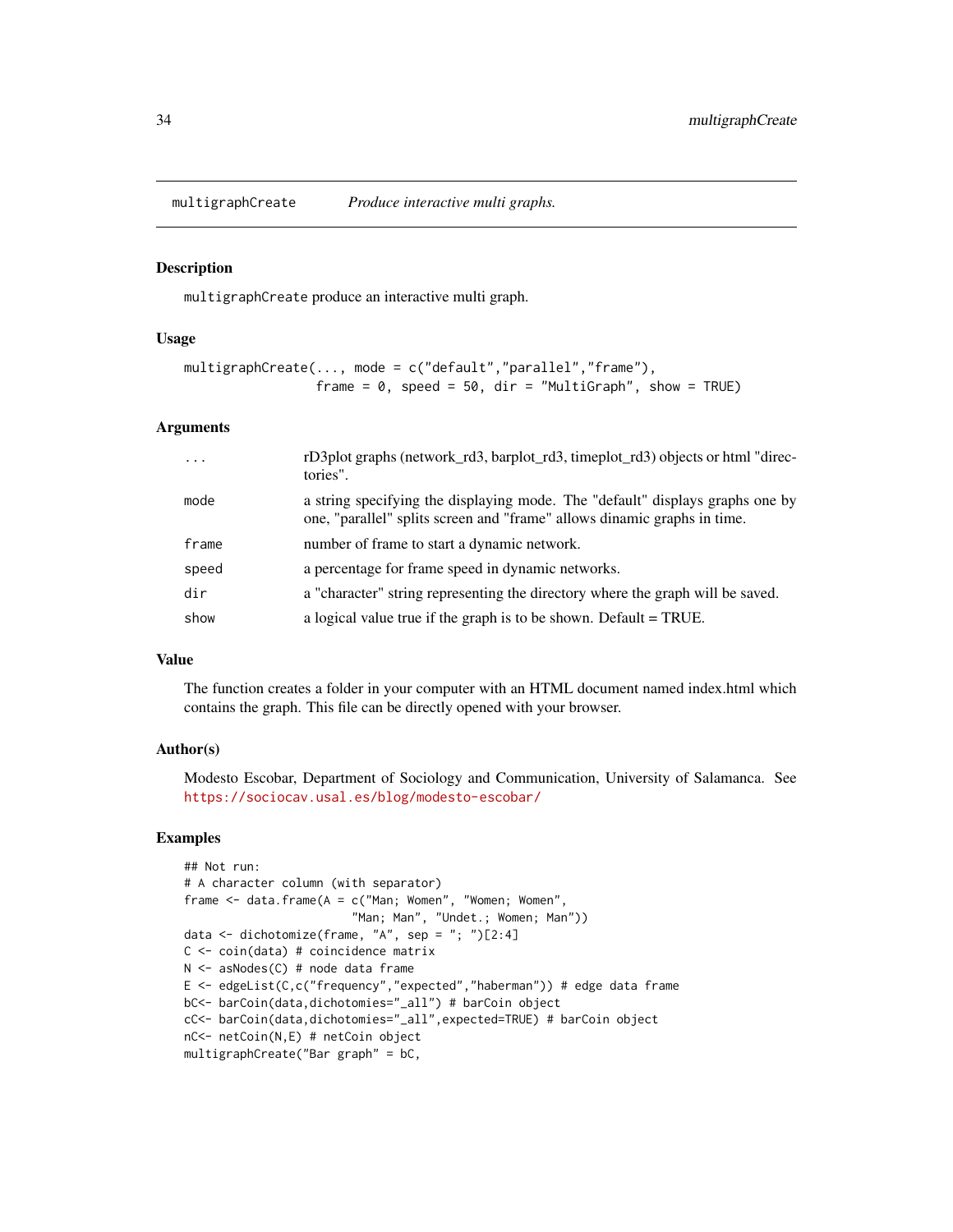```
"Conditional bar graph" = cC,
"Net graph"=nC,
dir="./example") # See ./example/index.html file
```
<span id="page-34-0"></span>## End(Not run)

```
netCoin Networked coincidences.
```
#### Description

netCoin produces a netCoin object of coincidences. Its input has to be two data.frames: one of attributes of events or nodes, and the other of attributes of the edges or links.

#### Usage

```
netCoin(nodes = NULL, links = NULL, tree = NULL,
       community = NULL, layout = NULL,name = NULL, label = NULL, group = NULL, labelSize = NULL,
       size = NULL, color = NULL, shape = NULL, legend = NULL,
       sort = NULL, decreasing = FALSE, ntext = NULL, info = NULL,
        image = NULL, imageNames = NULL, centrality = NULL,
       nodeBipolar = FALSE, nodeFilter = NULL, degreeFilter = NULL,
       lwidth = NULL, lweight = NULL, lcolor = NULL, ltext = NULL,
       intensity = NULL, linkBipolar = FALSE, linkFilter = NULL,
       repulsion = 25, distance = 10, zoom = 1,
       fixed = showCoordinates, limits = NULL,
       main = NULL, note = NULL, showCoordinates = FALSE, showArrows = FALSE,
       showLegend = TRUE, frequencies = FALSE, showAxes = FALSE,
       axesLabels = NULL, scenarios = NULL, help = NULL, helpOn = FALSE,
       mode = c("network", "heatmap"), controls = 1:4, cex = 1,background = NULL, defaultColor = "#1f77b4",
       language = c("en", "es", "ca"), dir = NULL)
```
# Arguments

| nodes | a data frame with at least one vector of names.                                                           |
|-------|-----------------------------------------------------------------------------------------------------------|
| links | a data frame with at least two vectors with source and target, including names<br>of nodes.               |
| tree  | a data frame with two vectors: source and target, describing relationships be-<br>tween nodes.            |
| name  | name of the vector with names in the nodes data frame. By default, if lan-<br>guage="en", name is "name". |
| label | name of the vector with labels in the nodes data frame.                                                   |
| group | name of the vector with groups in the nodes data frame.                                                   |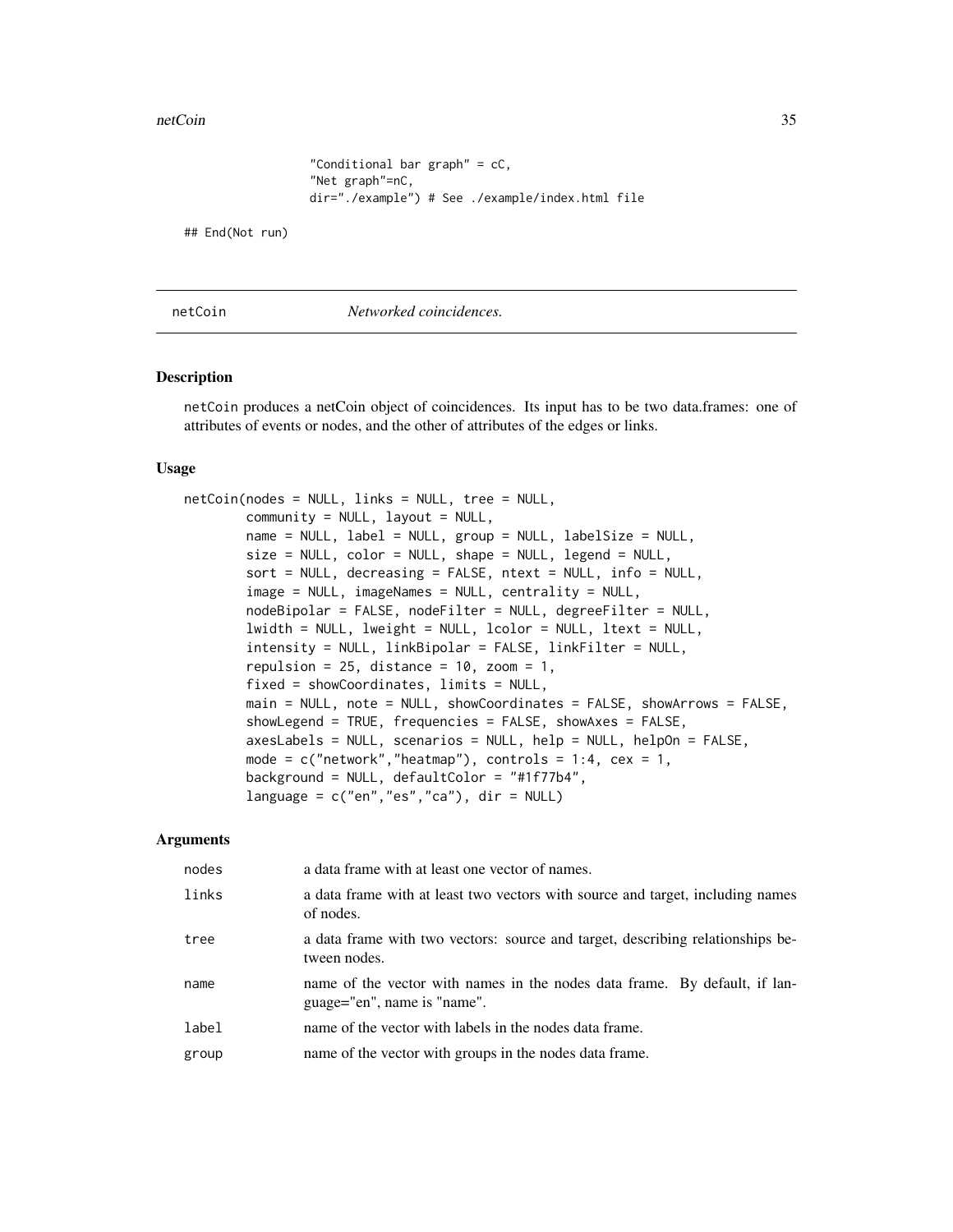<span id="page-35-0"></span>

| community    | algorithm to make communities: edge_betweenness("ed"), fast_greedy("fa"),<br>label_prop("la"), leiden_eigen("le"), louvain("lo"), optimal("op"), spinglass("sp"),<br>walktrap("wa") |
|--------------|-------------------------------------------------------------------------------------------------------------------------------------------------------------------------------------|
| centrality   | calculates the centrality measures of a network. See calCentr.                                                                                                                      |
| labelSize    | name of the vector with label size in the nodes data frame.                                                                                                                         |
| size         | name of the vector with size in the nodes data frame.                                                                                                                               |
| color        | name of the vector with color variable in the nodes data frame.                                                                                                                     |
| shape        | name of the vector with shape variable in the nodes data frame.                                                                                                                     |
| legend       | name of the vector with the variable to represent as a legend in the nodes data<br>frame.                                                                                           |
| ntext        | name of the vector with html text in the nodes data frame.                                                                                                                          |
| info         | name of the vector with information to display in a panel in the nodes data frame.                                                                                                  |
| sort         | name of the vector with node order in the nodes data frame (only for heatmap).                                                                                                      |
| decreasing   | decreasing or increasing sort of the nodes (only for heatmap).                                                                                                                      |
| intensity    | name of the vector with intensity variable in the links data frame (only for<br>heatmap).                                                                                           |
| lwidth       | name of the vector with width variable in the links data frame.                                                                                                                     |
| lweight      | name of the vector with weight variable in the links data frame.                                                                                                                    |
| lcolor       | name of the vector with color variable in the links data frame.                                                                                                                     |
| ltext        | name of the vector with labels in the links data frame.                                                                                                                             |
| nodeFilter   | condition for filtering nodes.                                                                                                                                                      |
| linkFilter   | condition for filtering links.                                                                                                                                                      |
| degreeFilter | numeric vector to filter the resulting network by degree.                                                                                                                           |
| nodeBipolar  | a logical value that polarizes negative and positive node values in the graphical<br>representation. Default = FALSE.                                                               |
| linkBipolar  | a logical value that polarizes negative and positive link values in the graphical<br>representation. Default = FALSE.                                                               |
| defaultColor | a character vector giving a valid html color.                                                                                                                                       |
| repulsion    | a percentage for repulsion between nodes.                                                                                                                                           |
| distance     | a percentage for distance of links.                                                                                                                                                 |
| zoom         | a number between 0.1 and 10 to start displaying zoom.                                                                                                                               |
| fixed        | prevent nodes from being dragged.                                                                                                                                                   |
| scenarios    | a note showing number of scenarios.                                                                                                                                                 |
| main         | upper title of the graph.                                                                                                                                                           |
| note         | lower title of the graph.                                                                                                                                                           |
| frequencies  | a logical value true if the frequencies can be shown in barplots. Default =<br>FALSE.                                                                                               |
| help         | help text of the graph.                                                                                                                                                             |
| help0n       | Should the help be shown at the beginning?                                                                                                                                          |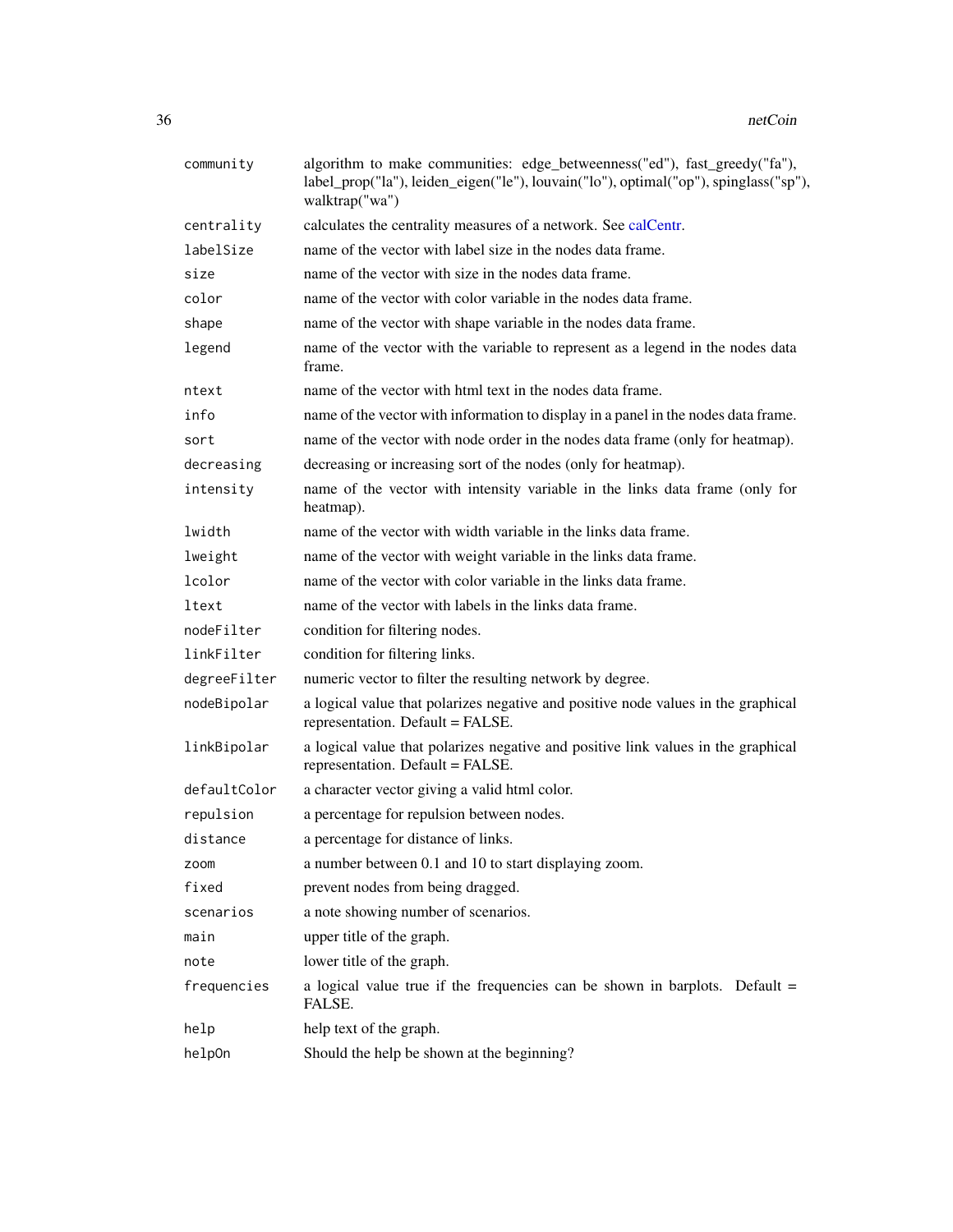#### netCoin 37

| background      | background color or image of the graph.                                                                                                                                                                                                                                                                         |  |
|-----------------|-----------------------------------------------------------------------------------------------------------------------------------------------------------------------------------------------------------------------------------------------------------------------------------------------------------------|--|
| layout          | a matrix with two columns or an algorithm to elaborate the coordinates: david-<br>son.harel drl("da"), circle("ci"), Force-Atlas-2("fo"), fruchterman.reingold("fr"),<br>gem("ge"), grid("gr"), kamada.kawai("ka"), lgl("lg"), mds("md"), random("ra"),<br>reingold.tilford("re"), star("sta"), sugiyama("sug") |  |
| limits          | vector indicating size references to display layout, must be a numeric vector of<br>length 4: $x1, y1, x2, y2$ .                                                                                                                                                                                                |  |
| cex             | number indicating the amount by which plotting text should be scaled relative<br>to the default. Default $= 1$ .                                                                                                                                                                                                |  |
| controls        | a numeric vector indicating which controls will be shown. $1 =$ sidebar, $2 =$<br>selection buttons, $3 =$ export buttons, $4 =$ nodes table, $5 =$ links table. NULL<br>hide all controls, negative values deny each control and 0 deny all.                                                                   |  |
| mode            | a character vector indicating the graph mode allowed: network, heatmap or both<br>(both by default).                                                                                                                                                                                                            |  |
| showCoordinates |                                                                                                                                                                                                                                                                                                                 |  |
|                 | a logical value true if the coordinates are to be shown in tables and axes. Default<br>$=$ FALSE.                                                                                                                                                                                                               |  |
| showArrows      | a logical value true if the directional arrows are to be shown. Default = FALSE.                                                                                                                                                                                                                                |  |
| showLegend      | a logical value true if the legend is to be shown. Default = TRUE.                                                                                                                                                                                                                                              |  |
| showAxes        | a logical value true if the axes are to be shown. Default = FALSE.                                                                                                                                                                                                                                              |  |
| axesLabels      | a character vector giving the axes names.                                                                                                                                                                                                                                                                       |  |
| language        | a character vector (es=spanish; en=english; ca=catalan).                                                                                                                                                                                                                                                        |  |
| image           | name of the vector with image files in the nodes data frame.                                                                                                                                                                                                                                                    |  |
| imageNames      | name of the vector with names for image files in the nodes data frame.                                                                                                                                                                                                                                          |  |
| dir             | a "character" string representing the directory where the web files will be saved.                                                                                                                                                                                                                              |  |

# Value

This function returns a netCoin object. If the 'dir' attribute is specified, the function creates a folder in the computer with an HTML document named index.html which contains the produced graph. This file can be directly opened with your browser and sent to a web server to work properly.

# Note

nodes and links arguments can be substituted by a netCoin object to add or change options to it.

# Author(s)

Modesto Escobar, Department of Sociology and Communication, University of Salamanca. See <https://sociocav.usal.es/blog/modesto-escobar/>

#### References

Escobar, M. and Martinez-Uribe, L. (2020) Network Coincidence Analysis: The netCoin R Package. *Journal of Statistical Software*, 93, 1-32. doi: [10.18637/jss.v093.i11.](https://doi.org/10.18637/jss.v093.i11)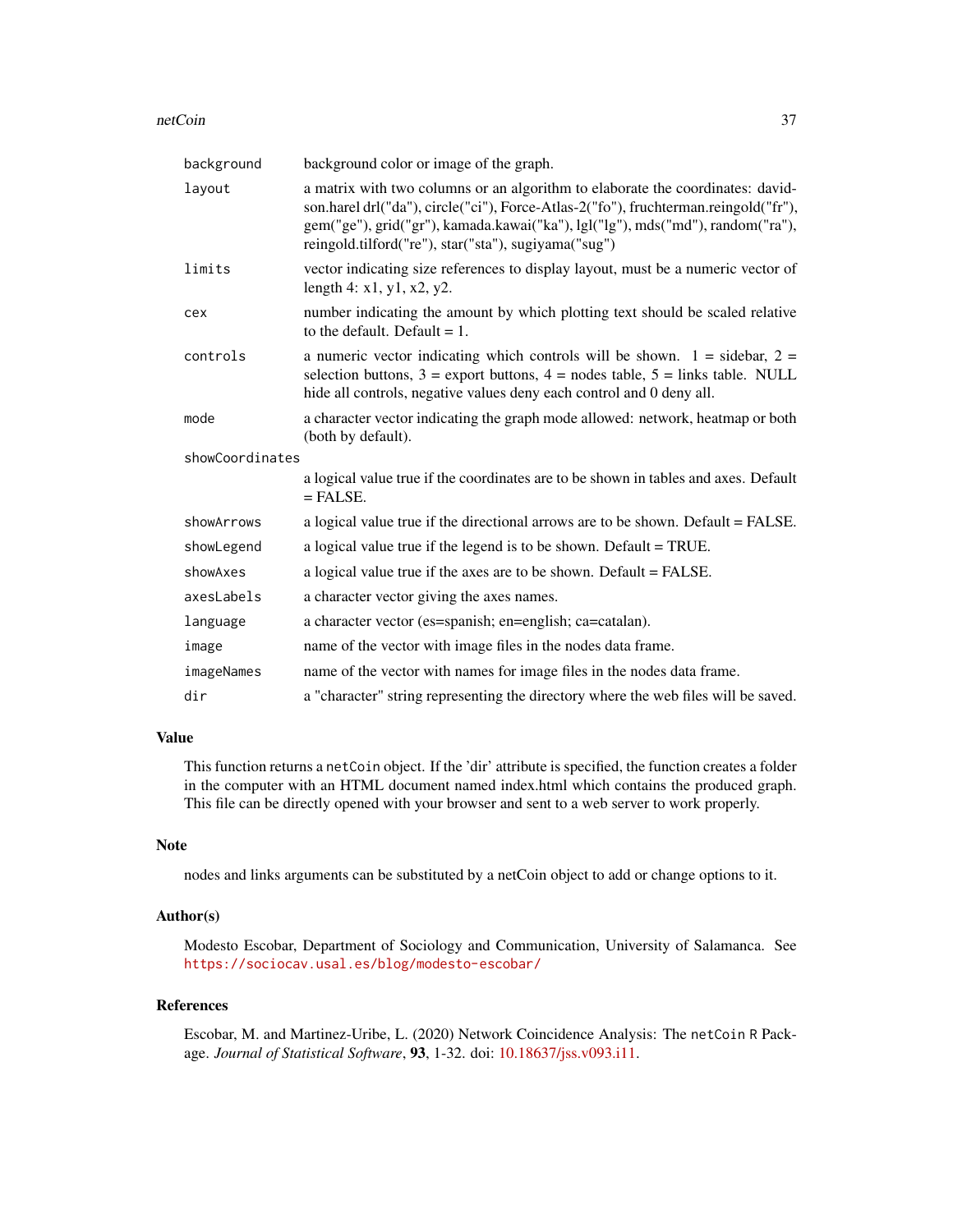# Examples

```
# A character column (with separator)
frame \le data.frame(A = c("Man; Women", "Women; Women",
                        "Man; Man", "Undet.; Women; Man"))
data \leq dichotomize(frame, "A", sep = "; ")[2:4]
C \leq -\coin(\text{data}) # coincidence matrix
N <- asNodes(C) # node data frame
E <- edgeList(C) # edge data frame
netCoin(N, E) # netCoin object
```
netCorr *Networked correlations.*

# Description

netCorr produces a network object of correlations. Its input has to be at least one set of quantitative variables.

# Usage

```
netCorr(variables, weight=NULL, pairwise=FALSE,
        minimum=-Inf, maximum=Inf, sort=FALSE, decreasing=TRUE,
        frequency=FALSE, means=TRUE,
        method="pearson", criteria="p", Bonferroni=FALSE,
        minL=0, maxL=Inf,
        sortL=NULL, decreasingL=TRUE,
        igraph=FALSE, ...)
```
# Arguments

| variables  | a data frame with at least two quantitative variables.                                                          |
|------------|-----------------------------------------------------------------------------------------------------------------|
| weight     | a vector of weights. Optimal for data. framed tables                                                            |
| pairwise   | Pairwise mode of handling missing values if TRUE. Listwise by default.                                          |
| minimum    | minimum frequency to be considered                                                                              |
| maximum    | maximum frequency to be considered                                                                              |
| sort       | sort the correlation matrix according to the frequency of the events                                            |
| decreasing | decreasing or increasing sort of the matrix                                                                     |
| frequency  | a logical value true if frequencies are to be shown. Default=FALSE.                                             |
| means      | a logical value true if means are to be shown. Default=TRUE.                                                    |
| method     | a vector of statistics of similarity. Pearson correlation by default. spearman and<br>kendall are also possible |
| criteria   | statistic to be use for selection criteria.                                                                     |
| Bonferroni | Bonferroni criterium of the signification test.                                                                 |
| minL       | minimum value of the statistic to include the edge in the list.                                                 |

<span id="page-37-0"></span>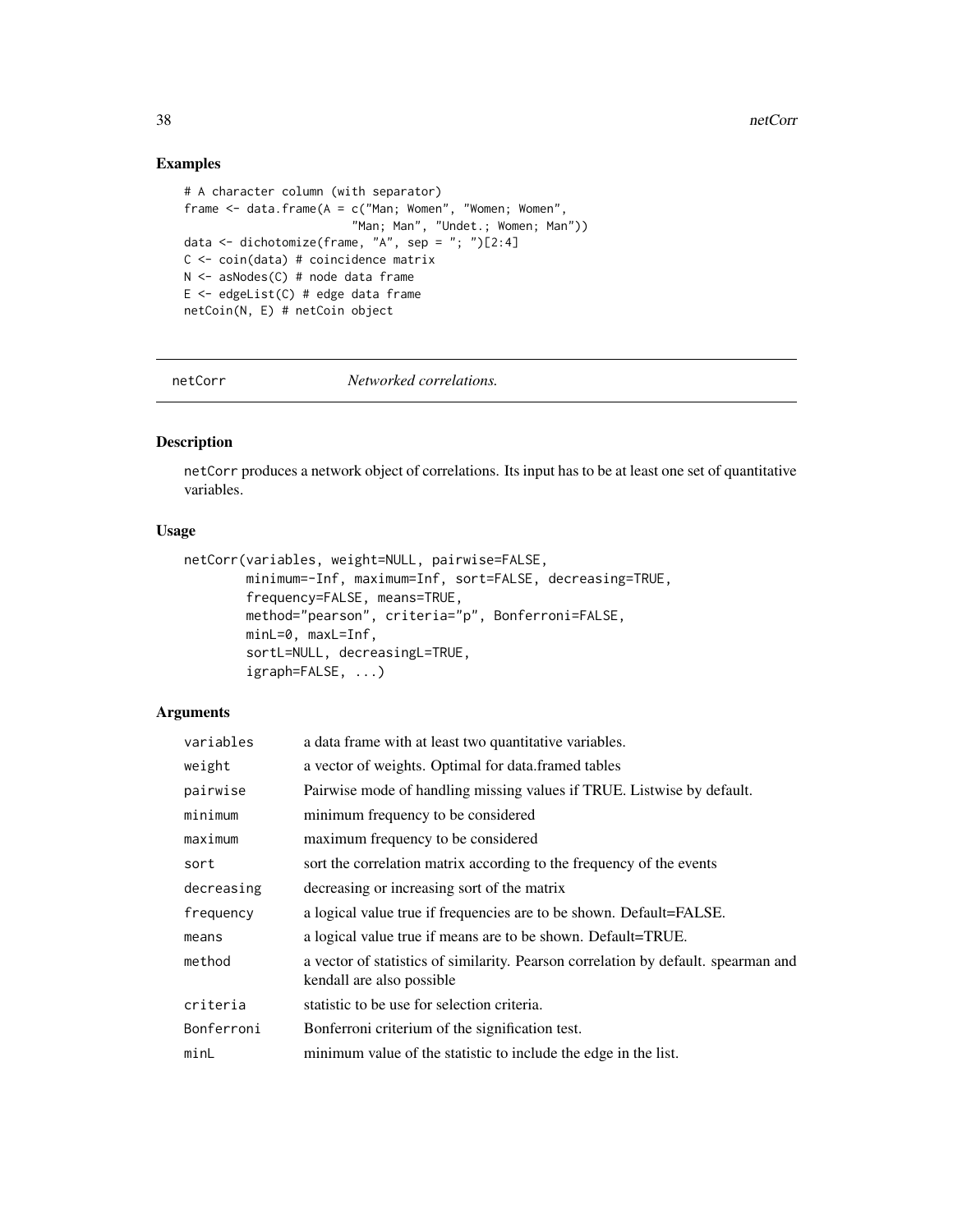#### <span id="page-38-0"></span>pathCoin 39

| maxL        | maximum value of the statistic to include the edge in the list. |
|-------------|-----------------------------------------------------------------|
| sortL       | sort the list according to the values of a statistic. See below |
| decreasingL | order in a decreasing way.                                      |
| igraph      | Produces an igraph object instead of a netCoin object if TRUE   |
|             | Any netCoin argument.                                           |

# Value

The function creates a netCoin object and eventually a folder in the computer with an HTML document named index.html which contains the produced graph. This file can be directly opened with your browser and sent to a web server to work properly.

#### Author(s)

Modesto Escobar, Department of Sociology and Communication, University of Salamanca. See <https://sociocav.usal.es/blog/modesto-escobar/>

# Examples

```
# A character column (with separator)
data(iris)
netCorr(iris[,1:4],ltext="value",
main="Correlations between measurements of Iris Species",
 note="Anderson, Edgar (1935) y Fisher, R. A. (1936)") # network object
```
pathCoin *Structural Equation Models Graphs.*

# Description

pathCoin produces a netCoin object from a lavaan object, i.e., parameters of structural equation model.

#### Usage

```
pathCoin(model, estimates=c("b","se","z","pvalue","beta"),
         fitMeasures=c("chisq", "cfi", "rmsea"), ...)
```
#### Arguments

| model       | a lavaan object.                                                             |
|-------------|------------------------------------------------------------------------------|
| estimates   | A vector with at least one element amongst "b", "se", "z", "pvalue", "beta". |
| fitMeasures | Default values: "chisq", "df", "pvalue", "cfi", "rmsea"                      |
| $\cdots$    | Any netCoin argument.                                                        |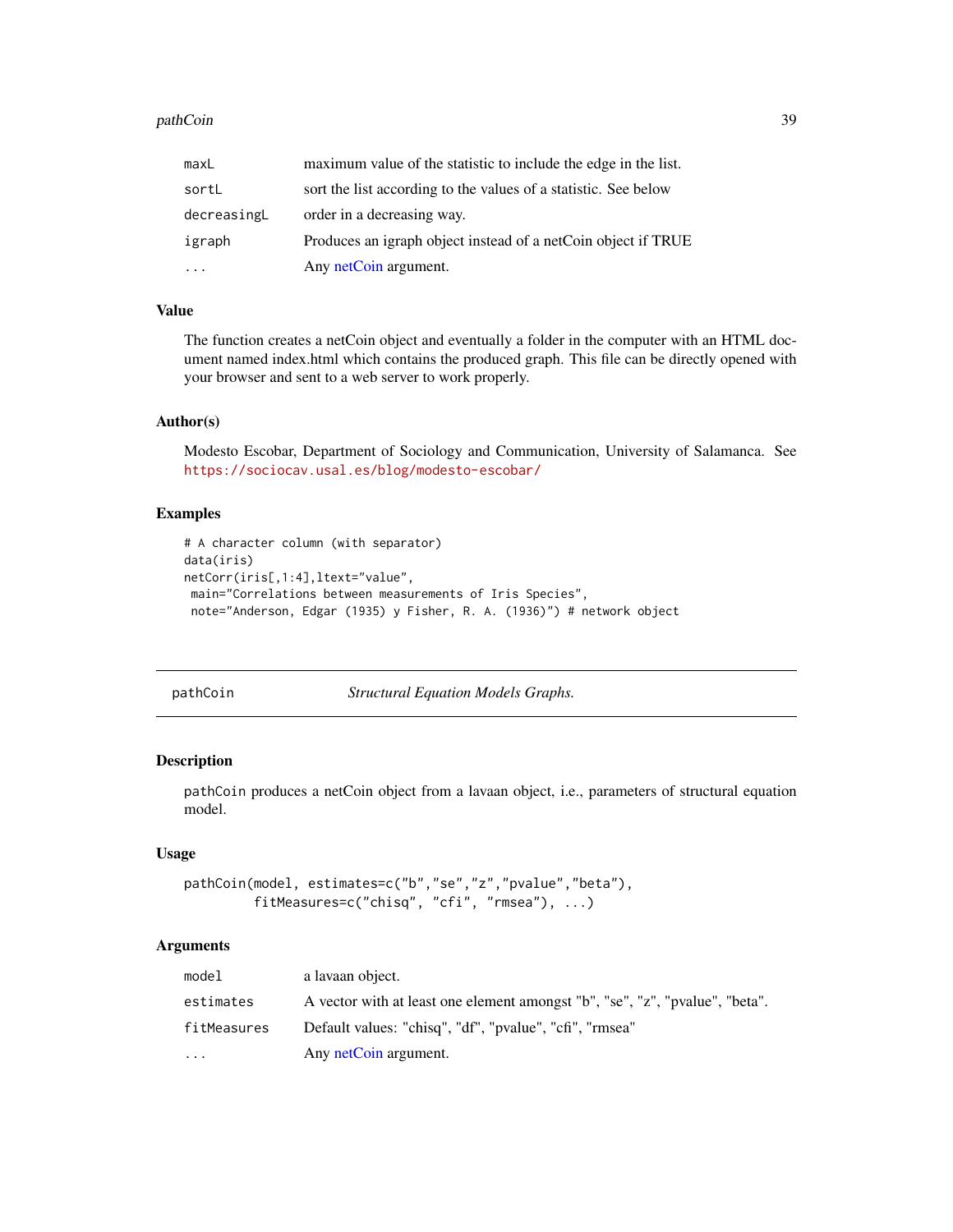#### <span id="page-39-0"></span>Value

The function creates a netCoin object and eventually a folder in the computer with an HTML document named index.html which contains the produced graph. This file can be directly opened with your browser and sent to a web server to work properly.

#### Author(s)

Modesto Escobar, Department of Sociology and Communication, University of Salamanca. See <https://sociocav.usal.es/blog/modesto-escobar/>

# Examples

```
# Classic Wheaton et al. model
library(lavaan)
lower <- '
11.834
6.947 9.364
6.819 5.091 12.532
4.783 5.028 7.495 9.986
-3.839 -3.889 -3.841 -3.625 9.610
-21.899 -18.831 -21.748 -18.775 35.522 450.288 '
wheaton.cov <- getCov(lower,
               names = c("anomia67", "powerless67","anomia71", "powerless71",
                         "education", "sei"))
wheaton.model <- '
# latent variables
ses =~ education + sei
alien67 =\sim anomia67 + powerless67
alien71 =\sim anomia71 + powerless71
# regressions
alien71 ~ alien67 + ses
alien67 ~ ses
# correlated residuals
anomia67 ~~ anomia71
powerless67 ~~ powerless71
fit <- sem(wheaton.model, sample.cov = wheaton.cov, sample.nobs = 932)
pathCoin(fit)
```
propCoin *Express Coin Entries as Fraction of Marginal Table*

# Description

This is like 'prop.table' for 'coin' objects.

#### Usage

propCoin(x, margin= 0, decimals=1)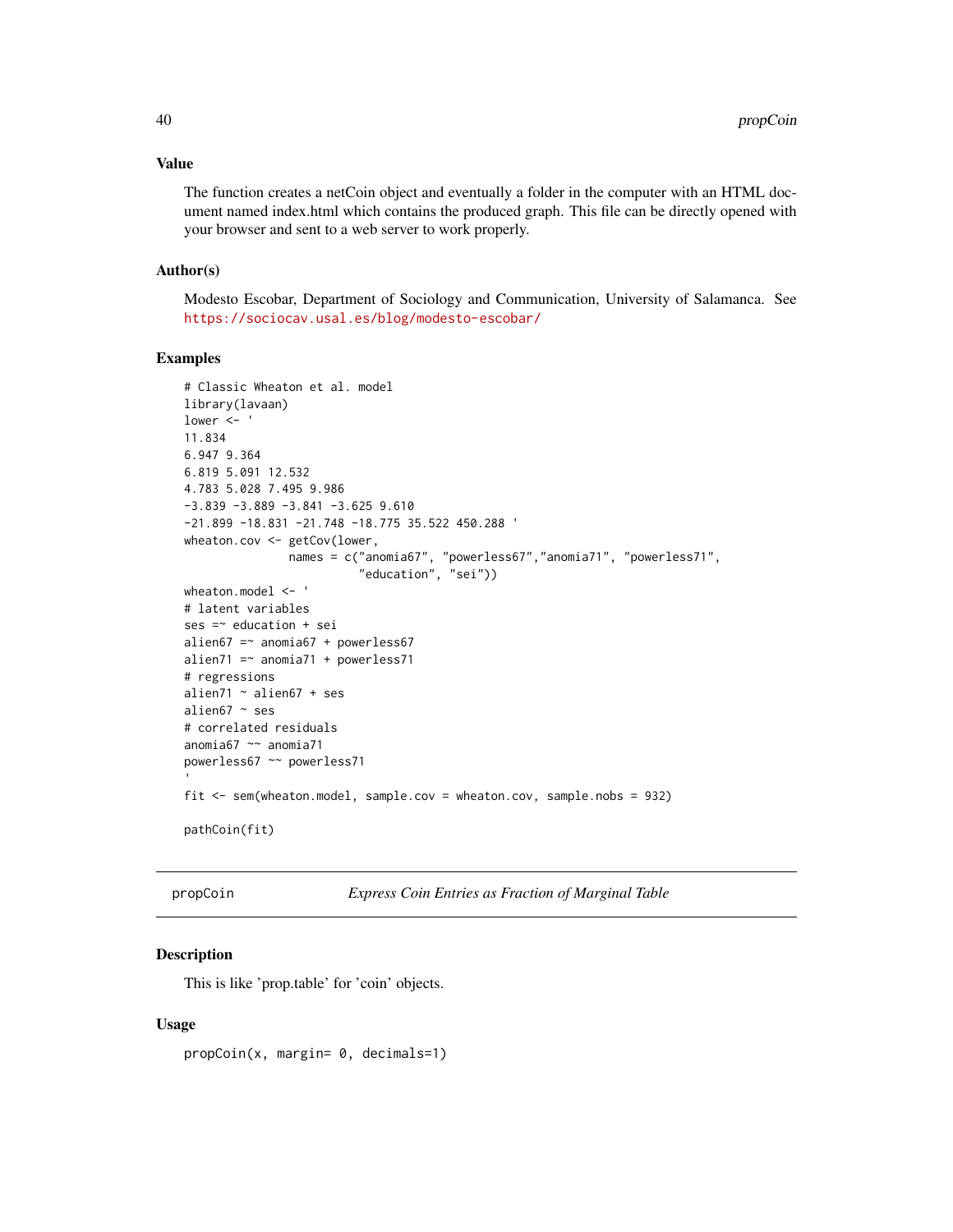#### <span id="page-40-0"></span>saveGhml 41

#### **Arguments**

|          | 'coin' object.                                              |
|----------|-------------------------------------------------------------|
| margin   | index, or vector of indices to generate margin for.         |
| decimals | integer indicating the number of decimal places to be used. |

# Value

Table like 'x' expressed relative to 'margin'.

### Author(s)

Modesto Escobar, Department of Sociology and Communication, University of Salamanca. See <https://sociocav.usal.es/blog/modesto-escobar/>

# Examples

```
## Random incidence matrix: 25 scenarios, 4 events.
I \le matrix(rbinom(100, 1, .5), nrow = 25, ncol = 4,
              dimnames = list(NULL, c("A", "B", "C", "D")))
C \leq -\operatorname{coin}(I, \operatorname{sort} = \text{TRUE})
```
propCoin(C, 1)

saveGhml *Save a netCoin object as a .graphml file to be read in Gephi, Pajek, ...*

#### Description

saveGhml produces a .graphml file from a netCoin object.

# Usage

saveGhml(net, file="netCoin.graphml")

# Arguments

| net  | A netCoin object.                                                |
|------|------------------------------------------------------------------|
| file | The name of the file. If not extension, gexf is used as default. |

# Value

The function creates a file with vertices and arcs or edges of a netCoin object.

#### Author(s)

Modesto Escobar, Department of Sociology and Communication, University of Salamanca. See <https://sociocav.usal.es/blog/modesto-escobar/>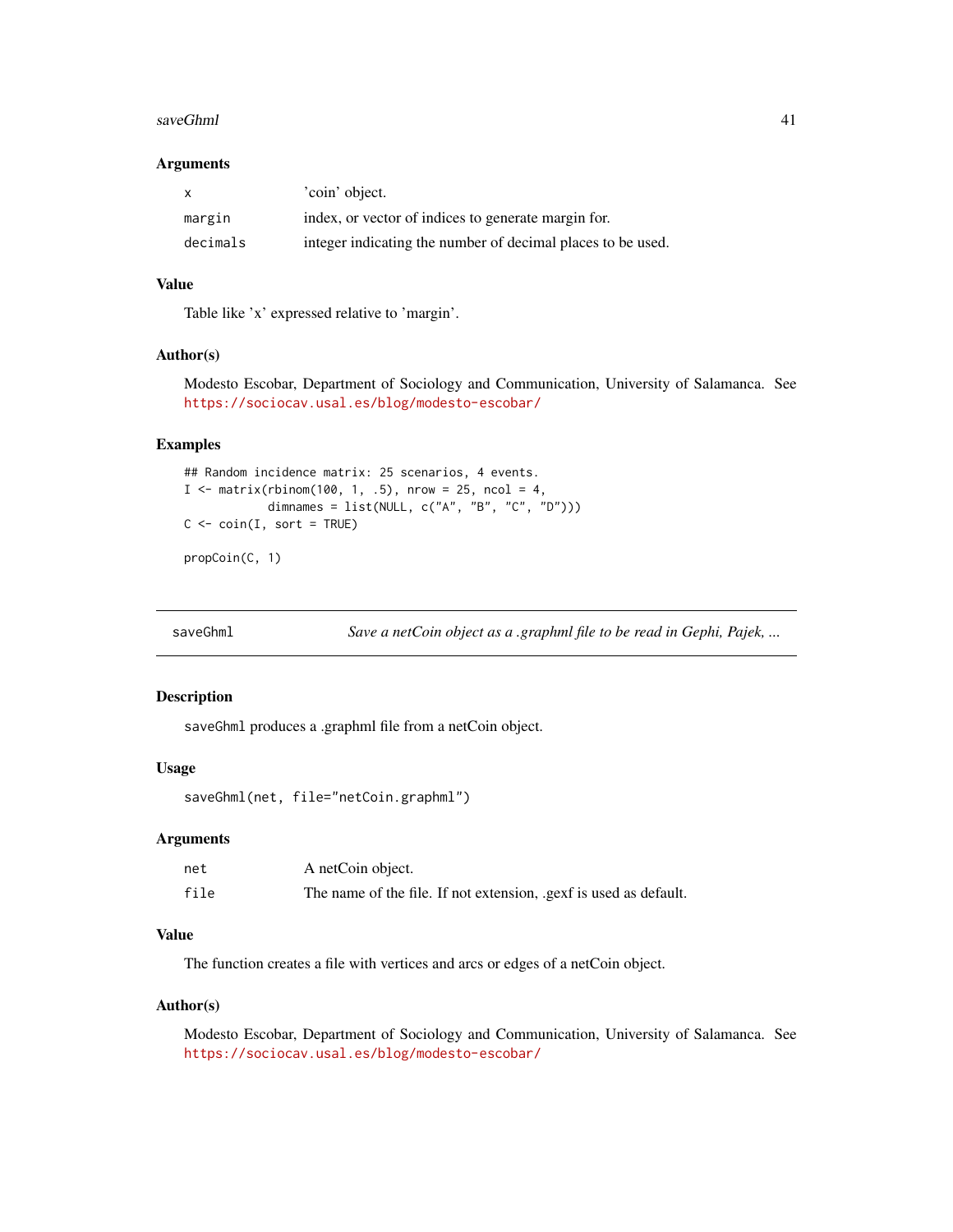# Examples

```
## Not run:
# A character column (with separator)
frame \leq data.frame(A = c("Man; Women", "Women; Women",
                        "Man; Man", "Undet.; Women; Man"))
data <- dichotomize(frame, "A", add=FALSE, sep = "; ")
graph <- allNet(data, maxL=.5) # graph from an incidence matrix
saveGhml(graph,"graph") # save graph.net file
## End(Not run)
```
savePajek *Save a netCoin object as a .net (.paj) file to be read in Pajek, Gephi, ...*

# Description

savePajek produces a .net (.paj) file from a netCoin object.

# Usage

```
savePajek(net, file="file.net", arcs=NULL, edges=NULL,
         partitions=NULL, vectors=NULL)
```
## Arguments

| net        | a netCoin object.                                                                                                       |
|------------|-------------------------------------------------------------------------------------------------------------------------|
| file       | The name of the file without extension. It will be net or paj according to data.<br>The default is file.net or file.paj |
| arcs       | Names of netCoin\$links to be included and considered as arcs in the Pajek file                                         |
| edges      | Names of netCoin\$links to be included and considered as edges in the Pajek<br>file                                     |
| partitions | Names of netCoin\$nodes to be included and considered as partitions in the Pajek<br>file.                               |
| vectors    | Names of netCoin\$nodes to be included and considered as vectors in the Pajek<br>file.                                  |

#### Value

The function creates a file with vertices and arcs or edges of a netCoin objetct. Vectors and partitions can be also included. .

# Author(s)

Modesto Escobar, Department of Sociology and Communication, University of Salamanca. See <https://sociocav.usal.es/blog/modesto-escobar/>

<span id="page-41-0"></span>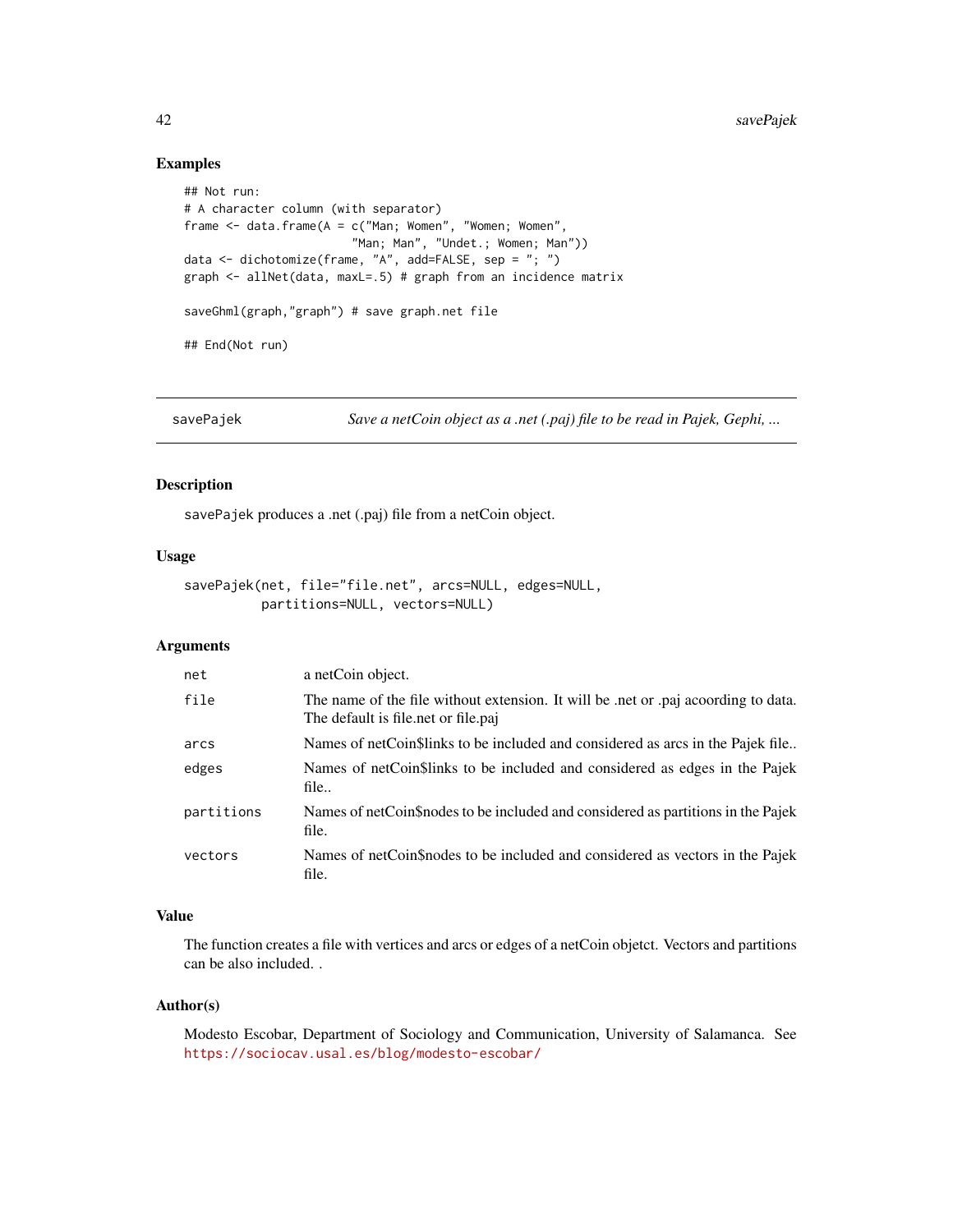#### <span id="page-42-0"></span>shinyCoin **43**

#### Examples

```
## Not run:
# A character column (with separator)
frame <- data.frame(A = c("Man; Women", "Women; Women",
                        "Man; Man", "Undet.; Women; Man"))
data <- dichotomize(frame, "A", add=FALSE, sep = "; ")
graph <- allNet(data) # graph from an incidence matrix
savePajek(graph,"graph",edges="Haberman") # save graph.net file
## End(Not run)
```
shinyCoin *Include netCoin Plots in Shiny.*

# Description

Load a netCoin plot to display in shiny.

#### Usage

shinyCoin(x)

# Arguments

x is a netCoin, barCoin or timeCoin object.

# Author(s)

Modesto Escobar, Department of Sociology and Communication, University of Salamanca. See <https://sociocav.usal.es/blog/modesto-escobar/>

#### Examples

```
## Not run:
# A character column (with separator)
frame \leq data.frame(A = c("Man; Women", "Women; Women",
                        "Man; Man", "Undet.; Women; Man"))
data <- dichotomize(frame, "A", sep="; ")[2:4]
C <- coin(data) # coincidence matrix
N <- asNodes(C) # node data frame
E \leq - edgeList(C) # edge data frame
net <- netCoin(N, E) # netCoin object
shinyCoin(net)
```
## End(Not run)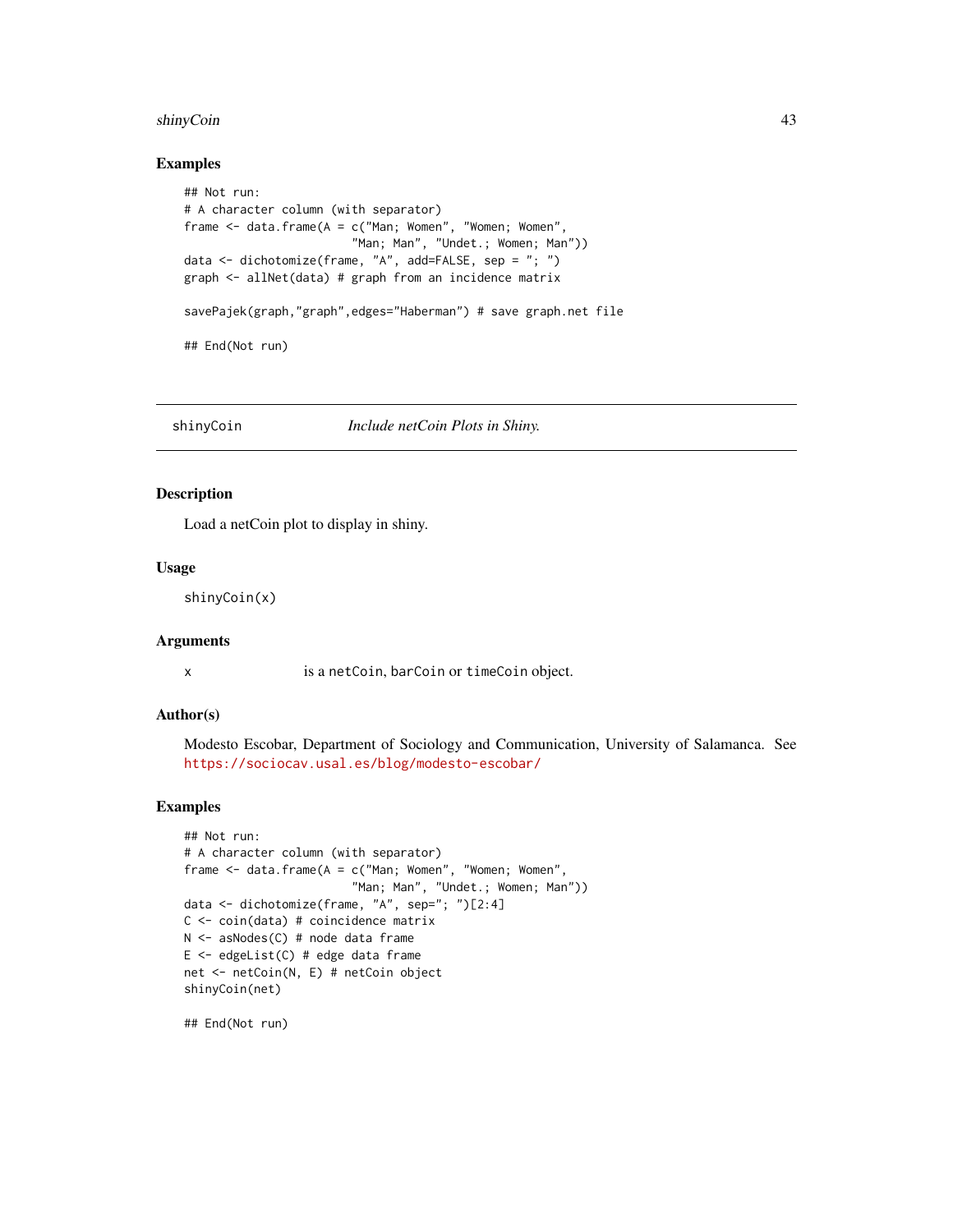It calculates a similarity/distance matrix from either an incidence data frame/matrix or a coin object.

#### Usage

```
sim(input, procedures="Jaccard", level=.95, distance=FALSE,
   minimum=1, maximum=Inf, sort=FALSE, decreasing=FALSE,
   weight = NULL, pairwise = FALSE)
```
# Arguments

| input      | a binary data frame or a coin object, let's say an R list composed by a number<br>of scenarios $(\$n)$ and a coincidence matrix with frequencies $(\$f)$ . |
|------------|------------------------------------------------------------------------------------------------------------------------------------------------------------|
| procedures | a vector of statistics of similarity. See details below.                                                                                                   |
| level      | confidence level                                                                                                                                           |
| distance   | convert the similarity matrix into a distance matrix                                                                                                       |
| minimum    | minimum frequency to obtain a similarity/distance measure.                                                                                                 |
| maximum    | maxium frequency to obtain a similarity/distance measure.                                                                                                  |
| sort       | sort the list according to the values of a statistic. See details below                                                                                    |
| decreasing | order in a decreasing way.                                                                                                                                 |
| weight     | a vector of weights. Optimal for data framed tables                                                                                                        |
| pairwise   | Pairwise mode of handling missing values if TRUE. Listwise by default.                                                                                     |

# Details

Possible measures in procedures are

- Frequencies (f), Relative frequencies (x), Conditional frequencies (i), Coincidence degree (cc), Probable degree (cp),
- Expected (e), Confidence interval (con)
- Matching (m), Rogers & Tanimoto (t), Gower (g), Sneath (s), Anderberg (and),
- Jaccard (j), Dice (d), antiDice (a), Ochiai (o), Kulczynski (k),
- Hamann (ham), Yule (y), Pearson (p), odds ratio (od), Rusell (r),
- Haberman (h), Z value of Haberman (z).
- Hypergeometric p greater value (hyp).

#### Value

A similarity/distance matrix.

# <span id="page-43-1"></span><span id="page-43-0"></span>sim *Similarity matrix.*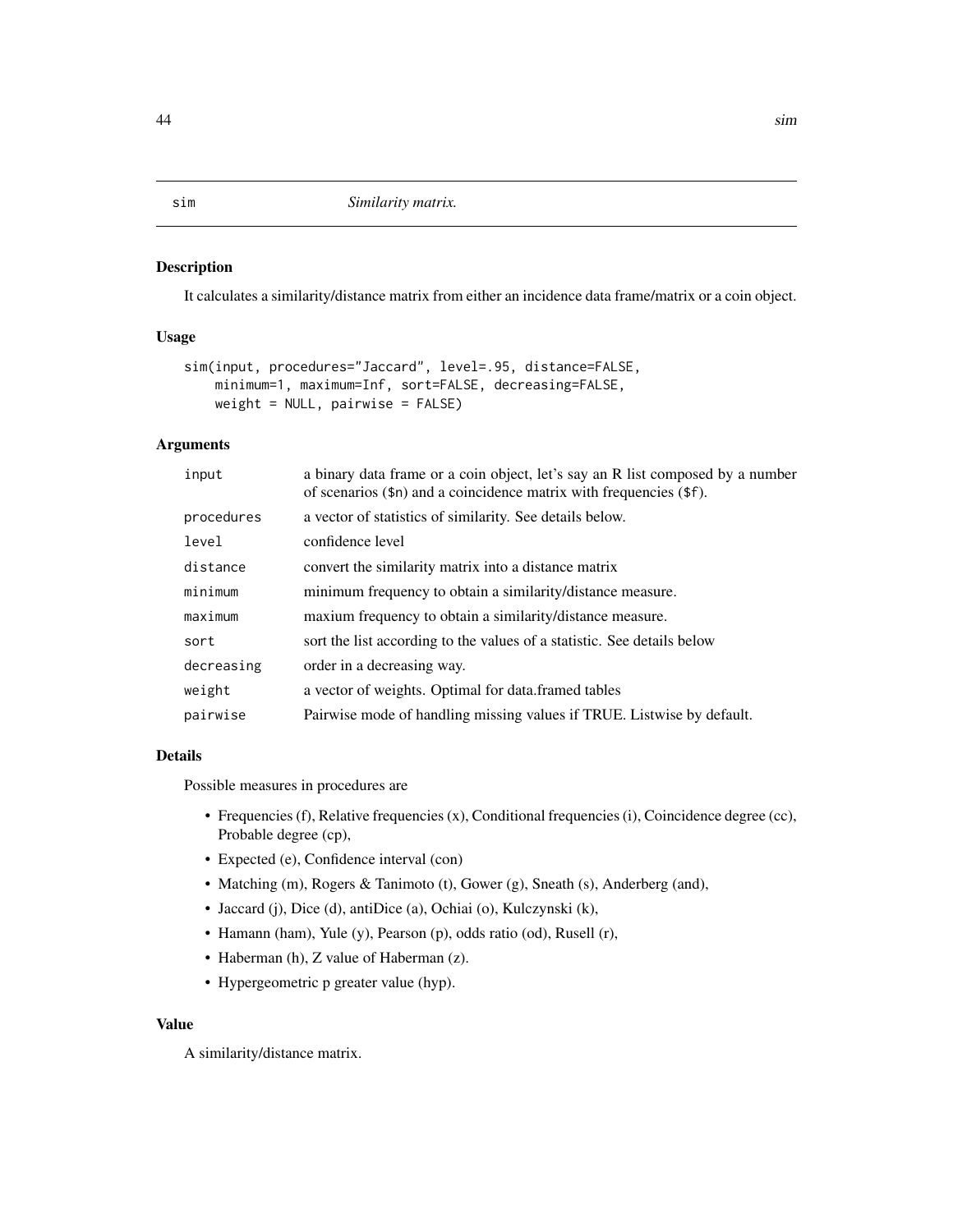# <span id="page-44-0"></span>sociologists 45

### Author(s)

Modesto Escobar, Department of Sociology and Communication, University of Salamanca. See <https://sociocav.usal.es/blog/modesto-escobar/>

#### Examples

```
# From a random incidence matrix I(25X4)
I<-matrix(rbinom(100,1,.5),nrow=25,ncol=4,
   dimnames=list(NULL,c("A","B","C","D")))
sim(I)
#Same results
C < -coin(I)sim(C)
```
sociologists *Data: Classical sociologists.*

#### Description

Data frame with names, birth and death year data, birth country and movement.

#### Usage

```
data("sociologists")
```
# Format

A data frame with life's period of 16 sociologists and the following 11 variables to study time coincidences:

name : name and last name of the sociologist.

birth : birth year.

death : death year.

birth\_place : birth place.

birth\_country : birth country.

death\_place : death place.

death\_country : death country.

label : combination of name, birth and death dates.

generation : generation (every 25 years) of the sociologists.

school: school of thought.

picture : name of the file where their picture is.

# Source

Own elaboration from manuals of sociology.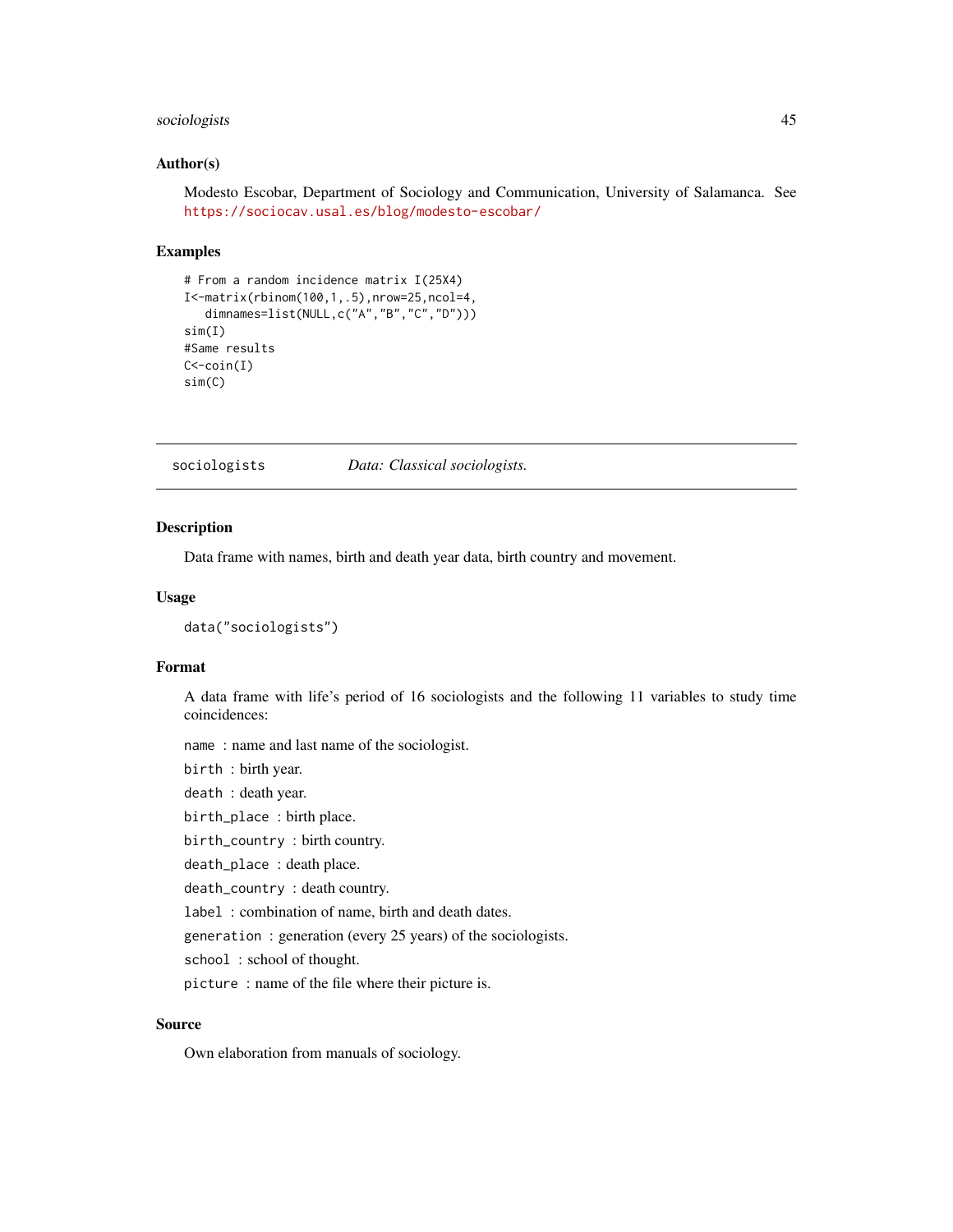# References

See [events.](#page-20-1)

#### Examples

```
data(sociologists)
head(sociologists, 10)
tail(sociologists, 10)
```
surCoin *Networked coincidences from a data frame.*

# Description

surCoin produces a network object of coincidences from a data frame converting variables into dichotomies.

# Usage

```
surCoin(data,variables=names(data), commonlabel=NULL,
       dichotomies=NULL, valueDicho=1, metric=NULL, exogenous=NULL,
       weight=NULL, subsample=FALSE, pairwise=FALSE,
       minimum=1, maximum=nrow(data), sort=FALSE, decreasing=TRUE,
       frequency=FALSE, percentages=TRUE,
       procedures="Haberman", criteria="Z", Bonferroni=FALSE,
       support=-Inf, minL=-Inf, maxL=Inf,
       directed=FALSE, diagonal=FALSE, sortL=NULL, decreasingL=TRUE,
       igraph=FALSE, coin=FALSE, dir=NULL, ...)
```
# Arguments

| data        | a data frame.                                                                                   |
|-------------|-------------------------------------------------------------------------------------------------|
| variables   | a vector of variables included in the previous data frame.                                      |
| commonlabel | a vector of variables whose names are to be included in nodes labels.                           |
| dichotomies | a vector of dichotomous variables to appear as just one category.                               |
| valueDicho  | value or list of values (not vector) to be selected for dichotomous variables.<br>Default is 1. |
| metric      | a vector of metrics.                                                                            |
| exogenous   | a vector of variables whose relations amongst them are of no interest. None by<br>default.      |
| weight      | a vector of weights. Optimal for data.framed tables.                                            |
| subsample   | retrict the analysis to scenarios with at least one event.                                      |
| pairwise    | Pairwise mode of handling missing values if TRUE. Listwise by default.                          |
| minimum     | minimum frequency to be considered.                                                             |

<span id="page-45-0"></span>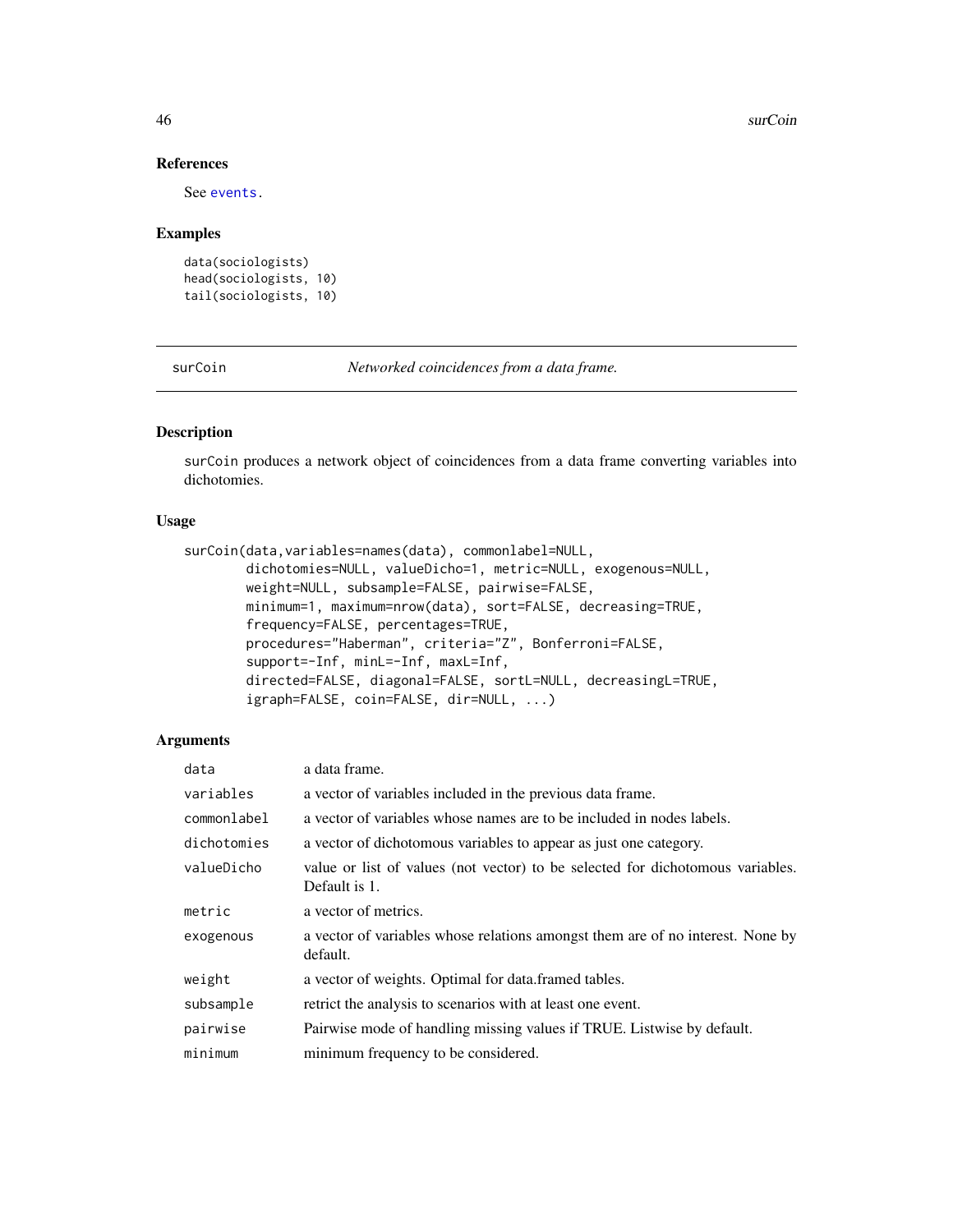#### <span id="page-46-0"></span>surCoin **47**

| maximum     | maximum frequency to be considered.                                                                                                                                                                                            |
|-------------|--------------------------------------------------------------------------------------------------------------------------------------------------------------------------------------------------------------------------------|
| sort        | sort the coincidence matrix according to frequency of events.                                                                                                                                                                  |
| decreasing  | decreasing or increasing sort of the matrix.                                                                                                                                                                                   |
| frequency   | a logical value true if frequencies are to be shown. Default=FALSE.                                                                                                                                                            |
| percentages | a logical value true if percentages are to be shown. Default=TRUE.                                                                                                                                                             |
| procedures  | a vector of statistics of similarity. See below.                                                                                                                                                                               |
| criteria    | statistic to be use for selection criteria.                                                                                                                                                                                    |
| Bonferroni  | Bonferroni criterium of the signification test.                                                                                                                                                                                |
| support     | minimum value of the frequency of the coincidence to be edged.                                                                                                                                                                 |
| minL        | minimum value of the statistic to include the edge in the list.                                                                                                                                                                |
| maxL        | maximum value of the statistic to include the edge in the list. By default is +Inf,<br>except if criteria="Z" or criteria="hyp", in which case it is .5. It is recomm-<br>nended to change it to .05 if data has been sampled. |
| directed    | includes same edges only once.                                                                                                                                                                                                 |
| diagonal    | includes auto-links.                                                                                                                                                                                                           |
| sortL       | sort the list according to the values of a statistic. See below.                                                                                                                                                               |
| decreasingL | order in a decreasing way.                                                                                                                                                                                                     |
| igraph      | Produces an igraph object instead of a netCoin object if TRUE.                                                                                                                                                                 |
| coin        | Only return the coincidences matrix if TRUE.                                                                                                                                                                                   |
| dir         | a "character" string representing the directory where the web files will be saved.                                                                                                                                             |
| $\cdots$    | Any netCoin argument.                                                                                                                                                                                                          |

# Details

Possible measures in procedures are

- Frequencies (f), Relative frequencies (x), Conditional frequencies (i), Coincidence degree (cc), Probable degree (cp),
- Expected (e), Confidence interval (con)
- Matching (m), Rogers & Tanimoto (t), Gower (g), Sneath (s), Anderberg (and),
- Jaccard (j), Dice (d), antiDice (a), Ochiai (o), Kulczynski (k),
- Hamann (ham), Yule (y), Pearson (p), odds ratio (od), Rusell (r),
- Haberman (h), Z value of Haberman (z),
- Hypergeometric p greater value (hyp).
- Convert a matrix into an edge list (shape).

# Value

This function creates a netCoin object (or igraph) and, if stated, a folder in the computer with an HTML document named index.html which contains the produced graph. This file can be directly opened with your browser and sent to a web server to work properly.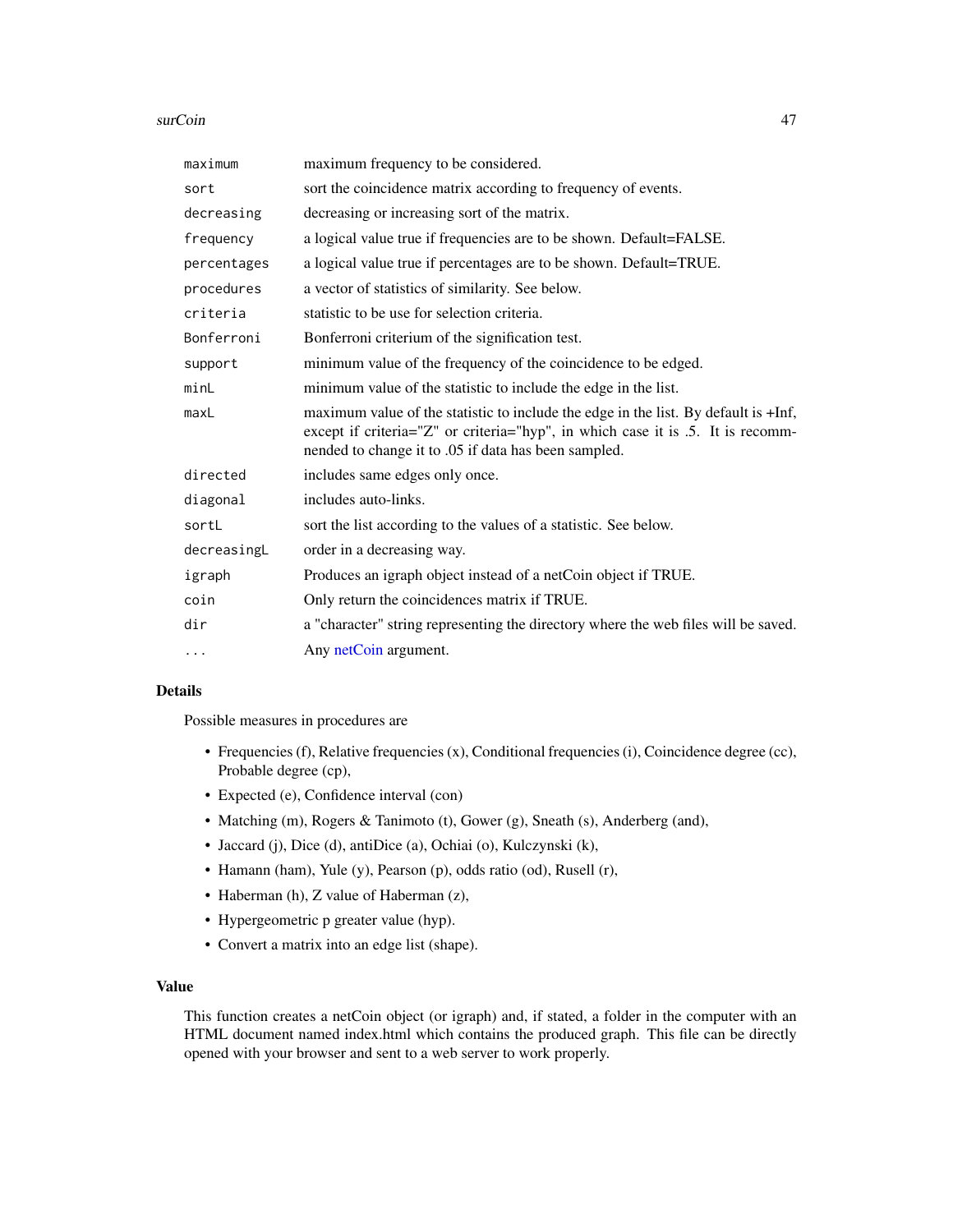### <span id="page-47-0"></span>Author(s)

Modesto Escobar, Department of Sociology and Communication, University of Salamanca. See <https://sociocav.usal.es/blog/modesto-escobar/>

#### References

Escobar, M. and Martinez-Uribe, L. (2020) Network Coincidence Analysis: The netCoin R Package. *Journal of Statistical Software*, 93, 1-32. doi: [10.18637/jss.v093.i11.](https://doi.org/10.18637/jss.v093.i11)

#### Examples

```
# A data frame with two variables Gender and Opinion
frame <- data.frame(Gender=c(rep("Man",3),rep("Woman",3)),
                   Opinion=c("Yes","Yes","No","No","No","Yes"))
surCoin(frame,commonlabel="") # network object
# A data frame with two variables (Gender and Hand) and nodes
input <- data.frame(
  Gender = c("Women", "Men", "Men", "Women", "Women","Men",
             "Men", "Men", "Women", "Women", "Men", "Women"),
 Hand = c("Right", "Left","Right", "Right", "Right", "Right",
             "Left", "Right", "Right", "Left","Right", "Right"))
nodes <- data.frame(
 name = c("Gender:Men","Gender:Women", "Hand:Left", "Hand:Right"),
 label = c("Women(50\u25)", "Men(50\u25)",
            "Left hand(25\u25)", "Right hand(75\u25)"))
G <- surCoin(input, nodes=nodes, proc=c("h","i"), label="label",
             ltext="i", showArrows=TRUE, maxL=.99)
```
surScat *Networked coincidences from a data frame.*

#### Description

surScat produces a network object of coincidences from a data frame converting variables into dichotomies.

#### Usage

```
surScat(data, variables=names(data), active=variables, type=c("mca", "pca"), nclusters=2,
        maxN=2000, ...)
```
#### Arguments

| data      | a data frame.                                              |
|-----------|------------------------------------------------------------|
| variables | a vector of variables included in the previous data frame. |
| active    | a vector of variables actived in the previous data frame.  |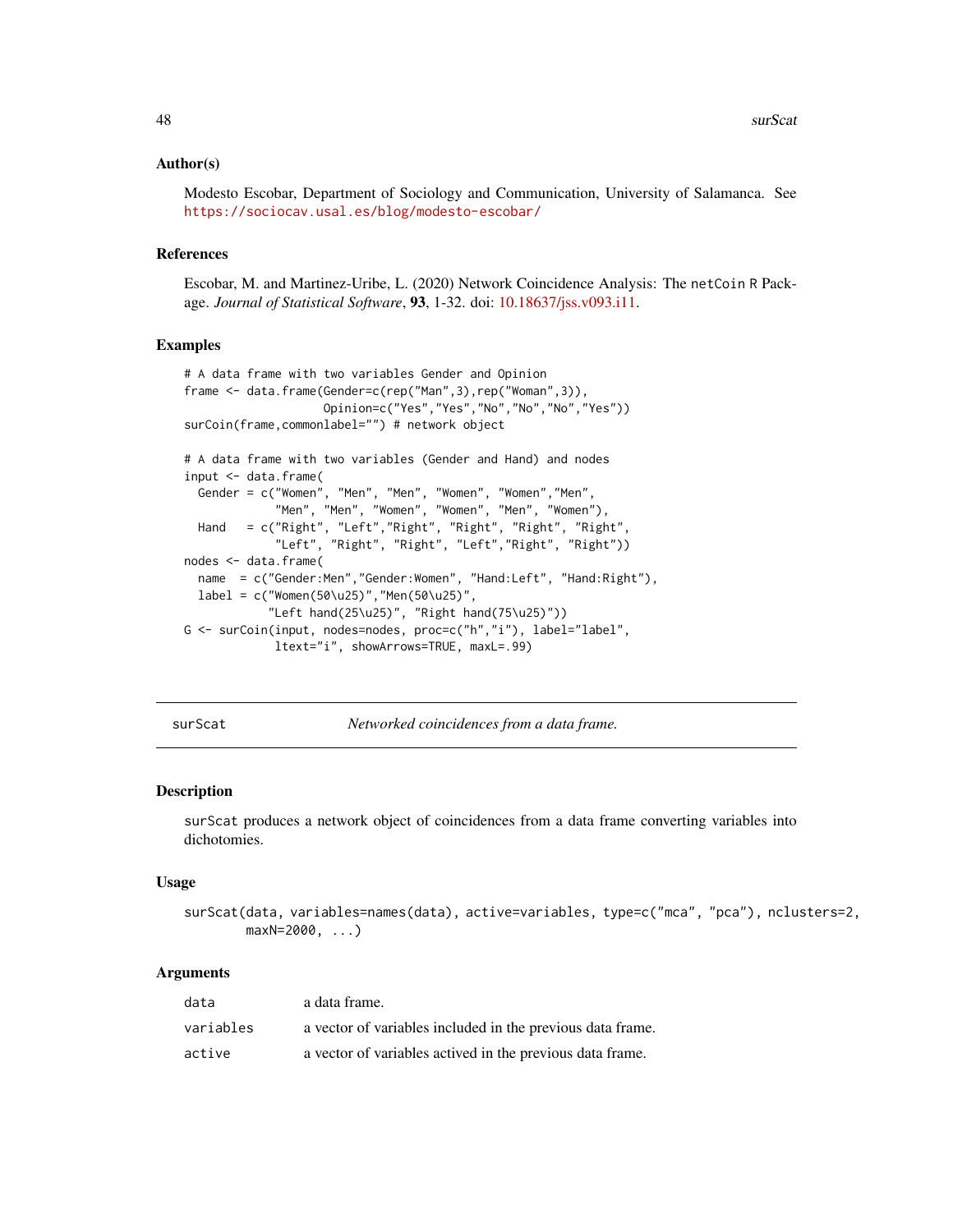#### <span id="page-48-0"></span>surScat 2008 and 2008 and 2008 and 2008 and 2008 and 2008 and 2008 and 2008 and 2008 and 2008 and 2008 and 200

| type      | Factorial type: mea for qualitative active variables, pea for quantitative active<br>variables. |
|-----------|-------------------------------------------------------------------------------------------------|
| nclusters | number of clusters.                                                                             |
| maxN      | Maximum number or rows.                                                                         |
| .         | Any netCoin argument.                                                                           |

# Details

Possible measures in procedures are

- Frequencies (f), Relative frequencies (x), Conditional frequencies (i), Coincidence degree (cc), Probable degree (cp),
- Expected (e), Confidence interval (con)
- Matching (m), Rogers & Tanimoto (t), Gower (g), Sneath (s), Anderberg (and),
- Jaccard (j), Dice (d), antiDice (a), Ochiai (o), Kulczynski (k),
- Hamann (ham), Yule (y), Pearson (p), odds ratio (od), Rusell (r),
- Haberman (h), Z value of Haberman (z),
- Hypergeometric p greater value (hyp).
- Convert a matrix into an edge list (shape).

#### Value

This function creates a netCoin object (or igraph) and, if stated, a folder in the computer with an HTML document named index.html which contains the produced graph. This file can be directly opened with your browser and sent to a web server to work properly.

# Author(s)

Modesto Escobar, Department of Sociology and Communication, University of Salamanca. See <https://sociocav.usal.es/blog/modesto-escobar/>

# References

Escobar, M. and Martinez-Uribe, L. (2020) Network Coincidence Analysis: The netCoin R Package. *Journal of Statistical Software*, 93, 1-32. doi: [10.18637/jss.v093.i11.](https://doi.org/10.18637/jss.v093.i11)

```
# A data frame with two variables Gender and Opinion
frame<-data.frame(Gender=c(rep("Man",3),rep("Woman",3)),
                 Opinion=c("Yes","Yes","No","No","No","Yes"))
surScat(frame) # network object
```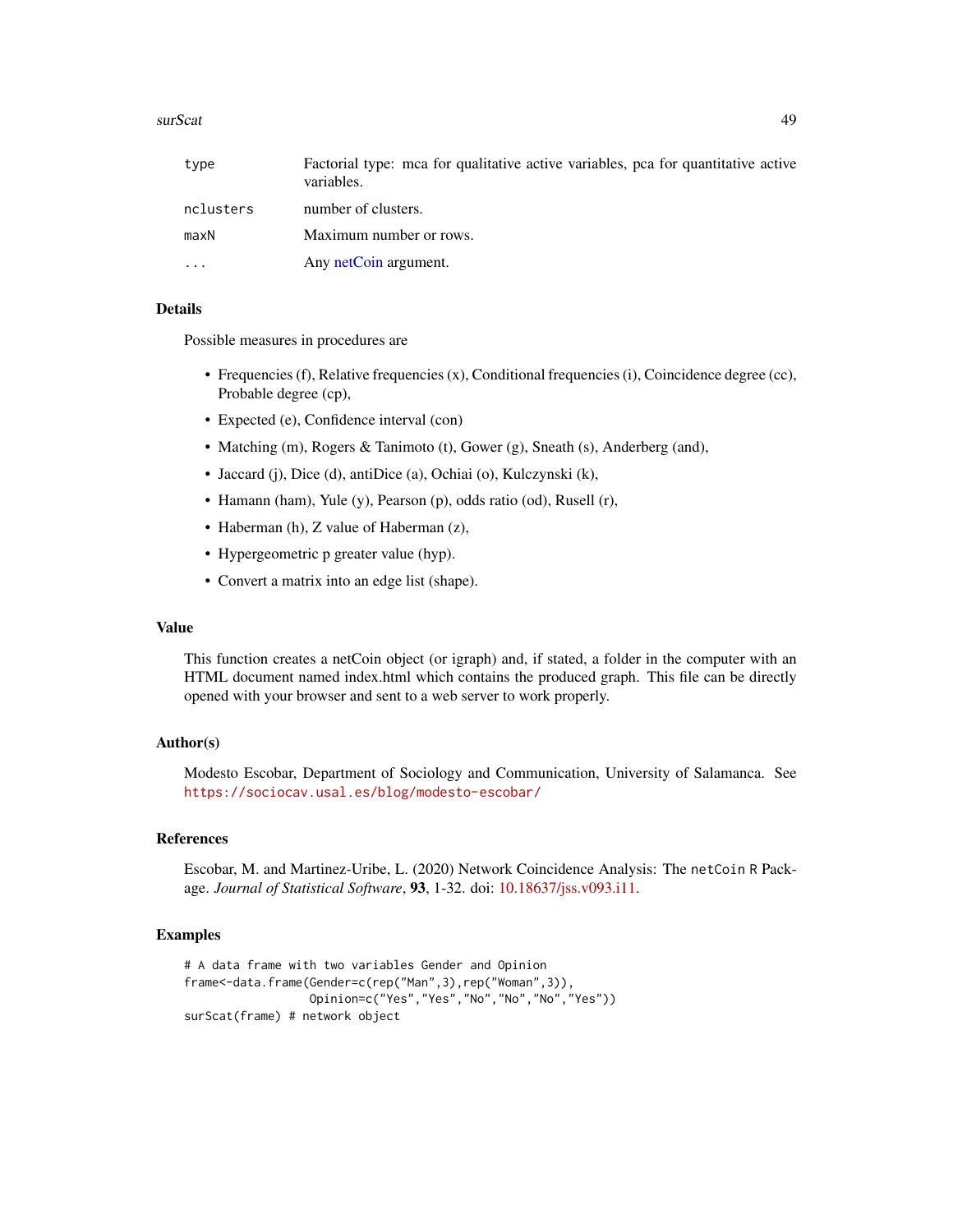<span id="page-49-1"></span><span id="page-49-0"></span>

timeCoin produces a timeCoin object.

# Usage

```
timeCoin(periods, name = "name", start = "start", end = "end", group = NULL,
        text = NULL, main = NULL, note = NULL, info = NULL,
        events = NULL, eventNames = "name", eventPeriod = "period",
        eventTime = "date", eventColor = NULL, eventShape = NULL,
        cex = 1, language = c("en", "es", "ca"), dir = NULL)
```
# Arguments

| periods     | a data frame with at least three vectors of name, start and end of the periods.                                  |
|-------------|------------------------------------------------------------------------------------------------------------------|
| name        | name of the vector with names in the periods data frame.                                                         |
| start       | name of the vector with starts in the periods data frame.                                                        |
| end         | name of the vector with ends in the periods data frame.                                                          |
| group       | name of the vector with groups in the periods data frame.                                                        |
| text        | name of the vector with html text in the periods data frame.                                                     |
| main        | upper title of the graph.                                                                                        |
| note        | lower title of the graph.                                                                                        |
| info        | name of the vector with information to display in a panel in the periods data<br>frame.                          |
| events      | a data frame of events included into the periods with three columns: event name,<br>periodParent and eventTime   |
| eventNames  | name of the vector with names in the events data frame.                                                          |
| eventPeriod | name of the vector with period names in the events data frame.                                                   |
| eventTime   | name of the vector with time points in the events data frame.                                                    |
| eventColor  | name of the vector with color criteria in the events data frame.                                                 |
| eventShape  | name of the vector with shape criteria in the events data frame.                                                 |
| cex         | number indicating the amount by which plotting text should be scaled relative<br>to the default. Default $= 1$ . |
| language    | a character vector (es=spanish; en=english; ca=catalan).                                                         |
| dir         | a "character" string representing the directory where the web files will be saved.                               |

# Value

Object of class timeCoin.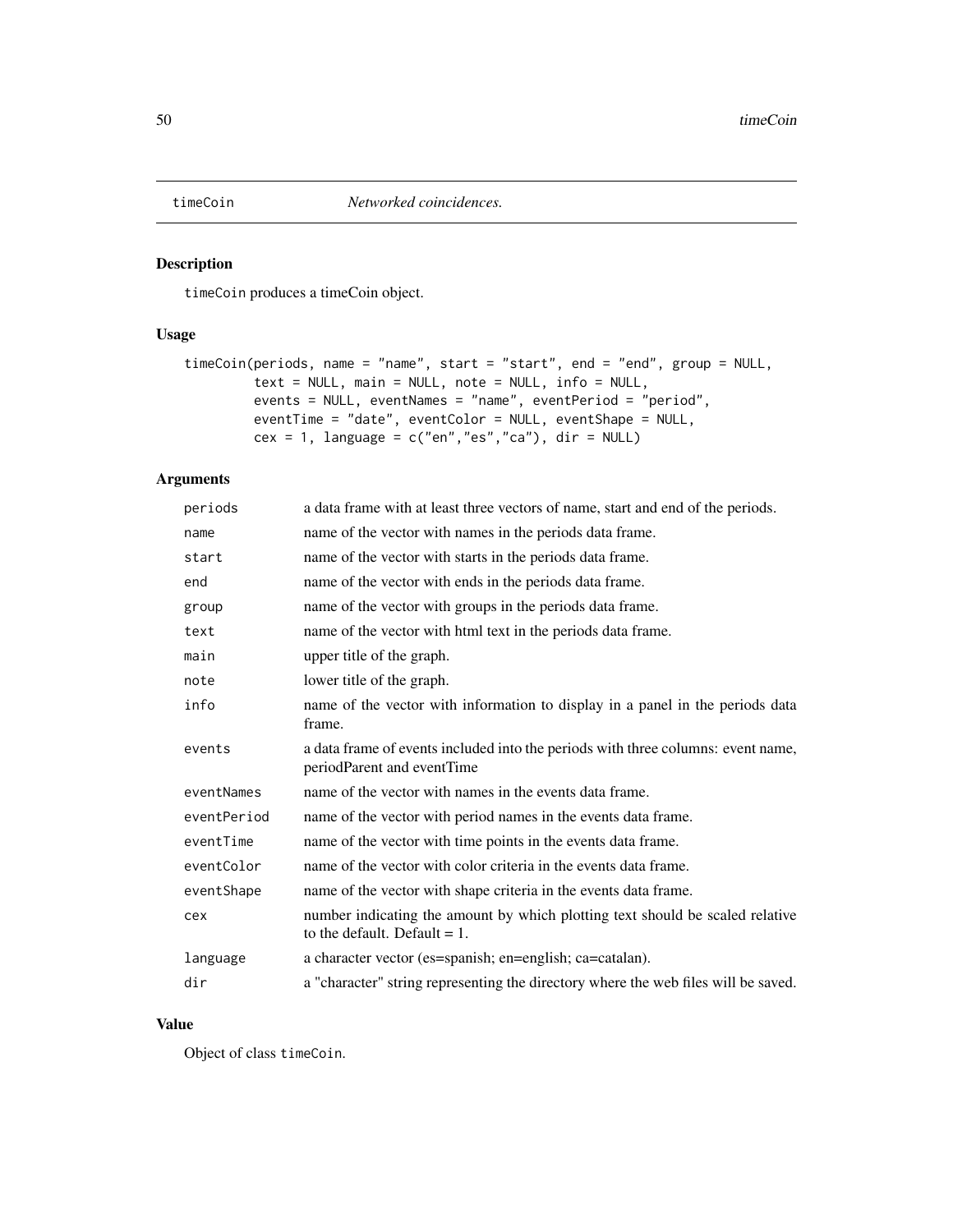#### <span id="page-50-0"></span>toIgraph 51

# Author(s)

Modesto Escobar, Department of Sociology and Communication, University of Salamanca. See <https://sociocav.usal.es/blog/modesto-escobar/>

# Examples

```
# Database of the classical sociologists.
# Only periods
data(sociologists)
timeCoin(sociologists, "name", "birth", "death", "school")
# Periods and events
data(works)
timeCoin(sociologists, "name", "birth", "death", "school",
         events=works, eventNames="label", eventPeriod="author", eventTime="date")
```
toIgraph *igraph object.*

#### Description

igraph object from a network\_rd3 object.

#### Usage

toIgraph(net)

# Arguments

net is a [network\\_rd3](#page-0-0) object. See network\_rd3

#### Value

An igraph object.

# Author(s)

Modesto Escobar, Department of Sociology and Communication, University of Salamanca. See <https://sociocav.usal.es/blog/modesto-escobar/>

```
# A character column (with separator)
frame \le data.frame(A = c("Man; Women", "Women; Women",
                        "Man; Man", "Undet.; Women; Man"))
data <- dichotomize(frame, "A", sep = "; ")[2:4]
C <- coin(data) # coincidence matrix
N <- asNodes(C) # node data frame
E <- edgeList(C)
```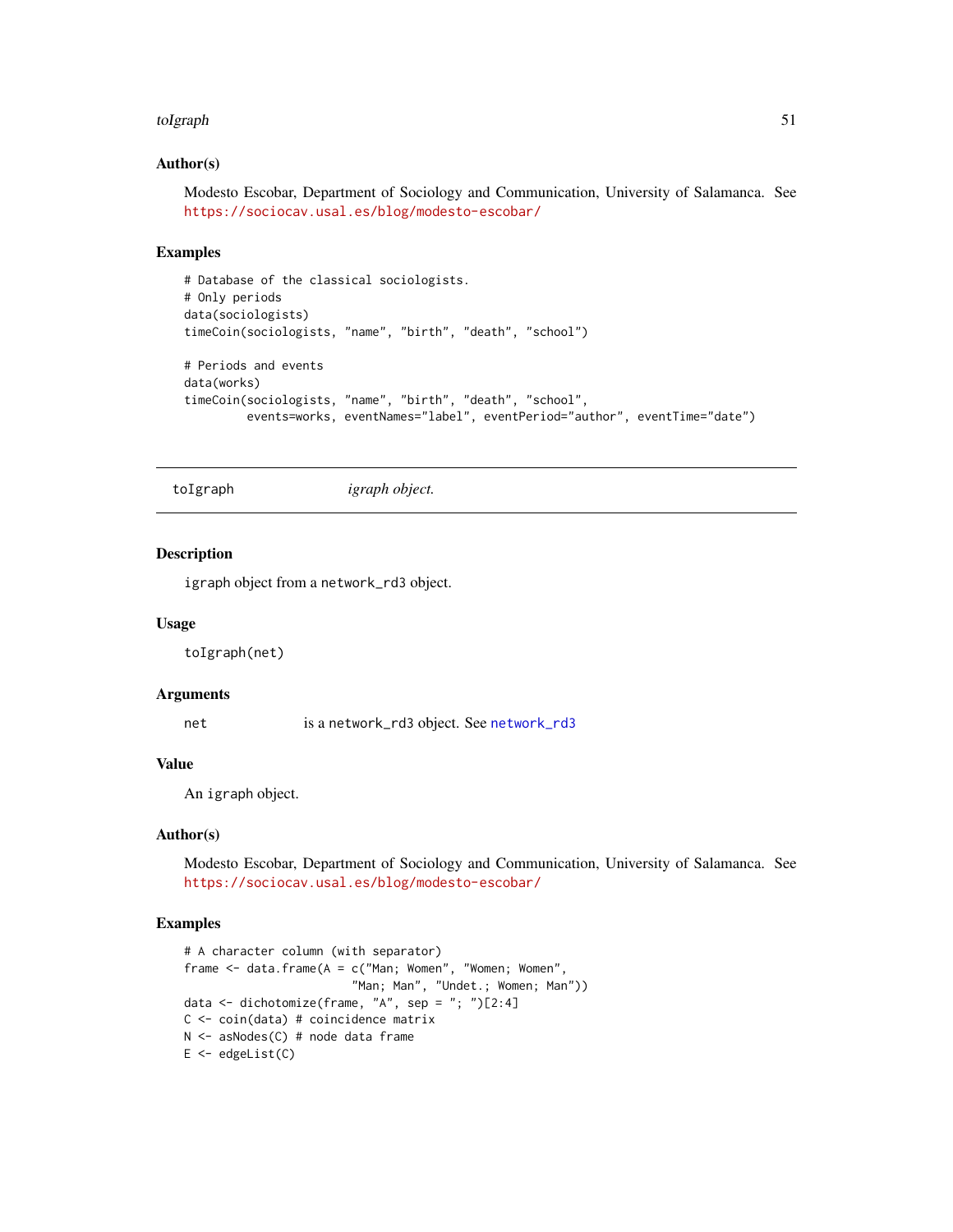52 works

```
net <- netCoin(N, E)
toIgraph(net) # conversion into a igraph object
```
# works *Data: Classical sociological works.*

# Description

Data frame with classical sociological works writen by authors in the sociologists data frame.

#### Usage

data("sociologists")

#### Format

A data frame with 54 observations (events) and the following 4 variables to study coincidences in time:

name : name and last name of the author of the work.

label : abbreviation of the complete name.

works : work's name.

date : year of its first publication.

# Author(s)

Modesto Escobar, Department of Sociology and Communication, University of Salamanca. See <https://sociocav.usal.es/blog/modesto-escobar/>

# Source

Own elaboration from manuals of sociology.

#### References

See [events.](#page-20-1)

# Examples

data(works) head(works, 10) tail(works, 10)

<span id="page-51-0"></span>